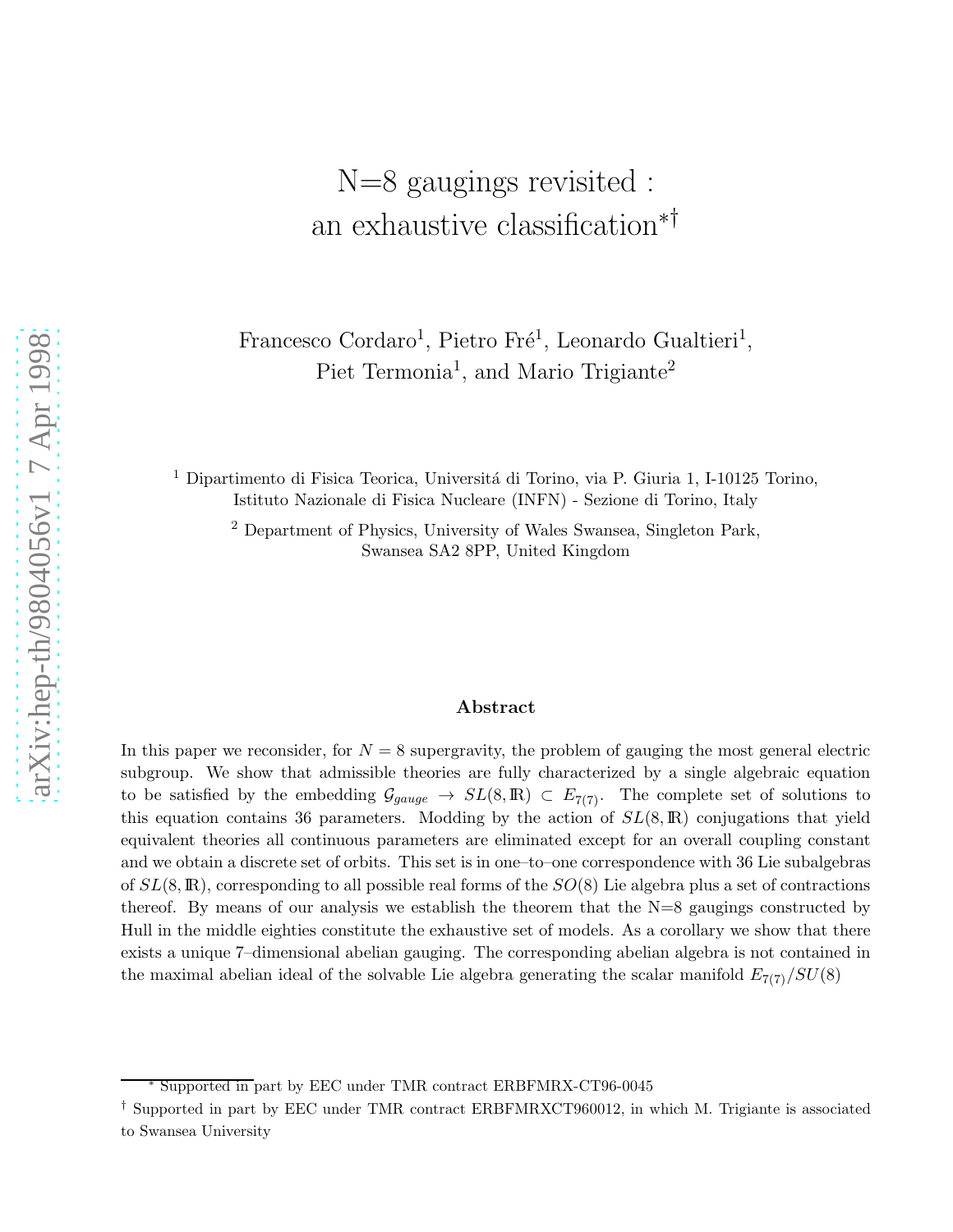# 1 Introduction

Supergravity theory was developed in the late seventies and in the early eighties in a completely independent way from string theory. Yet it has proved to encode a surprising wealth of non perturbative information about the various superstrings and the candidate microscopic theory that unifies all of them: M–theory.[[1, 2](#page-26-0)] Most prominent about the features of supergravity models that teach us something about non perturbative string states is the U–duality group, namely the isometry group of the scalar sector whose discrete subgroup  $U(\mathbf{Z})$  is believed to be an exact symmetry of the non–perturbative string spectrum[[1\]](#page-26-0). This viewpoint has been successfully applied to the construction of BPS saturated  $p$ -brane solutions that provide the missing partners of perturbative string states needed to complete U–duality multiplets[[3, 4](#page-27-0)]. In particular in space–time dimension  $D = 4$  an active study has been performed of BPS 0– branes, namely extremal black–holes, for extended supergravities with  $2 \le N \le 8$  [\[5](#page-27-0), [6](#page-27-0), [7, 8](#page-27-0)]. These non–perturbative quantum states are described by classical solutions of the ungauged versionof supergravity which in the first two years after the second string revolution  $\ket{1, 2}$  has been the focus of attention of string theorists. Ungauged supergravity corresponds to the case where the maximal symmetric solution is Minkowski space  $M_D^{Mink}$  and furthermore no field in the theory is charged with respect to the vector fields, in particular the graviphotons.

Another aspect of supergravity that has recently received renewed attention is its gauging. Gauged supergravity corresponds to the situation where the maximal symmetric solution is not necessarily Minkowski space but can also be anti-de Sitter space  $AdS<sub>D</sub>$  and where fields are charged with respect to the vectors present in the theory, in particular the graviphotons (for a review see[[9](#page-27-0)]). In gauged supergravity three modifications occur:

- 1. A subgroup  $G_{gauge} \subset G_{elect} \subset U$  is gauged, namely becomes a local symmetry.  $G_{elect}$  is by definition the subgroup of the U–duality group that maps the set of electric field strengths into itself without mixing them with the magnetic ones. As a consequence U–duality is classically broken and only its discrete part  $U(\mathbf{Z})$  can survive non–perturbatively.
- 2. The supersymmetry transformation rules are modified through the addition of non– derivative terms that depend only on the scalar fields and that are usually named the fermion shifts  $\Sigma_A^i(\phi)$ . Namely we have:

$$
\delta \text{fermion}^i = \dots + \Sigma_A^i(\phi) \,\epsilon^A \tag{1}
$$

3. A scalar potential  $V(\phi)$  is generated that is related to the fermion shifts by a bilinear Ward identity [\[10](#page-27-0)]

$$
\delta_A^B \mathcal{V}(\phi) = \Sigma_A^i(\phi) \Sigma^{Bj}(\phi) M_{ij} \tag{2}
$$

where  $M_{ij}$  is a suitable constant matrix depending on the specific supergravity model considered and where the lower and upper capital latin indices  $A, B, \ldots$  enumerate the left and right chiral projection of the supersymmetry charges, respectively.

Recentlyit has been verified [[11](#page-27-0), [7](#page-27-0), [12](#page-27-0)] that one can construct  $Mp$ -brane and  $Dp$ -brane solu-tionsof either D=11 [[13, 14\]](#page-27-0) or type IIB D=10 supergravity [\[15](#page-28-0)] with the following property: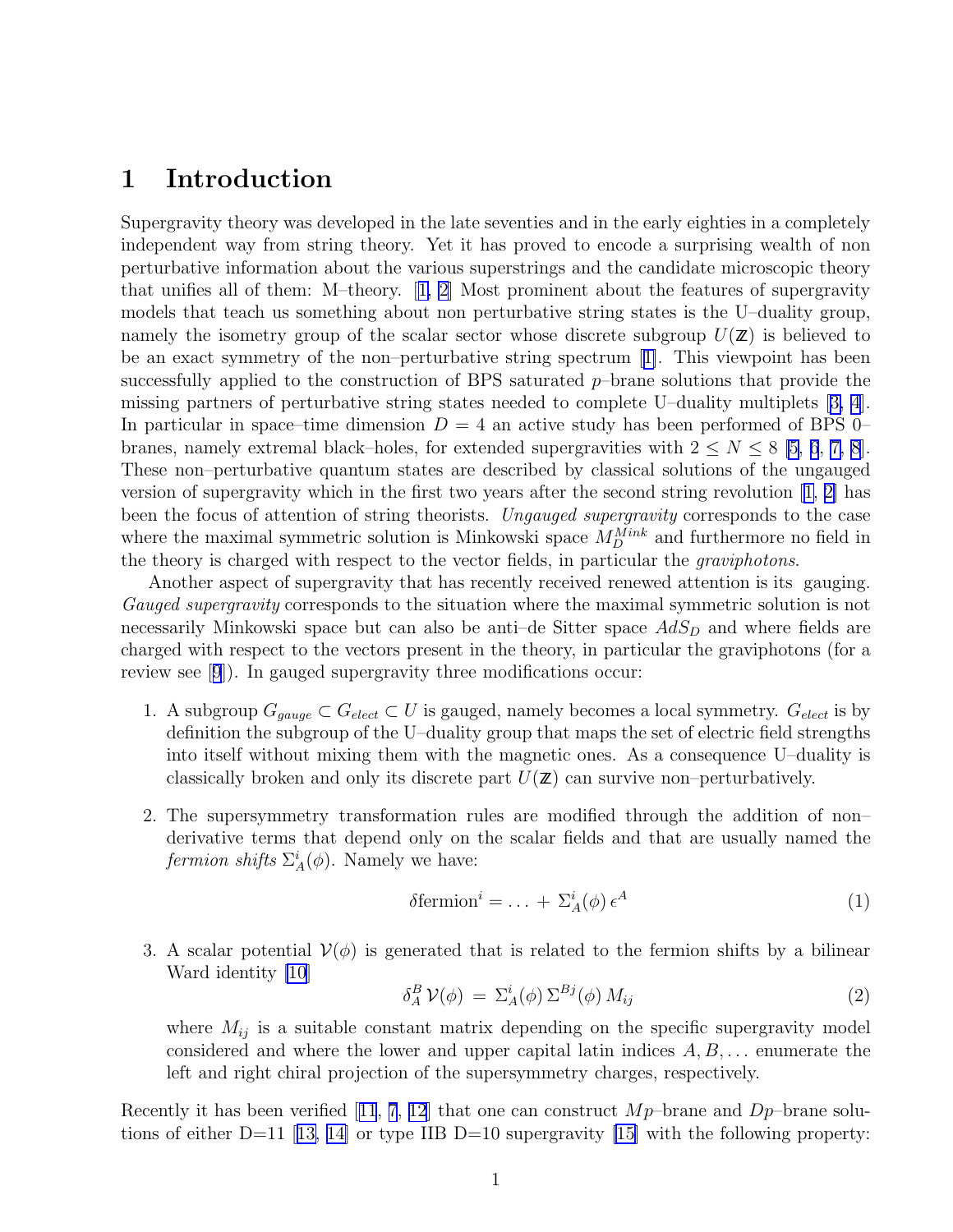near the horizon their structure is described by a gauged supergravity theory in dimension  $d = p + 2$  and the near horizon geometry [\[16](#page-28-0)] is:

$$
\mathcal{M}^h = AdS_{p+2} \times M_{D-p-2} \tag{3}
$$

 $AdS_{p+2}$  being a notation for anti–de Sitter space and  $M_{D-p-2}$  denoting an Einstein manifold in the complementary dimensions. Hence near the horizon one has a Kaluza–Klein expansion on  $M_{D-p-2}$  whose truncation to zero–modes is gauged supergravity, the extension N being decided by the number of Killing spinors admitted by  $M_{D-p-2}$  and the group  $G_{gauge}$  that is gauged being related to the isometry group  $G_{iso}$  of this manifold. For instance the simplest example of  $M2$  brane flows at the horizon to the geometry

$$
\mathcal{M}^h = AdS_4 \times S^7 \tag{4}
$$

and in that region it is described by the  $SO(8)$  gauging of  $N = 8$  supergravity, namely the de Wit and Nicolai theory [\[17\]](#page-28-0). Furthermore, as it is extensively discussed in recent literature one finds a duality between Kaluza–Klein supergravity yielding the gauged model and the conformal field theory on the world volume describing the microscopic degrees of freedom of the quantum brane.

In view of this relation an important problem that emerges is that of determining the precise relation between the various possible gaugings of the same ungauged supergravity theory and the near horizon geometry of various branes. In this paper we do not attempt to solve such a problem but we have it as a clear motivation for our revisitation of the problem we actually address: the classification of all possible gaugings for  $N = 8$  supergravity.

Another reason for revisiting the gauging problem comes from the lesson taught us by the  $N = 2$  $N = 2$  $N = 2$  case. In [[18](#page-28-0)], extending work of [\[19](#page-28-0)], we discovered that  $N = 2$  supersymmetry can be spontaneously broken to  $N = 1$  when the following conditions are met:

- The scalar manifold of supergravity, which is generically given by the direct product  $\mathcal{SK} \otimes \mathcal{QK}$  of a special Kähler manifold with a quaternionic one, is a *homogeneous non*– compact coset manifold  $\mathcal{G}/\mathcal{H}$
- Some translational abelian symmetries of  $\mathcal{G}/\mathcal{H}$  are gauged.

The basic ingredient in deriving the above result is the Alekseevskian description[[20](#page-28-0)] of the scalar manifold  $\mathcal{SK} \otimes \mathcal{QK}$  in terms of *solvable* Lie algebras, a Kähler algebra K for the vector multiplet sector  $\mathcal{SK}$  and a quaternionic algebra Q for the hypermultiplet sector  $\mathcal{QK}$ . By means of this description the homogeneous non compact coset manifold  $\mathcal{G}/\mathcal{H}$  is identified with the solvable group manifold  $\exp[Solv]$  where

$$
Solv = \mathcal{K} \oplus \mathcal{Q} \tag{5}
$$

and the translational symmetries responsible for the supersymmetry breaking are identified with suitable abelian subalgebras

$$
\mathcal{T} \subset Solv \tag{6}
$$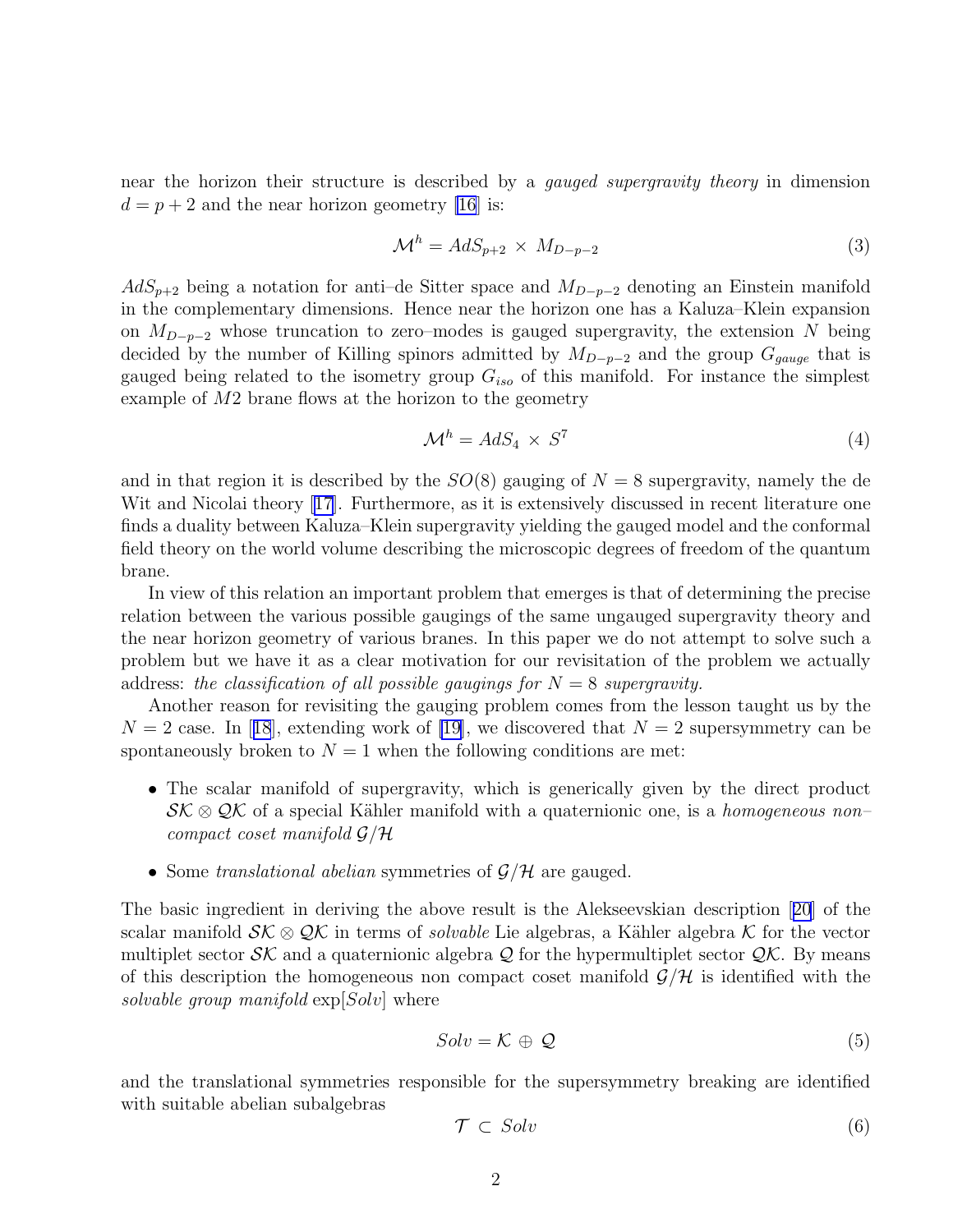An obvious observation that easily occurs once such a perspective is adopted is the following one: for all extended supergravities with  $N \geq 3$  the scalar manifold is a homogeneous non– compact coset manifold  $\mathcal{G}/\mathcal{H}$ . Hence it was very tempting to extend the *solvable Lie algebra* approach to such supergravity theories, in particular to the maximal extended ones in all dimensions  $4 \leq D \leq 10$ . This is what was done in the series of three papers [\[21, 22,](#page-28-0) [8\]](#page-27-0). Relying on a well established mathematical theory which is available in standard textbooks (for instance [[23\]](#page-28-0)), every non–compact homogeneous space  $\mathcal{G}/\mathcal{H}$  is a solvable group manifold and its generating solvable Lie algebra  $Solv(\mathcal{G}/\mathcal{H})$  can be constructed utilizing roots and Dynkin diagram techniques. This fact offers the so far underestimated possibility of introducing an intrinsic algebraic characterization of the supergravity scalars. In relation with string theory this yields a group–theoretical definition of Ramond and Neveu–Schwarz scalars. In the case of  $N = 8$ supergravity the scalar coset manifold  $E_{7(7)}/SU(8)$  is generated by a solvable Lie algebra with the following structure:

$$
Solv(E_{7(7)}) = \mathcal{H}_7 \oplus \Phi^+(E_7)
$$
\n<sup>(7)</sup>

where  $\mathcal{H}_7$  is the Cartan subalgebra and where  $\Phi^+(E_7)$  is the 63 dimensional positive part of the $E_7$  root space. As shown in [[22\]](#page-28-0) this latter admits the decomposition:

$$
\Phi^+(E_7) = \Phi^+(E_2) \oplus \mathbb{D}_2^+ \oplus \mathbb{D}_3^+ \oplus \mathbb{D}_4^+ \oplus \mathbb{D}_5^+ \oplus \mathbb{D}_6^+ \tag{8}
$$

where  $\Phi^+(E_2)$  is the one-dimensional root space of the U-duality group in  $D=9$  and  $\mathbb{D}_{r+1}^+$  $\mathcal{A}_{r+2}$  the maximal abelian ideal of the U–duality solvable Lie algebra in  $D = 10 - r - 1$ dimensions. In particular for the  $N = 8, D = 4$  theory the maximal abelian ideal of the solvable Lie algebra is:

max. abel. ideal 
$$
\rightarrow \mathcal{A}_7 \equiv \mathbb{D}_6^+ \subset Solv(E_{7(7)})
$$
  
\n $\dim \mathcal{A}_7 = 27$  (9)

Therefore, relying on the experience gained in the context of the  $N = 2$  case in [\[22](#page-28-0)] we have considered the possible gauging of an abelian subalgebra  $A_{gauge}$  within this maximal abelian ideal. In this context by maximal we refer to the property of having maximal dimension. It was reasonable to expect that such a gauging might produce a spontaneous breaking of supersymmetry with flat directions just as it happened in the lower supersymmetry example. The basic consistency criterion to gauge an  $n$ –dimensional subgroup of the translational symmetries is that we find at least n vectors which are inert under the action of the proposed subalgebra. Indeed the set of vectors that can gauge an abelian algebra (being in its adjoint representation) must be neutral under the action of such an algebra. In[[22\]](#page-28-0), applying this criterion we found that the gaugeable subalgebra of the maximal abelian ideal is 7–dimensional.

$$
7 = \dim \mathcal{A}_{gaugeable} \subset \mathcal{A}_7 \subset Solv(E_{7(7)}) \tag{10}
$$

Yet this was only a necessary but not sufficient criterion for the existence of the gauging. So whether translationally isometries of the solvable Lie algebra could be gauged was not established in[[22](#page-28-0)].

The present paper provides an answer to this question and the answer is negative. Namely, we derive an algebraic equation that yields a necessary and sufficient condition for  $N = 8$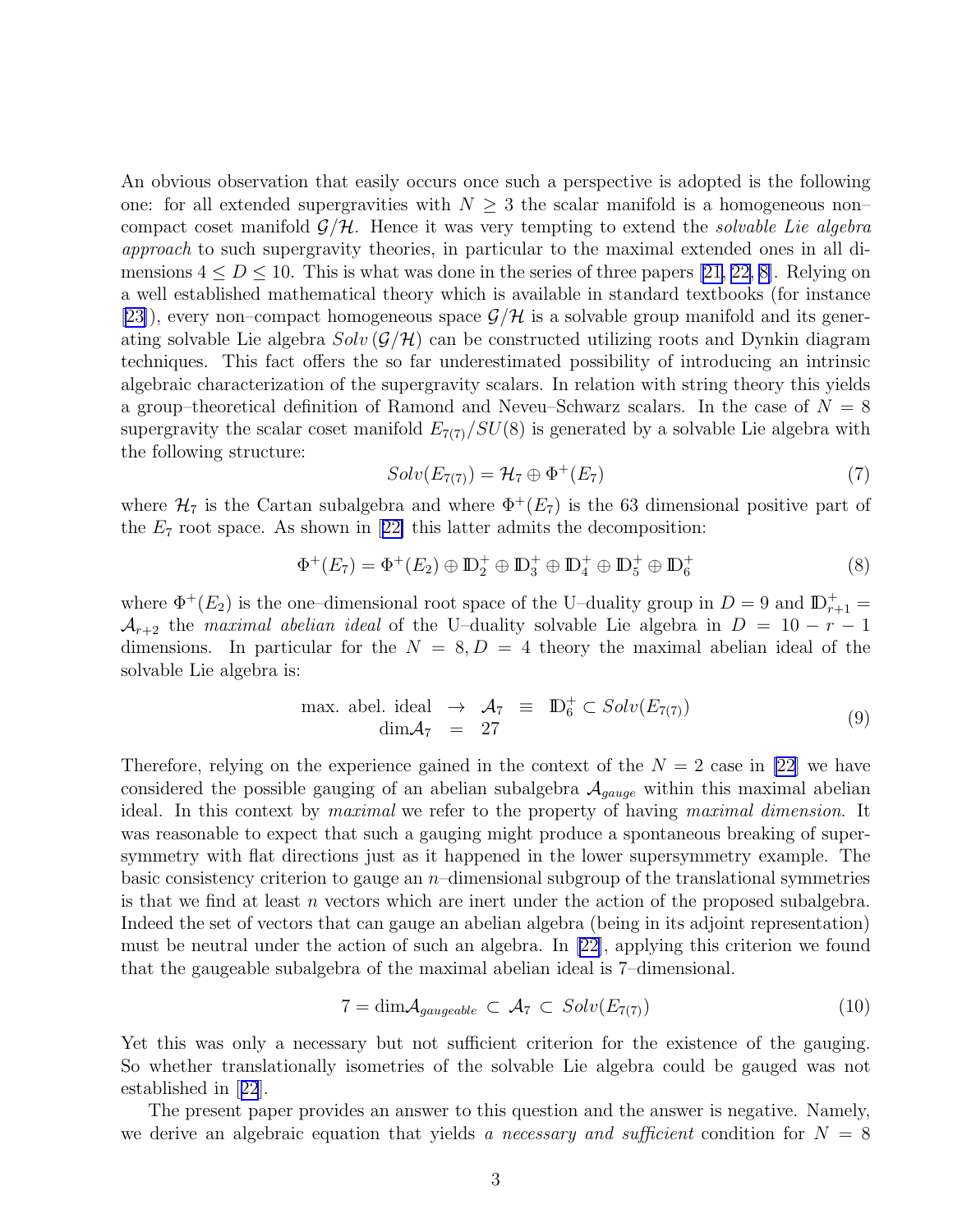<span id="page-4-0"></span>gaugings and we obtain the complete set of its solutions. This leads to an exhaustive classifications of all gauged  $N = 8$  supergravities. The set we obtain coincides with the set of gauged models obtained more than ten years ago by Hull [\[24\]](#page-28-0) whose completeness was not established, so far. In the classification there appears a unique abelian gauging and in this case the gauged Lie algebra is indeed 7-dimensional. However this abelian algebra, named  $CSO(1, 7)$  in Hull's terminology is not contained in the maximal abelian ideal  $A_7$  since one of its elements belongs to  $\mathbb{D}_5^+$ .

So a question that was left open in [\[22](#page-28-0)] is answered by the present paper.

Having established the result we present in this paper the next step that should be addressed is the study of critical points for all the classified gaugings, their possible relation with  $p$ -brane solutions and with partial supersymmetry breaking possibly in  $AdS<sub>4</sub>$ , rather than in Minkowski space. Such a program will be undertaken elsewhere.

The rest of the paper is devoted to proving the result we have described.

# 2 N=8 Gauged Supergravity

In this section we summarize the structure of gauged  $N=8$  supergravity and we pose the classification problem we have solved.

### 2.1 The bosonic lagrangian

According to the normalizations of  $[25]$  and  $[8]$  the bosonic Lagrangian of gauged N=8 supergravity has the following form:

$$
\mathcal{L} = \sqrt{-g} \left( 2 R[g] + \frac{1}{4} \text{Im} \, \mathcal{N}_{\Lambda \Sigma, \Delta \Pi} \, \mathcal{F}^{\Lambda \Sigma | \mu \nu} \, \mathcal{F}^{\Delta \Pi}_{\mu \nu} + \frac{1}{4} \text{Re} \, \mathcal{N}_{\Lambda \Sigma, \Delta \Pi} \, \mathcal{F}^{\Lambda \Sigma}_{\mu \nu} \, \mathcal{F}^{\Delta \Pi}_{\rho \sigma} \, \epsilon^{\mu \nu \rho \sigma} \right. \tag{11}
$$

The 28 1–forms  $A_{\mu}^{\Lambda\Sigma} dx^{\mu} = -A_{\mu}^{\Sigma\Lambda} dx^{\mu}$  transform in the 28 antisymmetric representation of the electric subgroup  $SL(8,\mathbb{R}) \subset E_{7(7)}$ . We have labeled these vector fields with a pair of antisymmetric indices <sup>1</sup>, each of them ranging on 8 values:  $\Lambda$ ,  $\Sigma$ ,  $\Delta$ ,  $\Pi$ , ... = 1, ..., 8. Other fields of  $N = 8$  supergravity are, besides the vierbein 1-form  $V^a$  (yielding the metric  $g_{\mu\nu}$ ), the gravitino 1-form  $\psi_A = \gamma_5 \psi_A$  and the dilatino 0–form  $\chi_{ABC} = \gamma_5 \chi_{ABC}$  (anti-symmetric in ABC). The latin indices carried by the fermionic fields also range on 8 values  $A, B, C, ... = 1, ..., 8$  but they transform covariantly under the compensating subgroup  $SU(8) \subset E_{7(7)}$  rather then under  $SL(8,\mathbb{R})$ . Furthermore we use the convention that raising and lowering the  $SU(8)$  indices also changes the chirality projection of the fermion fields so that  $\psi^A = -\gamma_5 \psi^A$  and  $\chi^{ABC} = -\gamma_5 \chi^{ABC}$ .

The spectrum is completed by the 70 scalars  $\phi^i$  that can be identified with any set of coordinates for the non–compact coset manifold  $E_{7(7)}/SU(8)$ . As emphasized in [\[8,](#page-27-0) [22, 21](#page-28-0)] the best parametrization of the scalar sector is provided by the solvable coordinates, namely by the parameters of the solvable group to which the non–compact coset manifold is metrically equivalent. This has been shown to be the case for the construction of BPS black–hole solutions

<sup>&</sup>lt;sup>1</sup>For later convenience we have slightly changed the conventions of  $[8]$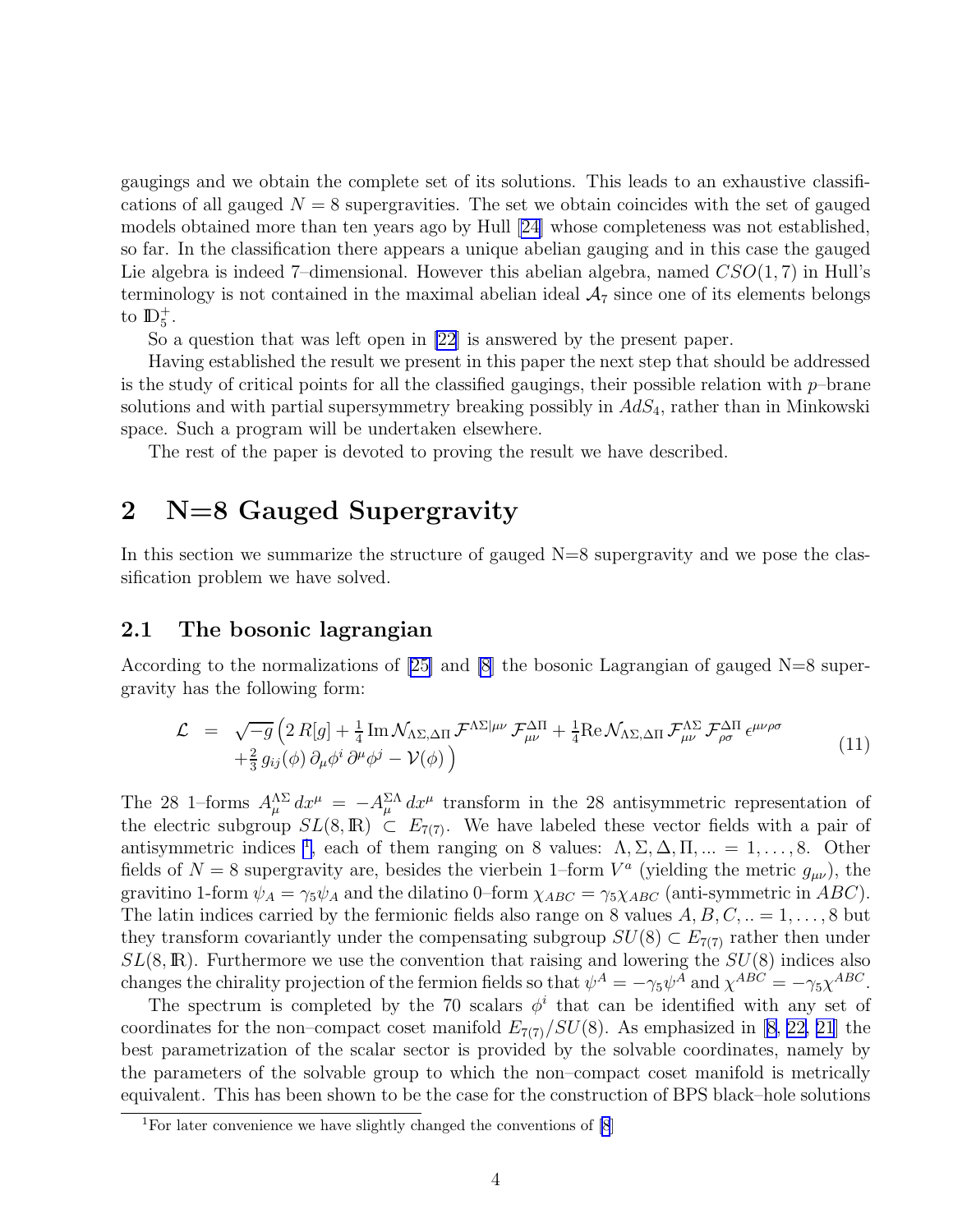<span id="page-5-0"></span>of ungauged supergravity and it will prove to be the case in the analysis of the potentials for gauged supergravity models. Yet at the level of the present paper, whose aim is an exhaustive classification of the possible gaugings<sup>2</sup>, the choice of a coordinate system on  $E_{7(7)}/SU(8)$  is irrelevant: we never need to specify it in our reasoning.

The only object which we need to manipulate is the coset representative  $\mathbb{L}(\phi)$  parametrizing the equivalence classes of  $E_{7(7)}/SU(8)$ . Just to fix ideas and avoiding the subtleties of the solvable decomposition we can think of  $\mathbb{L}(\phi)$  as the exponential of the 70-dimensional coset K in the orthogonal decomposition:

$$
E_{7(7)} = SU(8) \oplus \mathbb{K} \tag{12}
$$

In practice this means that we can write:

$$
\mathbb{L}(\phi) = \exp\begin{pmatrix} 0 & \phi^{EFGH} \\ \phi_{ABCD} & 0 \end{pmatrix} = \begin{pmatrix} u^{\Lambda \Xi}{}_{AB} & v^{\Lambda \Xi CD} \\ v_{\Delta \Gamma AB} & u_{\Delta \Gamma}{}^{CD} \end{pmatrix}
$$
(13)

where the 70 parameters  $\phi_{ABCD}$  satisfy the self-duality condition <sup>3</sup>:

$$
\phi_{ABCD} = \frac{1}{4!} \varepsilon_{ABCDEFGH} \phi^{EFGH} \tag{14}
$$

As it is well known, the interaction structure of the theory is fully encoded in the following geometrical data:

- 1. The symplectic geometry of the scalar coset manifold  $E_{7(7)}/SU(8)$
- 2. The choice of the gauge group  $\mathcal{G}_{gauge} \subset SL(8,\mathbb{R}) \subset E_{7(7)}$

In this paper we focus on the second item of the this list. But before doing this we recollect some information on  $g_{ij}$ ,  $\mathcal{N}_{\Lambda\Sigma,\Delta\Pi}$  and  $\mathcal{V}(\phi)$ , that are determined by these two items.

Letus first recall that  $g_{ij}$  appearing in the scalar field kinetic term of the lagrangian ([11\)](#page-4-0) is the unique  $E_{7(7)}$  invariant metric on the scalar coset manifold.

The period matrix  $\mathcal{N}_{\Lambda\Sigma,\Delta\Pi}$  has the following general expression holding true for all symplectically embedded coset manifolds [\[26\]](#page-28-0):

$$
\mathcal{N}_{\Lambda\Sigma,\Delta\Pi} = h \cdot f^{-1} \tag{15}
$$

The complex 28 × 28 matrices f, h are defined by the  $Usp(28, 28)$  realization  $\mathbb{L}_{Usp}(\phi)$  of the coset representative which is related to its  $Sp(56,\mathbb{R})$  counterpart  $\mathbb{L}_{Sp}(\phi)$  through a Cayley transformation, as displayed in the following formula[[27](#page-28-0)]:

$$
\mathbb{L}_{Usp}(\phi) = \frac{1}{\sqrt{2}} \begin{pmatrix} f + i h & \overline{f} + i \overline{h} \\ f - i h & \overline{f} - i \overline{h} \end{pmatrix}
$$
  
\n
$$
\equiv C \mathbb{L}_{Sp}(\phi) C^{-1}
$$
  
\n
$$
\mathbb{L}_{Sp}(\phi) \equiv \exp \left[\phi^i T_i\right] = \begin{pmatrix} A(\phi) & B(\phi) \\ C(\phi) & D(\phi) \end{pmatrix}
$$
  
\n
$$
C \equiv \frac{1}{\sqrt{2}} \begin{pmatrix} \mathbb{1} & \mathbb{1} \mathbb{1} \\ \mathbb{1} & -\mathbb{1} \mathbb{1} \end{pmatrix}
$$
(16)

2 the analysis of the corresponding potentials is postponed to a future publication

<sup>&</sup>lt;sup>3</sup> Here we have used the notation,  $\phi^{ABCD} \equiv (\phi_{ABCD})^*$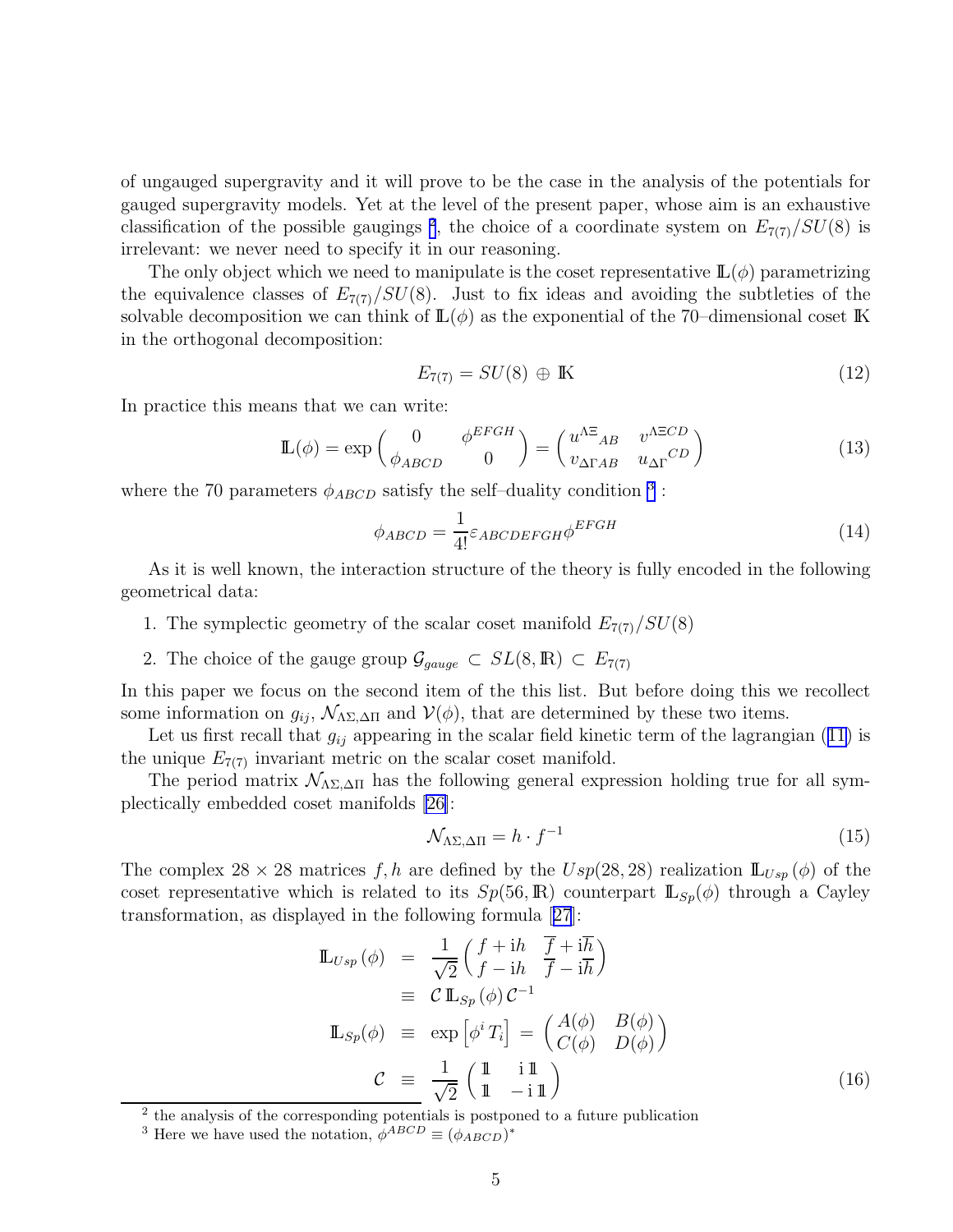Thecoset representative L as defined by ([13](#page-5-0)) is in the  $Usp(28, 28)$  representation. As explained in[[8](#page-27-0)] there are actually four bases where the  $56 \times 56$  matrix  $\mathbb{L}(\phi)$  can be written:

- 1. The  $SpD(56)$ -basis
- 2. The  $UspD(28, 28)$ -basis
- 3. The  $SpY(56)$ -basis
- 4. The  $UspY(28, 28)$ -basis

corresponding to two cases where  $\mathbb{L}$  is symplectic real  $(SpD(56), SpY(56))$  and two cases where it is pseudo–unitary symplectic  $(UspD(56),UspY(56))$ . This further distinction in a pair of subcases corresponds to choosing either a basis composed of weights or of Young tableaux. By relyingon ([13\)](#page-5-0) we have chosen to utilize the  $UspY(28, 28)$ -basis which is directly related to the  $SU(8)$  indices carried by the fundamental fields of supergravity. However, for the description of the gauge generators the Dynkin basis is more convenient. We can optimize the advantages of both bases introducing a mixed one where the coset representative  $\mathbb{L}$  is multiplied on the left by the constant matrix  $\mathcal S$  performing the transition from the pseudo–unitary Young basis to the real symplectic Dynkin basis. Explicitly we have:

$$
\begin{pmatrix} u^{AB} \\ v_{AB} \end{pmatrix} = S \begin{pmatrix} W^i \\ W^{i+28} \end{pmatrix} (i, 1, \dots 28) \tag{17}
$$

where

$$
S = \begin{pmatrix} S & 0 \\ 0 & S^* \end{pmatrix} C = \frac{1}{\sqrt{2}} \begin{pmatrix} S & iS \\ S^* & -iS^* \end{pmatrix}
$$
(18)

the  $28 \times 28$  matrix **S** being unitary:

$$
\mathbf{S}^{\dagger}\mathbf{S} = 1 \tag{19}
$$

Theexplicit form of the  $U(28)$  matrix **S** was given in section 5.4 of [[8\]](#page-27-0) while the weights of the  $E_{7(7)}$  56 representation are listed in table [1](#page-30-0).

### 2.2 The supersymmetry transformation rules

To complete our illustration of the bosonic lagrangian we discuss the scalar potential  $V(\phi)$ . This cannot be done without referring to the supersymmetry transformation rules because of its crucial relation with the so called fermion shifts that appear in such rules and that are the primary objects determined by the choice of the gauge algebra.

Since the  $N = 8$  theory has no matter multiplets the fermions are just, as already remarked, the 8 spin  $3/2$  gravitinos and the 56 spin  $1/2$  dilatinos. The two numbers 8 and 56 have been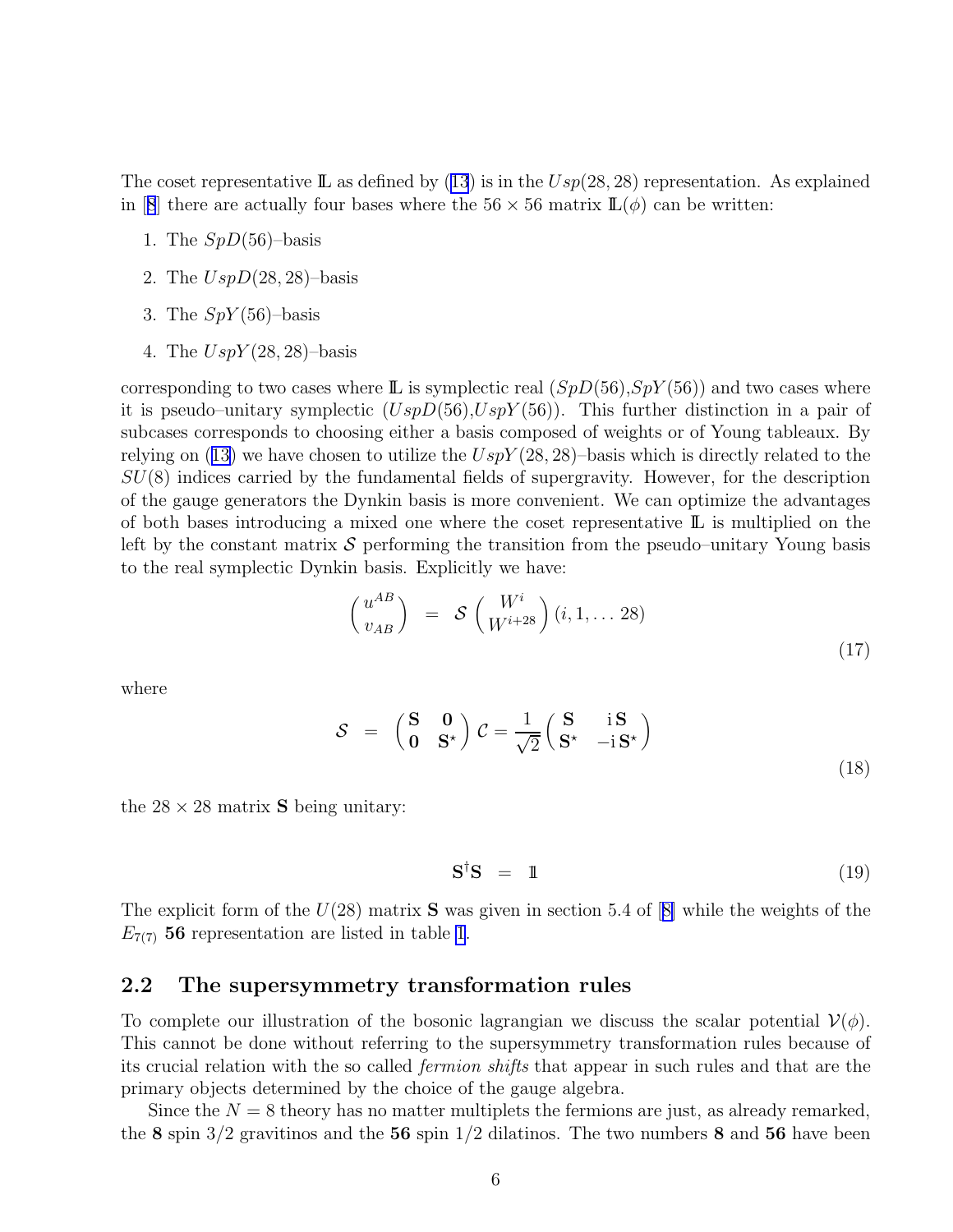<span id="page-7-0"></span>written boldfaced since they also single out the dimensions of the two irreducible  $SU(8)$  representations to which the two kind of fermions are respectively assigned, namely the fundamental and the three times antisymmetric:

$$
\psi_{\mu|A} \leftrightarrow \boxed{A} \equiv \mathbf{8} \quad ; \quad \chi_{ABC} \leftrightarrow \boxed{\frac{A}{B}} \equiv \mathbf{56} \tag{20}
$$

Following the conventions and formalism of[[28](#page-28-0)],[[27](#page-28-0)], [\[8](#page-27-0)] the fermionic supersymmetry transformation rules of are written as follows:

$$
\delta\psi_{A\mu} = \nabla_{\mu}\epsilon_{A} + \frac{\sqrt{3}}{4\sqrt{2}}T_{AB|\rho\sigma}^{-}\gamma^{\rho\sigma}\gamma_{\mu}\epsilon^{B} + S_{AB}\gamma_{\mu}\epsilon^{B} + \cdots
$$
  
\n
$$
\delta\chi_{ABC} = aP_{ABCD|i}\partial_{\mu}\phi^{i}\gamma^{\mu}\epsilon^{D} + bT_{[AB|\rho\sigma}^{-}\gamma^{\rho\sigma}\epsilon_{C]} + \Sigma_{ABC}^{D}\epsilon_{D}\cdots
$$
\n(21)

where a, b are numerical coefficients fixed by superspace Bianchi identities,  $T_{AB|\mu\nu}^-$  is the antiselfdual part of the graviphoton field strength,  $P_{ABCD|i}$  is the vielbein of the scalar coset manifold completely antisymmetric in ABCD and satisfying the same pseudoreality condition as our choice of the scalars  $\phi_{ABCD}$ :

$$
P_{ABCD} = \frac{1}{4!} \epsilon_{ABCDEFGH} \overline{P}^{EFGH}.
$$
 (22)

and  $S_{AB}, \Sigma_{ABC}^D$  are the *fermion shifts* that, as we will see later, determine the potential  $\mathcal{V}(\phi)$ .

What we need is the explicit expression of these objects in terms of the coset representatives. For the graviphoton such an expression is gauging independent and coincides with that appearing in the case of ungauged supergravity. On the other hand, for the scalar vielbein and the fermion shifts, their expression involves the choice of the gauge group and can be given only upon introduction of the *gauged Maurer Cartan equations*. Hence we first recall the structure of the graviphoton and then we turn our attention to the second kind of items entering the transformation rules that are the most relevant ones for our discussion.

#### 2.2.1 The graviphoton field strength

We introduce the multiplet of electric and magnetic field strengths according to the standard definitionsof  $[25],[9]$  $[25],[9]$  $[25],[9]$  $[25],[9]$  $[25],[9]$   $[29]$  $[29]$  $[29]$ :

$$
\vec{V}_{\mu\nu} \equiv \begin{pmatrix} F^{\Lambda\Sigma}_{\mu\nu} \\ G_{\Delta\Pi|\mu\nu} \end{pmatrix} \tag{23}
$$

where

$$
G_{\Delta\Pi|\mu\nu} = -\text{Im}\mathcal{N}_{\Delta\Pi,\Lambda\Sigma}\,\widetilde{F}^{\Lambda\Sigma}_{\mu\nu} - \text{Re}\mathcal{N}_{\Delta\Pi,\Lambda\Sigma}\,F^{\Lambda\Sigma}_{\mu\nu}
$$
\n
$$
\widetilde{F}^{\Lambda\Sigma}_{\mu\nu} = \frac{1}{2}\,\epsilon_{\mu\nu\rho\sigma}\,F^{\Lambda\Sigma|\rho\sigma} \tag{24}
$$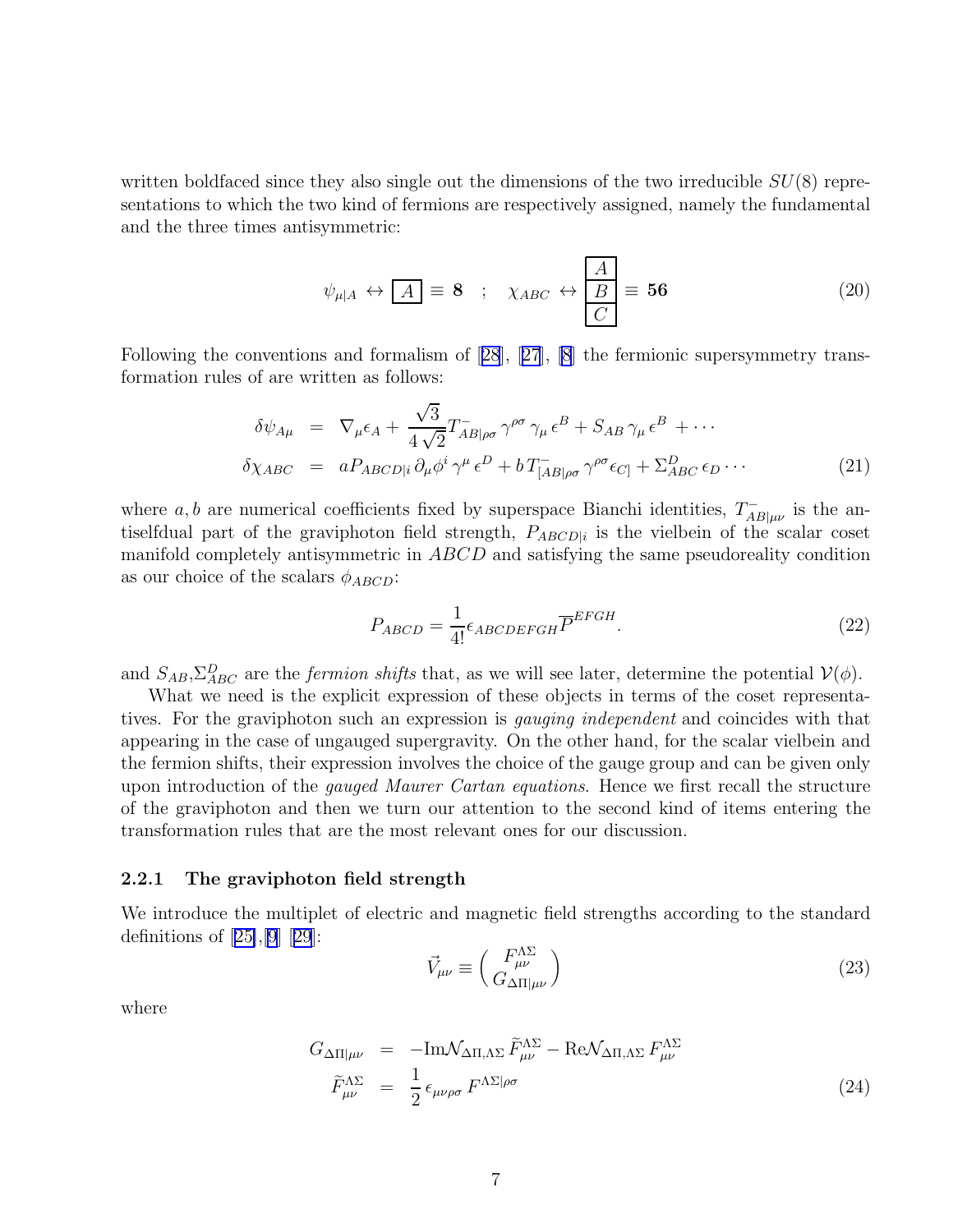The 56–component field strength vector  $\vec{V}_{\mu\nu}$  transforms in the real symplectic representation of the U–duality group  $E_{7(7)}$ . We can also write a column vector containing the 28 components of the graviphoton field strengths and their complex conjugate:

$$
\vec{T}_{\mu\nu} \equiv \begin{pmatrix} T_{\mu\nu} |^{AB} \\ T_{\mu\nu | AB} \end{pmatrix} \quad T_{\mu\nu}^{|AB} = \left( T_{\mu\nu | AB} \right)^{\star} \tag{25}
$$

in which the upper and lower components transform in the canonical Young basis of  $SU(8)$  for the  $\overline{28}$  and  $28$  representation respectively.

The relation between the graviphoton field strength vectors and the electric magnetic field strength vectors involves the coset representative in the  $SpY(56)$  representation and it is the following one:

$$
\vec{T}_{\mu\nu} = -\mathcal{C}\,\mathbb{C}\,\mathbb{L}_{SpY}^{-1}(\phi)\,\vec{V}_{\mu\nu} \tag{26}
$$

The matrix

$$
\mathbb{C} = \begin{pmatrix} \mathbf{0} & \mathbb{1} \\ -\mathbb{1} & \mathbf{0} \end{pmatrix} \tag{27}
$$

is the symplectic invariant matrix. Eq.(26) reveal that the graviphotons transform under the  $SU(8)$  compensators associated with the  $E_{7(7)}$  rotations. It is appropriate to express the upper and lower components of  $\vec{T}$  in terms of the self-dual and antiself-dual parts of the graviphoton field strengths, since only the latters enter [\(21](#page-7-0))

These components are defined as follows:

$$
T_{\mu\nu}^{+|AB} = \frac{1}{2} \left( T_{\mu\nu}^{|AB} + \frac{i}{2} \epsilon_{\mu\nu\rho\sigma} g^{\rho\lambda} g^{\sigma\pi} T_{\lambda\pi}^{|AB} \right)
$$
  

$$
T_{AB|\mu\nu}^- = \frac{1}{2} \left( T_{AB|\mu\nu} - \frac{i}{2} \epsilon_{\mu\nu\rho\sigma} g^{\rho\lambda} g^{\sigma\pi} T_{AB|\lambda\pi} \right)
$$
(28)

As shown in [\[8](#page-27-0)] the following equalities hold true:

$$
T_{\mu\nu}^{|AB} = T_{\mu\nu}^{+|AB}
$$
  
\n
$$
T_{\mu\nu|AB} = T_{\mu\nu|AB}^{-}
$$
 (29)

and we can simply write:

$$
\vec{T}_{\mu\nu} \equiv \begin{pmatrix} T_{\mu\nu}^{+|AB} \\ T_{\mu\nu|AB}^{-} \end{pmatrix} \tag{30}
$$

#### 2.2.2 The gauged Maurer Cartan equations and the fermion shifts

As it is well known (see for instance the lectures [\[9\]](#page-27-0)) the key ingredient in the gauging of an extended supergravity theory is provided by the gauged left-invariant 1–forms on the coset manifold. This notion is applied to the present case in the following way.

First note that in the  $UspY(28, 28)$  basis we have chosen the coset representative [\(13](#page-5-0)) satisfies the following identities:

$$
u^{\Pi\Delta}{}_{AB}u^{AB}{}_{\Lambda\Sigma} - v^{\Pi\Delta AB}v_{AB\Lambda\Sigma} = \delta^{\Pi\Delta}_{\Lambda\Sigma},
$$
  
\n
$$
u^{\Pi\Delta}{}_{AB}v^{AB\Lambda\Sigma} - v^{\Pi\Delta AB}u_{AB}{}^{\Lambda\Sigma} = 0,
$$
\n(31)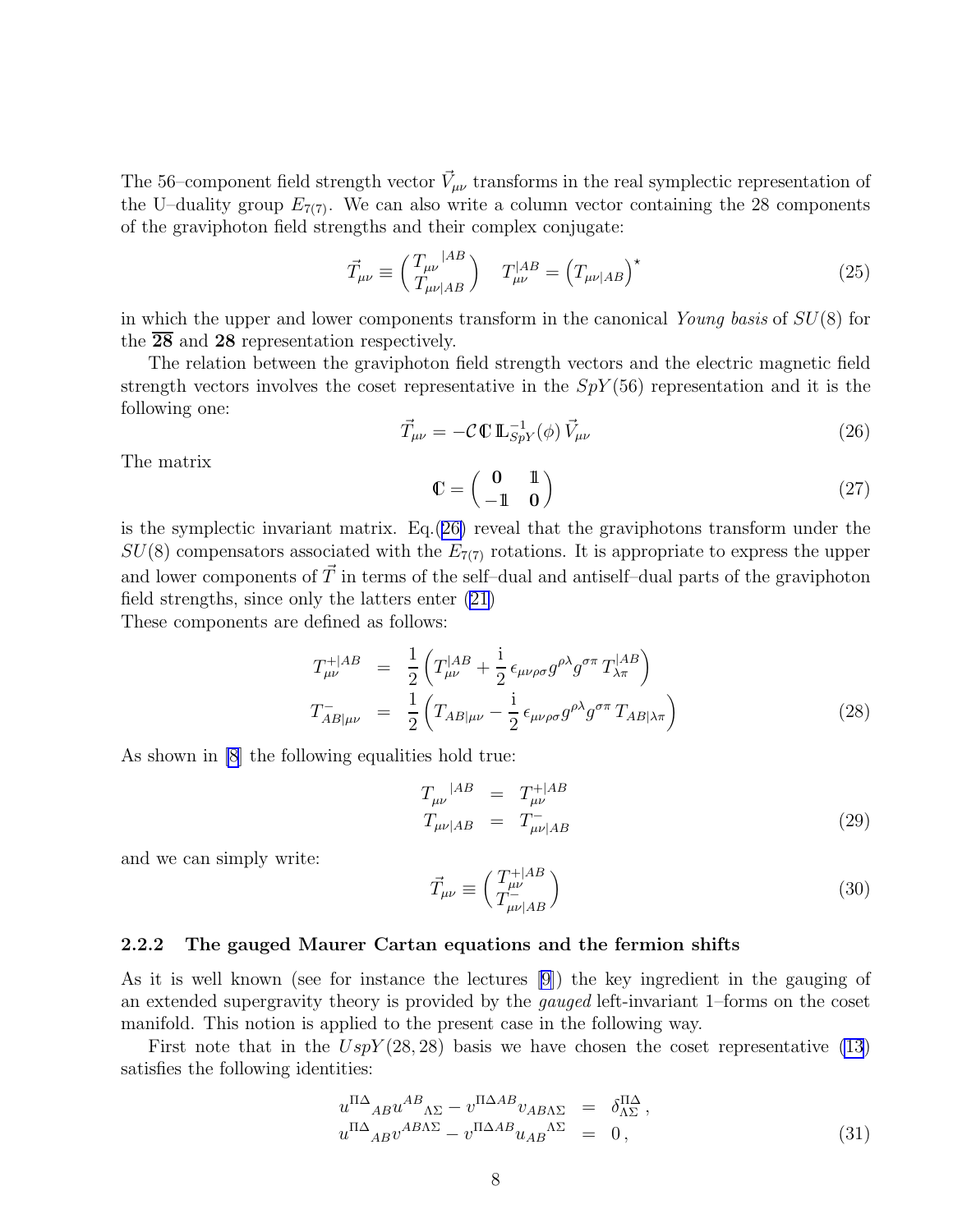$$
u^{AB}_{\Lambda\Sigma}u^{\Lambda\Sigma}_{CD} - v^{AB\Lambda\Sigma}v_{\Lambda\Sigma CD} = \delta^{AB}_{CD},
$$
  
\n
$$
u^{AB}_{\Lambda\Sigma}v^{\Lambda\Sigma CD} - v^{AB\Lambda\Sigma}u_{\Lambda\Sigma}^{CD} = 0,
$$
\n(32)

<span id="page-9-0"></span>and the inverse coset representative is given by:

$$
\mathbb{L}^{-1} = \begin{pmatrix} u^{AB}{}_{\Lambda\Sigma} & -v^{AB}\Delta\Gamma \\ -v_{CD\Lambda\Sigma} & u_{CD}^{\Delta\Gamma} \end{pmatrix} . \tag{33}
$$

where, by raising and lowering the indices, complex conjugation is understood.

Secondly recall that in our basis the generators of the electric subalgebra  $SL(8,\mathbb{R}) \subset E_{7(7)}$ have the following form

$$
G_{\alpha} = \begin{pmatrix} q^{\Lambda \Sigma} {}_{\Pi \Delta}(\alpha) & p^{\Lambda \Sigma \Psi \Xi}(\alpha) \\ p_{\Delta \Gamma \Pi \Delta}(\alpha) & q_{\Lambda \Sigma}^{\Psi \Xi}(\alpha) \end{pmatrix}
$$
(34)

where the matrices  $q$  and  $p$  are real and have the following form

$$
q^{\Lambda\Sigma}{}_{\Pi\Delta} = 2\delta^{[\Lambda}{}_{[\Pi}q^{\Sigma]}{}_{\Delta]} = \frac{2}{3}\delta^{[\Lambda}{}_{[\Pi}q^{\Sigma]}\Gamma_{\Delta]\Gamma},
$$
  
\n
$$
p_{\Delta\Gamma\Pi\Omega} = \frac{1}{24}\varepsilon_{\Delta\Gamma\Pi\Omega\Lambda\Sigma\Psi\Xi}p^{\Lambda\Sigma\Psi\Xi}.
$$
\n(35)

The index  $\alpha = 1, \ldots 63$  in (34) spans the adjoint representation of  $SL(8,\mathbb{R})$  according to some chosen basis and we can freely raise and lower the greek indices  $\Lambda$ ,  $\Sigma$ , ... because of the reality of the representation.

Next let us introduce the fundamental item in the gauging construction. It is the  $28 \times 63$ constant embedding matrix:

$$
\mathcal{E} \equiv e_{\Lambda\Sigma}^{\alpha} \tag{36}
$$

transforming under  $SL(8,\mathbb{R})$  as its indices specify, namely in the tensor product of the adjoint with the antisymmetric 28 and that specifies which generators of  $SL(8,\mathbb{R})$  are gauged and by means of which vector fields in the 28-dimensional stock. In particular, using this matrix  $\mathcal{E}$ , one write the gauge 1–form as:

$$
A \equiv A^{\Lambda \Sigma} e^{\alpha}_{\Lambda \Sigma} G_{\alpha} \tag{37}
$$

The main result in the present paper will be the determination of the most general form and the analysis of the embedding matrix  $e_{\Lambda\Sigma}^{\alpha}$ . In terms of the gauge 1–form A and of the coset representative  $\mathbb{L}(\phi)$  we can write the *gauged left–invariant 1–form:* 

$$
\Omega = \mathbb{L}^{-1} dL + g \mathbb{L}^{-1} A \mathbb{L}
$$
\n(38)

which belongs to the  $E_{7(7)}$  Lie algebra in the  $UspY(28, 28)$  representation and defines the *gauged* scalar vielbein  $P^{ABEF}$  and the  $SU(8)$  connection  $Q_D^B$ :

$$
\Omega = \begin{pmatrix} 2\delta_{[C}^{[A} Q_{D]}^{B]} & P^{ABEF} \\ P_{CDGH} & -2\delta_{[G}^{[E} Q_{H]}^{F]} \end{pmatrix}
$$
\n(39)

Because of its definition the 1–form  $\Omega$  satisfies *gauged Maurer Cartan equations*:

$$
d\Omega + \Omega \wedge \Omega = g[F^{\Lambda \Sigma} - (\sqrt{2}(u^{\Lambda \Sigma}{}_{AB} + v_{\Lambda \Sigma AB})\overline{\psi}^A \wedge \psi^B + \text{h.c.})]e^{\alpha}_{\Lambda \Sigma} \mathbb{L}^{-1} G_{\alpha} \mathbb{L} ,\qquad(40)
$$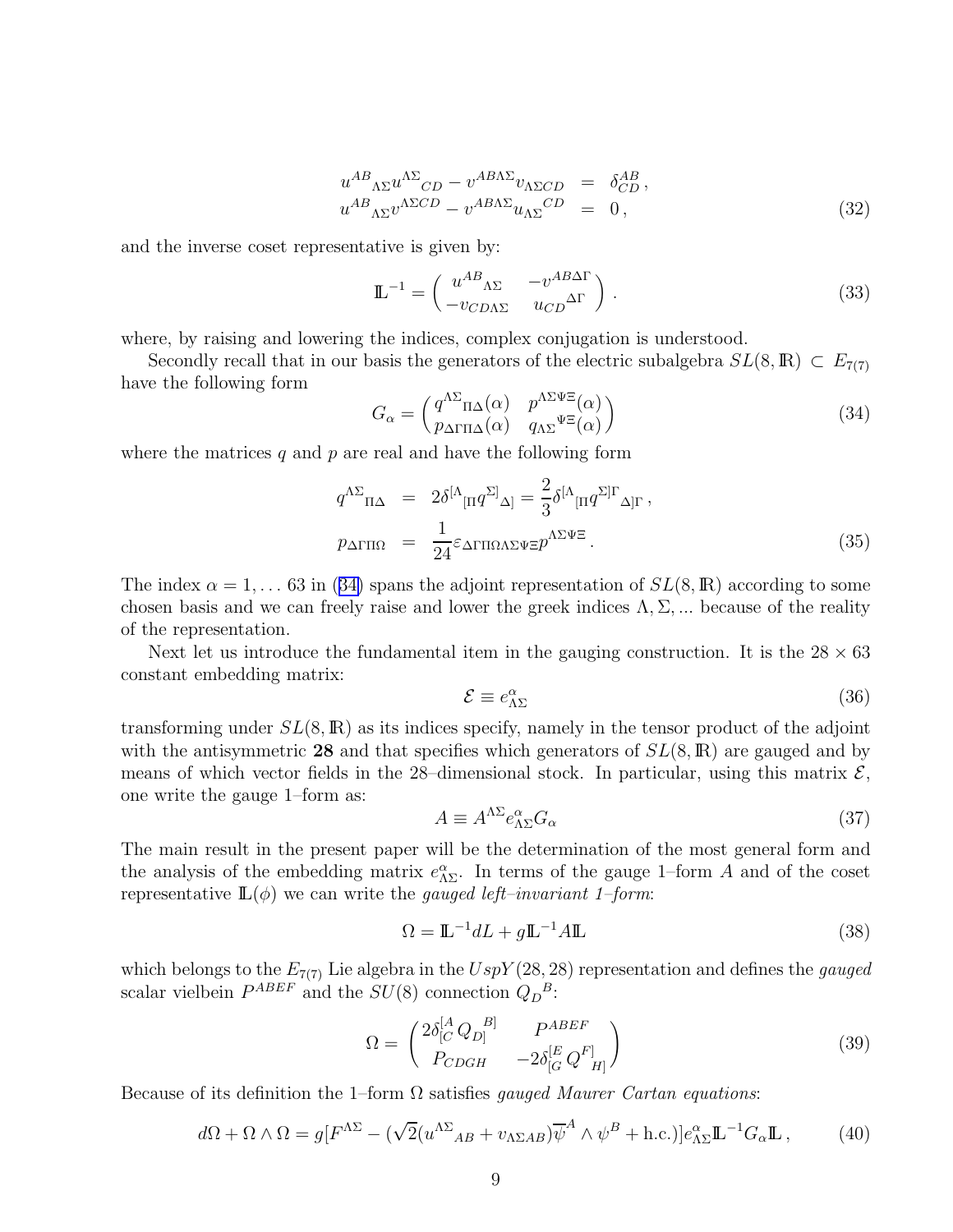<span id="page-10-0"></span>with  $F^{\Lambda\Sigma}$  the supercovariant field strength of the vectors  $A^{\Lambda\Sigma}$ . Let us focus on the last factor in eq.[\(40](#page-9-0)):

$$
\mathbf{U}_{\alpha} \equiv \mathbb{L}^{-1} G_{\alpha} \mathbb{L} = \begin{pmatrix} \mathcal{A}(\alpha) & \mathcal{B}(\alpha) \\ \overline{\mathcal{B}}(\alpha) & \overline{\mathcal{A}}(\alpha) \end{pmatrix}
$$
(41)

Since  $U_{\alpha}$  is an  $E_{7(7)}$  Lie algebra element, for each gauge generator  $G_{\alpha}$  we necessarily have:

$$
\mathcal{A}^{AB}_{CD}(\alpha) = \frac{2}{3} \delta_{[C}^{[A} \mathcal{A}^{B]M}_{D]M}
$$
  

$$
\mathcal{B}^{ABFG}(\alpha) = \mathcal{B}^{[ABFG]}(\alpha)
$$
 (42)

Comparing with eq.([40](#page-9-0)) we see that the scalar field dependent  $SU(8)$  tensors multiplying the gravitino bilinear terms are the following ones:

$$
T^{A}_{BCD} \equiv (u^{\Omega\Sigma}_{CD} + v_{\Omega\Sigma CD}) e^{\alpha}_{\Omega\Sigma} A^{AM}_{BM}(\alpha)
$$
  
\n
$$
Z^{ABEF}_{CD} \equiv (u^{\Omega\Sigma}_{CD} + v_{\Omega\Sigma CD}) e^{\alpha}_{\Omega\Sigma} B^{ABEF}(\alpha)
$$
\n(43)

As shown in the original papers by de Wit and Nicolai [\[17](#page-28-0)] (or Hull [\[24\]](#page-28-0)) and reviewed in [[28\]](#page-28-0), closure of the supersymmetry algebra <sup>4</sup> and hence existence of the corresponding gauged supergravity models is obtained if and only if the following  $T$ -identities are satisfied:

$$
T^{A}_{BCD} = T^{A}_{[BCD]} + \frac{2}{7} \delta^{A}_{[C} T^{M}{}_{D]MB} \tag{44}
$$

$$
Z_{ABEF}^{CD} = \frac{4}{3} \delta^{[C}{}_{[A} T^{D]}{}_{BEF]}
$$
 (45)

Eq.s (44) and (45) have a clear group theoretical meaning. Namely, they state that both the  $T^{A}_{BCD}$  tensor and the  $Z_{CD}^{ABEF}$  tensor can be expressed in basis spanned by two irreducible  $SU(8)$  tensors corresponding to the 420 and 36 representations respectively:

$$
\hat{T}^{A}_{BCD} \equiv \epsilon^{AI_1...I_7} \begin{bmatrix} I_1 & B \\ I_2 & C \\ I_3 & D \\ I_4 & I_5 \\ I_6 & I_7 \end{bmatrix} \equiv 420 \qquad ; \qquad \hat{T}_{DB} \equiv \boxed{D \mid B} \equiv 36 \qquad (46)
$$

To see this let us consider first eq. (44). In general a tensor of type  $T^{A}_{B[CD]}$  would have  $8 \times 8 \times 28$  components and contain several irreducible representations of  $SU(8)$ . However, as a consequence of eq.  $(44)$  only the representations  $420$ ,  $28$  and  $36$  can appear. (see fig. 1). In addition, since the  $A$  tensor, being in the adjoint of  $SU(8)$ , is traceless also the T-tensor appearing in (44) is traceless:  $T^{A}{}_{ABC} = 0$ . Combining this information with eq.(44) we obtain

$$
T^M_{\ [AB]M} = 0,\tag{47}
$$

<sup>4</sup> in the rheonomy approach closure of the Bianchi identities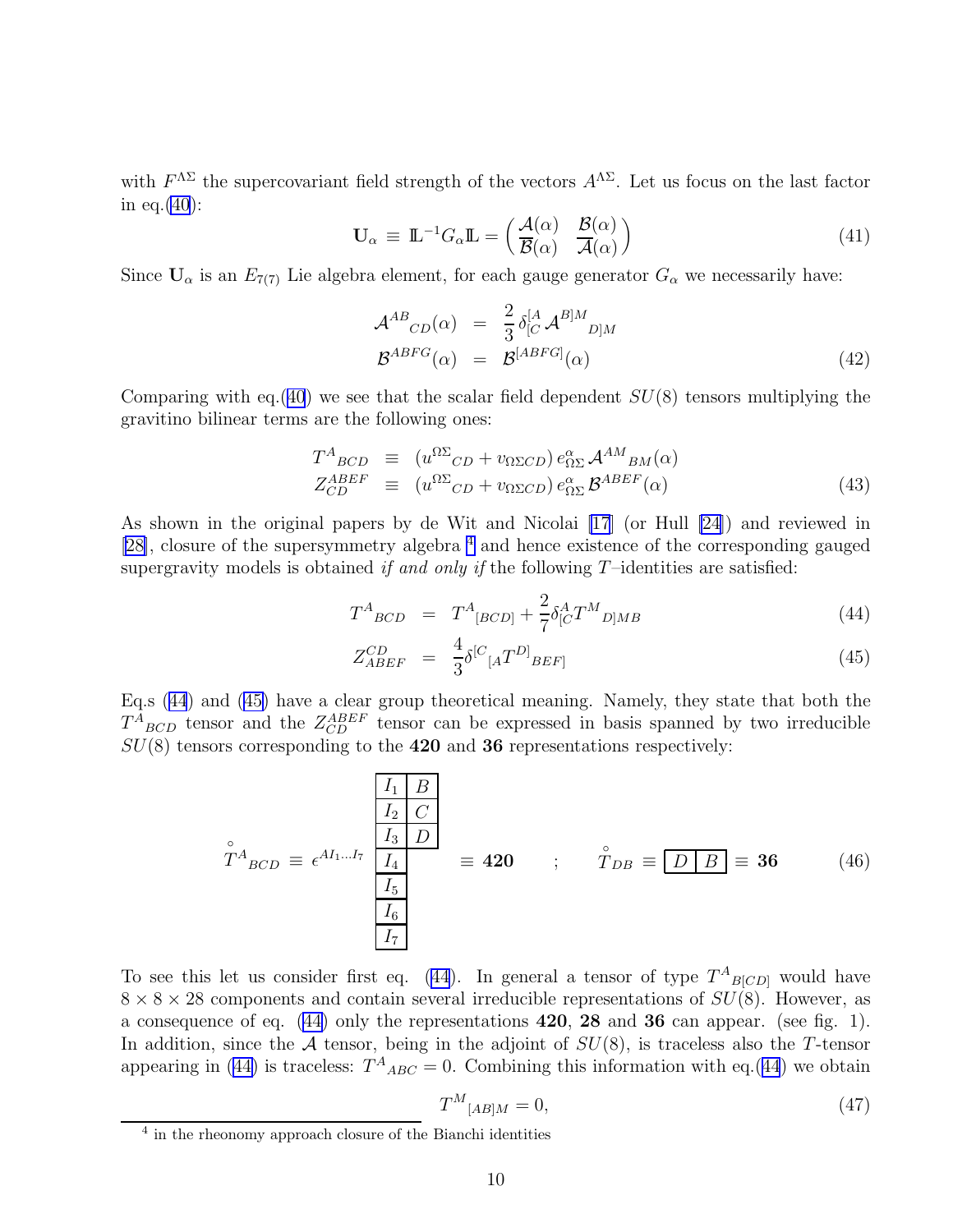Eq.  $(47)$  is the statement that the 28 representation appearing in fig. 1 vanishes so that the  $T^{A}_{B[CD]}$  tensor is indeed expressed solely in terms of the irreducible tensors [\(46](#page-10-0)).



Figure 1: Decomposition in irreducible representations of a tensor of type  $T^{A}{}_{BCD}$ 

A similar argument can be given to interpret the second  $T$ -identity  $(45)$ . A tensor of type  $Z^{[ABEF]}_{[CD]}$  $[CD]$  contains, a priori,  $70 \times 28$  components and contains the irreducible representations  $1512$ , 420 and 28 (see fig. 2). Using eq.[\(45](#page-10-0)) one immediately sees that the representations 1512 and 28 must vanish and that the surviving 420 is proportional through a fixed coefficient to the 420 representations appearing in the decomposition of the  $T^{A}{}_{B[CD]}$  tensor. In view of

Figure 2: Decomposition in irreducible representations of a tensor of type  $Z_{ABEF}^{CD}$ 



this discussion, the  $T$ -identities can be rewritten as follows in the basis of the independent irreducible tensors

$$
\tilde{T}^{A}{}_{BCD} = T^{A}{}_{[BCD]}
$$
\n
$$
\tilde{T}_{AB} = T^{M}{}_{AMB}
$$
\n(48)

The irreducible tensors 420 and 36 can be identified, through a suitable coefficient fixed by Bianchi identities, with the fermion shifts appearing in the supersymmetry transformation rules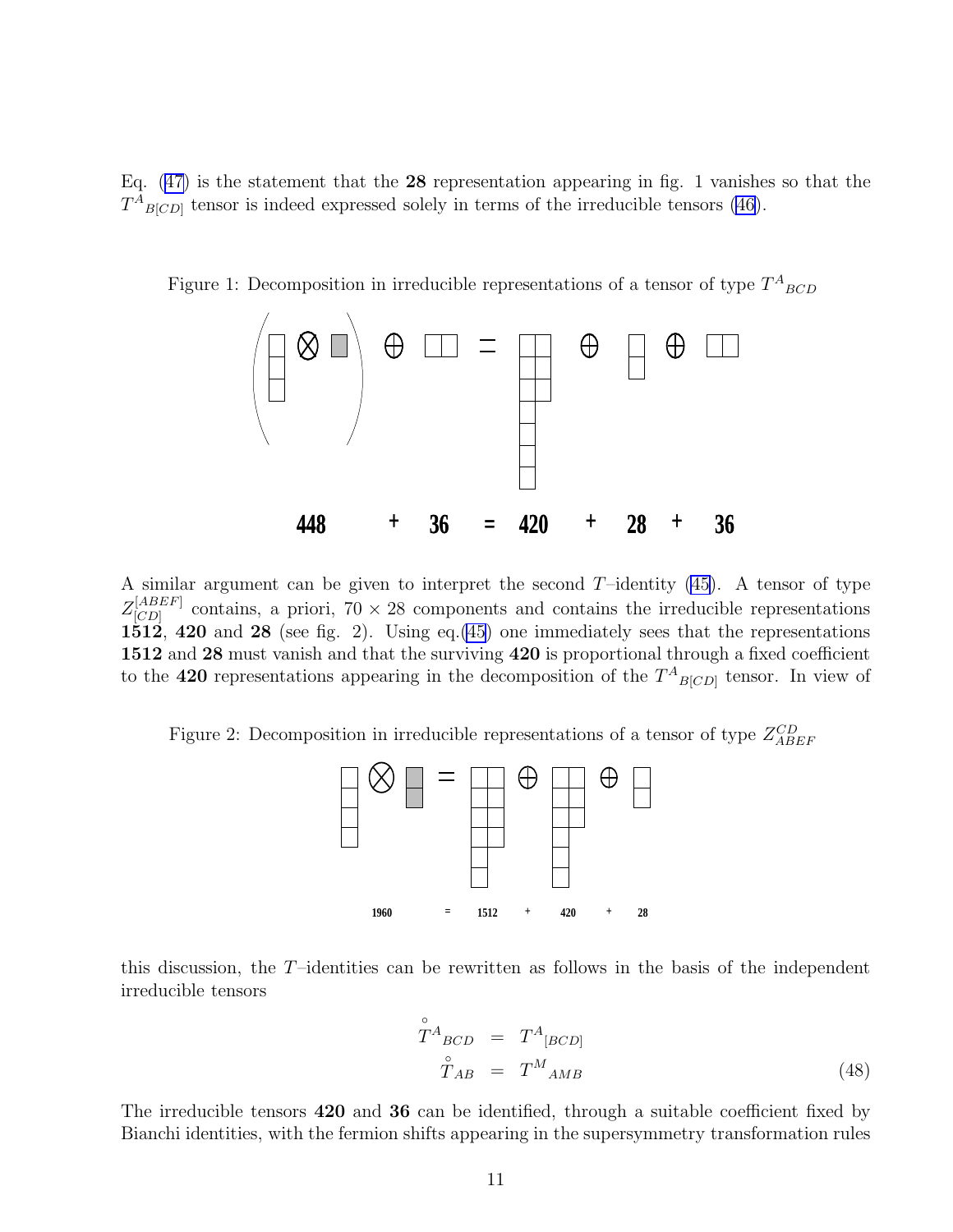[\(21\)](#page-7-0):

$$
\Sigma_{BCD}^A = \sigma \stackrel{\circ}{T}^A{}_{BCD} \; ; \; S_{DB} = s \stackrel{\circ}{T}_{DB} \tag{49}
$$

#### 2.2.3 The Ward identity and the potential

Finally, according to a general mechanism present in all extended supergravities[[10\]](#page-27-0) the scalar potential is defined by the following supersymmetry Ward identity:

$$
-\mathcal{V}\delta_B^A = S_{AM} S^{BM} - \Sigma_A^{PQR} \Sigma_{PQR}^B \tag{50}
$$

which, as shown by de Wit and Nicolai [\[17\]](#page-28-0) is satisfied if and only if the ratio between the two constants in eq. (49) is:

$$
\frac{s^2}{\sigma^2} = \frac{18}{49} \tag{51}
$$

# 3 Algebraic characterization of the gauge group embedding  $G_{gauge} \longrightarrow SL(8,\mathbb{R})$

As we have seen in the previous section the existence of gauged supergravity models relies on a peculiar pair of identities to be satisfied by the T–tensors. Therefore a classification of all possible gaugings involves a parametrization of all  $SL(8,\mathbb{R})$  subalgebras that lead to satisfied  $T$ –identities. Since the  $T$ –tensors are scalar field dependent objects it is not immediately obvious how such a program can be carried through. On the other hand since the problem is algebraic in nature (one looks for all Lie subalgebras of  $SL(8,\mathbb{R})$  fulfilling a certain property) it is clear that it should admit a completely algebraic formulation. It turns out that such an algebraic formulation is possible and actually very simple. We will show that the  $T$ -identities imposed on the T–tensors are nothing else but a single algebraic equation imposed on the embedding matrix  $\mathcal E$  introduced in eq.[\(36](#page-9-0)). This is what we do in the present section.

To begin with we recall a general and obvious constraint to be satisfied by  $\mathcal E$  which embeds a subalgebra of the  $SL(8,\mathbb{R})$  Lie algebra into its 28 irreducible representation. As it was already stressed in[[22\]](#page-28-0), the vectors should be in the coadjoint representation of the gauge group. Hence under reduction to  $G_{gauge} \subset SL(8,\mathbb{R})$  we must obtain the following decomposition of the entire set of the electric vectors:

$$
\mathbf{28} \stackrel{G_{gauge}}{\rightarrow} \mathbf{coadj} G_{gauge} \oplus \mathcal{R}
$$
 (52)

where R denotes the subspace of vectors not entering the adjoint representation of  $G_{gauge}$  which is not necessarily a representation of  $G_{gauge}$  itself.

Next in order to reduce the field dependent T-identities to an algebraic equation on  $\mathcal E$  we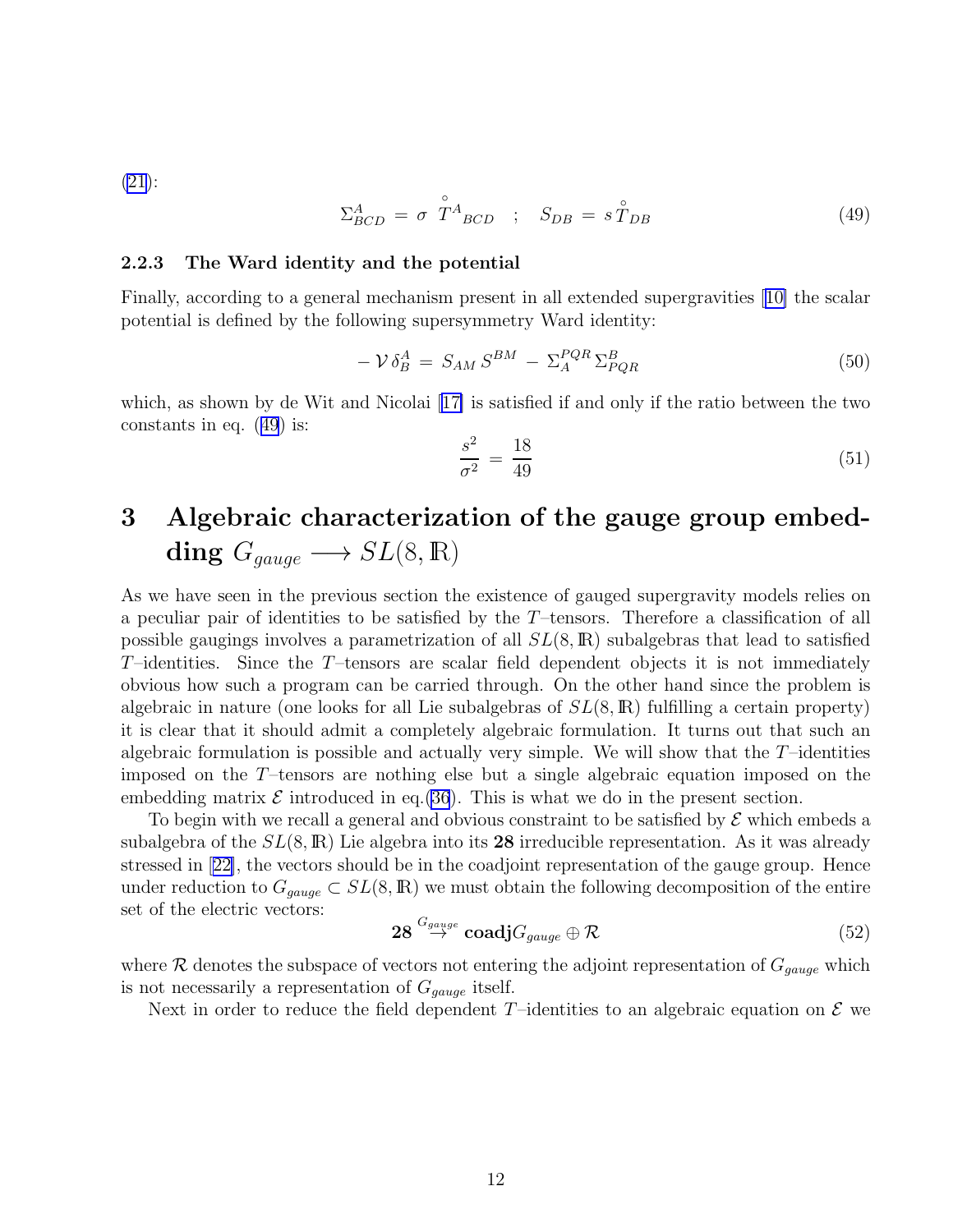<span id="page-13-0"></span>introduce the following constant tensors:<sup>5</sup>

$$
t_{\Omega\Sigma}^{(1)\,\Pi\Gamma}\Delta\Lambda \equiv \sum_{\alpha} e_{\Omega\Sigma}^{\alpha} q^{\Pi\Gamma}\Delta\Lambda(\alpha) ,
$$
  

$$
t_{\Omega\Sigma}^{(2)\,\Pi\Gamma\Delta\Lambda} \equiv \sum_{\alpha} e_{\Omega\Sigma}^{\alpha} p^{\Pi\Gamma\Delta\Lambda}(\alpha) .
$$
 (53)

In terms of  $t^{(1)}$  and  $t^{(2)}$  the field dependent T-tensor is rewritten as

$$
T^{A}_{BCD} = (u^{\Omega\Sigma}_{CD} + v_{\Omega\Sigma CD}) \left[ t_{\Omega\Sigma}^{(1) \text{ III}} \Delta\Lambda \left( u^{AM}_{\text{ III}} u^{\Delta\Lambda}_{BM} - v^{AM\Phi\Gamma} v_{\Delta\Lambda BM} \right) + t_{\Omega\Sigma}^{(2) \text{ III}\Delta\Lambda} \left( u^{AM}_{\text{ III}} v^{\Delta\Lambda}_{BM} - v^{AM\Phi\Gamma} u_{\Delta\Lambda BM} \right) \right].
$$
 (54)

Then we can state our main result as the following

Theorem 3.1 The field dependent T-identities are fully equivalent to the following algebraic equation:

$$
t_{\Omega\Sigma}^{(1)\,\Pi\Gamma}{}_{\Delta\Lambda} + t_{\Delta\Lambda}^{(1)\,\Pi\Gamma}{}_{\Omega\Sigma} + t_{\Pi\Gamma}^{(2)\,\Delta\Lambda\Omega\Sigma} = 0, \tag{55}
$$

### Proof 3.1 -

Wehave to show that the field dependent  $T$ -identities ([44\)](#page-10-0) and [\(45\)](#page-10-0) are fully equivalent to the algebraic expression (55). So we begin with one direction of the proof

1. Proof that (55) implies([44\)](#page-10-0) and([45\)](#page-10-0)

Summing three times (55) with permuted indices, one finds

$$
t_{\Omega\Sigma}^{(2)\Pi\Gamma\Delta\Lambda} + t_{\Delta\Lambda}^{(2)\Pi\Gamma\Omega\Sigma} - t_{\Pi\Gamma}^{(2)\Delta\Lambda\Omega\Sigma} = 0.
$$
 (56)

 $\chi$ From eq.s (55), (56) one finds that

$$
(u^{AB}_{\Omega\Sigma} + v^{AB\Omega\Sigma})e^{\alpha}_{\Omega\Sigma}\mathcal{B}_{CDEF} = \frac{2}{3}\delta^{[A}{}_{[B}T^{C]}{}_{D]GH} + \frac{2}{3}\delta^{[A}{}_{[G}T^{C]}{}_{H]BD}
$$
(57)

Since  $\mathcal{B}_{CDEF}$  is antisymmetric in  $CDEF$ , one has

$$
(u^{AB}_{\Omega\Sigma} + v^{AB\Omega\Sigma})e^{\alpha}_{\Omega\Sigma}\mathcal{B}_{CDEF} = \frac{4}{3}\delta^{[A}{}_{[B}T^{C]}{}_{DGH]},
$$
  

$$
\frac{2}{3}\delta^{[A}{}_{[B}T^{C]}{}_{D]GH} + \frac{2}{3}\delta^{[A}{}_{[G}T^{C]}{}_{H]BD} = \frac{4}{3}\delta^{[A}{}_{[B}T^{C]}{}_{DGH]}.
$$
 (58)

The first of the above equations coincides with eq.([45](#page-10-0)). From the second one, taking suitable contractions, as explained in[[17\]](#page-28-0), one obtains eq.([44\)](#page-10-0). This shows that (55) implies both eq.s [\(44\)](#page-10-0) and [\(45](#page-10-0)).

<sup>5</sup> For example, in the de Wit–Nicolai theory, where one gauges  $G_{gauge} = SO(8)$  we have:

$$
t^{(1)\; \Pi\Gamma}_{\Omega\Sigma}\Delta_\Lambda=\delta^{[\Pi}_{[\Delta}\delta_{\Lambda][\Omega}\delta_{\Sigma]}^{\Gamma]}\,,\qquad t^{(2)\; \Pi\Gamma\Delta\Lambda}_{\Omega\Sigma}=0\,.
$$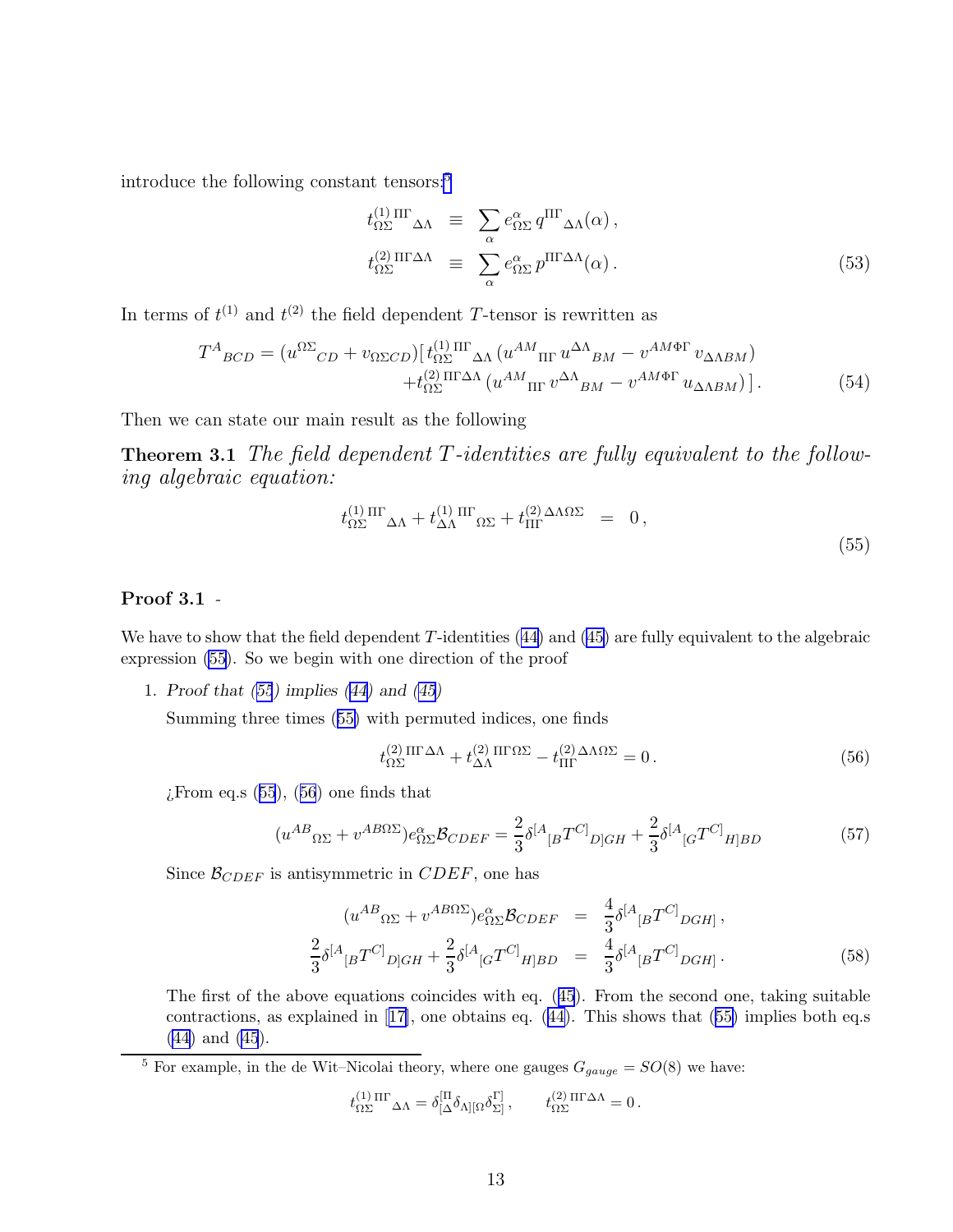#### 2. Proof that([44](#page-10-0)) and([45\)](#page-10-0) imply([55](#page-13-0))

If we use([44\)](#page-10-0) to rewrite the following expression

$$
\frac{2}{3}\delta^{[A}{}_{[B}T^{C]}{}_{D]GH} + \frac{2}{3}\delta^{[A}{}_{[G}T^{C]}{}_{H]BD} =
$$
\n
$$
= \left[\frac{2}{3}\delta^{[A}{}_{[B}T^{C]}{}_{D]GH}\right]_{[DGH]} + \left[\frac{2}{3}\delta^{[A}{}_{[G}T^{C]}{}_{H]BD}\right]_{[HBD]} +
$$
\n
$$
+ \left[\frac{4}{21}\delta^{[A}{}_{[B}\delta^{[C}{}_{[G}T^{M}{}_{HM]D]}\right]_{[GH]} + \left[\frac{4}{21}\delta^{[A}{}_{[G}\delta^{[C}{}_{[B}T^{M}{}_{DM]H]}\right]_{[BD]} \tag{59}
$$

we can easily verify that it is antisymmetric in the indices GDBH. Indeed the last two terms cancel, while the sign in front of the first two terms is reversed upon interchanging B and G. This means that

$$
\frac{2}{3}\delta^{[A}{}_{[B}T^{C]}{}_{D]GH} + \frac{2}{3}\delta^{[A}{}_{[G}T^{C]}{}_{H]BD} = \frac{4}{3}\delta^{[A}{}_{[B}T^{C]}{}_{DGH]}
$$
(60)

So, because of equation([45](#page-10-0)), we have:

$$
\frac{2}{3}\delta^{[A}{}_{[B}T^{C]}{}_{D]GH} + \frac{2}{3}\delta^{[A}{}_{[G}T^{C]}{}_{H]BD} = (u^{AB}{}_{\Omega\Sigma} + v^{AB\Omega\Sigma})e^{\alpha}_{\Omega\Sigma}\mathcal{B}_{CDEF}
$$
(61)

By inserting the expressions of T and  $\beta$  in terms of the t's into equation (61) and collecting the coefficients the independent scalar–field components, we retrieve equation([55](#page-13-0)).

This concludes our proof.

# 4 Solution of the algebraic  $t$ -identity

The algebraic t–identity [\(55\)](#page-13-0) is a linear equation imposed on the embedding matrix  $\mathcal{E}$ . We have solved it by means of a computer program and we have found the 36–parameter solution displayed in tables [3,](#page-32-0) [4,](#page-33-0)[5,](#page-34-0) [6](#page-35-0),[7,](#page-36-0)[8,](#page-37-0)[9,](#page-38-0)[10,](#page-39-0) [11](#page-40-0). In order to explain the content of these tables we have to describe our notations and our construction in more detail.

### 4.1 Embedding of the electric group

The first information we need to specify is the explicit embedding of the electric subalgebra  $SL(8,\mathbb{R})$  into the U–duality algebra  $E_{7(7)}$ . For this latter we adopt the conventions and notations of[[8\]](#page-27-0).

### 4.1.1 The  $E_{7(7)}$  algebra: roots and weights

We consider the standard  $E_7$  Dynkin diagram (see fig. 3) and we name  $\alpha_i$   $(i = 1, \ldots, 7)$  the corresponding simple roots. Having fixed this basis, each  $E_{7(7)}$  root is intrinsically identified by its Dynkin labels, namely by its integer valued components in the simple root basis.

Having identified the roots, the next step we need is the construction of the real fundamental representation  $SpD(56)$  of our U–duality Lie algebra  $E_{7(7)}$ . For this we need the corresponding weight vectors  $\dot{W}$ .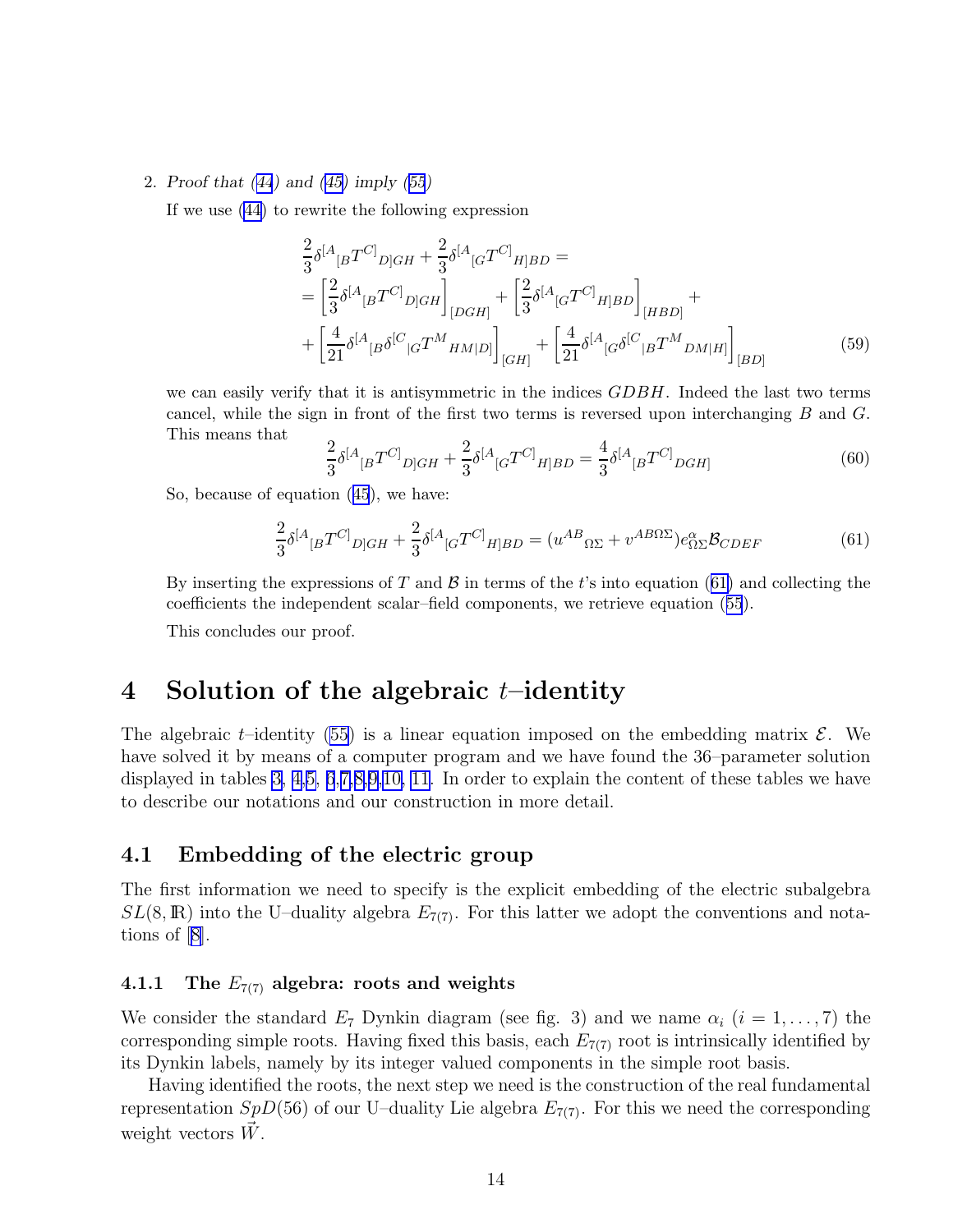Figure 3:  $E_7$  Dynkin diagram and root labeling



A particularly relevant property of the maximally non–compact real sections of a simple complex Lie algebra is that all its irreducible representations are real.  $E_{7(7)}$  is the maximally non compact real section of the complex Lie algebra  $E_7$ , hence all its irreducible representations  $\Gamma$  are real. This implies that if an element of the weight lattice  $\bar{W} \in \Lambda_w$  is a weight of a given irreducible representation  $W \in \Gamma$  then also its negative is a weight of the same representation:  $-V \in \Gamma$ . Indeed changing sign to the weights corresponds to complex conjugation.

According to standard Lie algebra lore every irreducible representation of a simple Lie algebra G is identified by a unique *highest* weight  $\vec{W}_{max}$ . Furthermore all weights can be expressed as integral non-negative linear combinations of the *simple* weights  $\vec{W}_{\ell}$  ( $\ell = 1, ..., r =$  $\mathrm{rank}(\mathbb{G})),$  whose components are named the Dynkin labels of the weight. The simple weights  $\vec{W}_i$ of G are the generators of the dual lattice to the root lattice and are defined by the condition:

$$
\frac{2(\vec{W}_i, \vec{\alpha}_j)}{(\vec{\alpha}_j, \vec{\alpha}_j)} = \delta_{ij} \tag{62}
$$

In the simply laced  $E_{7(7)}$  case, the previous equation simplifies as follows

$$
(\vec{W}_i, \vec{\alpha}_j) = \delta_{ij} \tag{63}
$$

where  $\vec{\alpha}_j$  are the the simple roots. Using the Dynkin diagram of  $E_{7(7)}$  (see fig. 3) from eq.(63) we can easily obtain the explicit expression of the simple weights.

The Dynkin labels of the highest weight of an irreducible representation  $\Gamma$  give the Dynkin labels of the representation. Therefore the representation is usually denoted by  $\Gamma[n_1, ..., n_r]$ . All the weights  $\vec{W}$  belonging to the representation  $\Gamma$  can be described by r integer non–negative numbers  $q^{\ell}$  defined by the following equation:

$$
\vec{W}_{max} - \vec{W} = \sum_{\ell=1}^{r} q^{\ell} \vec{\alpha}_{\ell} \tag{64}
$$

where  $\alpha_{\ell}$  are the simple roots. According to this standard formalism the fundamental real representation  $SpD(56)$  of  $E_{7(7)}$  is  $\Gamma[1,0,0,0,0,0,0]$  and the expression of its weights in terms of  $q^{\ell}$  is given in table [1,](#page-30-0) the highest weight being  $\vec{W}^{(51)}$ .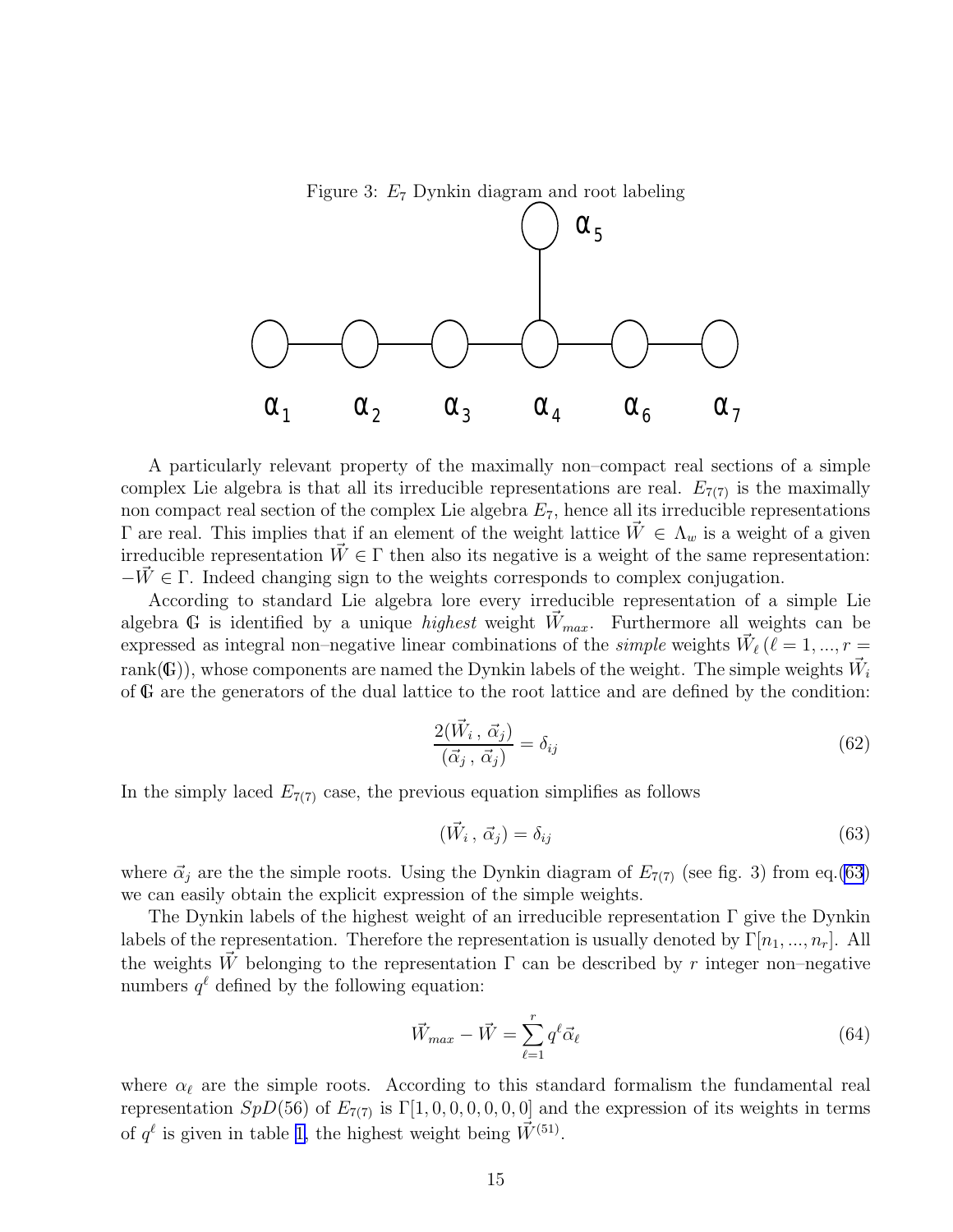We can now explain the specific ordering of the weights we have adopted.

First of all we have separated the 56 weights in two groups of 28 elements so that the first group:

$$
\vec{\Lambda}^{(n)} = \vec{W}^{(n)} \quad n = 1, ..., 28 \tag{65}
$$

are the weights for the irreducible 28 dimensional representation of the electric subgroup  $SL(8,\mathbb{R}) \subset E_{7(7)}$ . The remaining group of 28 weight vectors are the weights for the transposed representation of the same group that we name  $\overline{28}$ .

Secondly the 28 weights  $\Lambda$  have been arranged according to the decomposition with respect to the T–duality subalgebra  $SO(6,6) \subset E_7(7)$ : the first 16 correspond to R–R vectors and are the weights of the spinor representation of  $SO(6,6)$  while the last 12 are associated with N–S fields and correspond to the weights of the vector representation of  $SO(6,6)$ .

#### 4.1.2 The matrices of the fundamental 56 representation

Equipped with the weight vectors we can now proceed to the explicit construction of the  $SpD(56)$  representation of  $E_{7(7)}$ . In our construction the basis vectors are the 56 weights, according to the enumeration of table [1](#page-30-0). What we need are the  $56 \times 56$  matrices associated with the 7 Cartan generators  $H_{\vec{\alpha}_i}$   $(i = 1, \ldots, 7)$  and with the 126 step operators  $E^{\vec{\alpha}}$  that are defined by:

$$
[SpD_{56} (H_{\vec{\alpha}_i})]_{nm} \equiv \langle \vec{W}^{(n)} | H_{\vec{\alpha}_i} | \vec{W}^{(m)} \rangle
$$
  

$$
[SpD_{56} (E^{\vec{\alpha}})]_{nm} \equiv \langle \vec{W}^{(n)} | E^{\vec{\alpha}} | \vec{W}^{(m)} \rangle
$$
 (66)

Let us begin with the Cartan generators. As a basis of the Cartan subalgebra we use the generators  $H_{\vec{\alpha}_i}$  defined by the commutators:

$$
\left[E^{\vec{\alpha}_i}, E^{-\vec{\alpha}_i}\right] \equiv H_{\vec{\alpha}_i} \tag{67}
$$

In the  $SpD(56)$  representation the corresponding matrices are diagonal and of the form:

$$
\langle \vec{W}^{(p)} | H_{\vec{\alpha}_i} | \vec{W}^{(q)} \rangle = (\vec{W}^{(p)}, \vec{\alpha}_i) \delta_{pq} \quad ; \quad (p, q = 1, ..., 56)
$$
 (68)

The scalar products

$$
(\vec{\Lambda}^{(n)} \cdot \vec{h}, -\vec{\Lambda}^{(m)} \cdot \vec{h}) = (\vec{W}^{(p)} \cdot \vec{h}) \quad ; \quad (n, m = 1, ..., 28; p = 1, ..., 56)
$$
 (69)

are to be understood in the following way:

$$
\vec{W}^{(p)} \cdot \vec{h} = \sum_{i=1}^{7} \left( \vec{W}^{(p)}, \vec{\alpha}_i \right) h^i \tag{70}
$$

Next we construct the matrices associated with the step operators. Here the first observation is that it suffices to consider the positive roots. Because of the reality of the representation,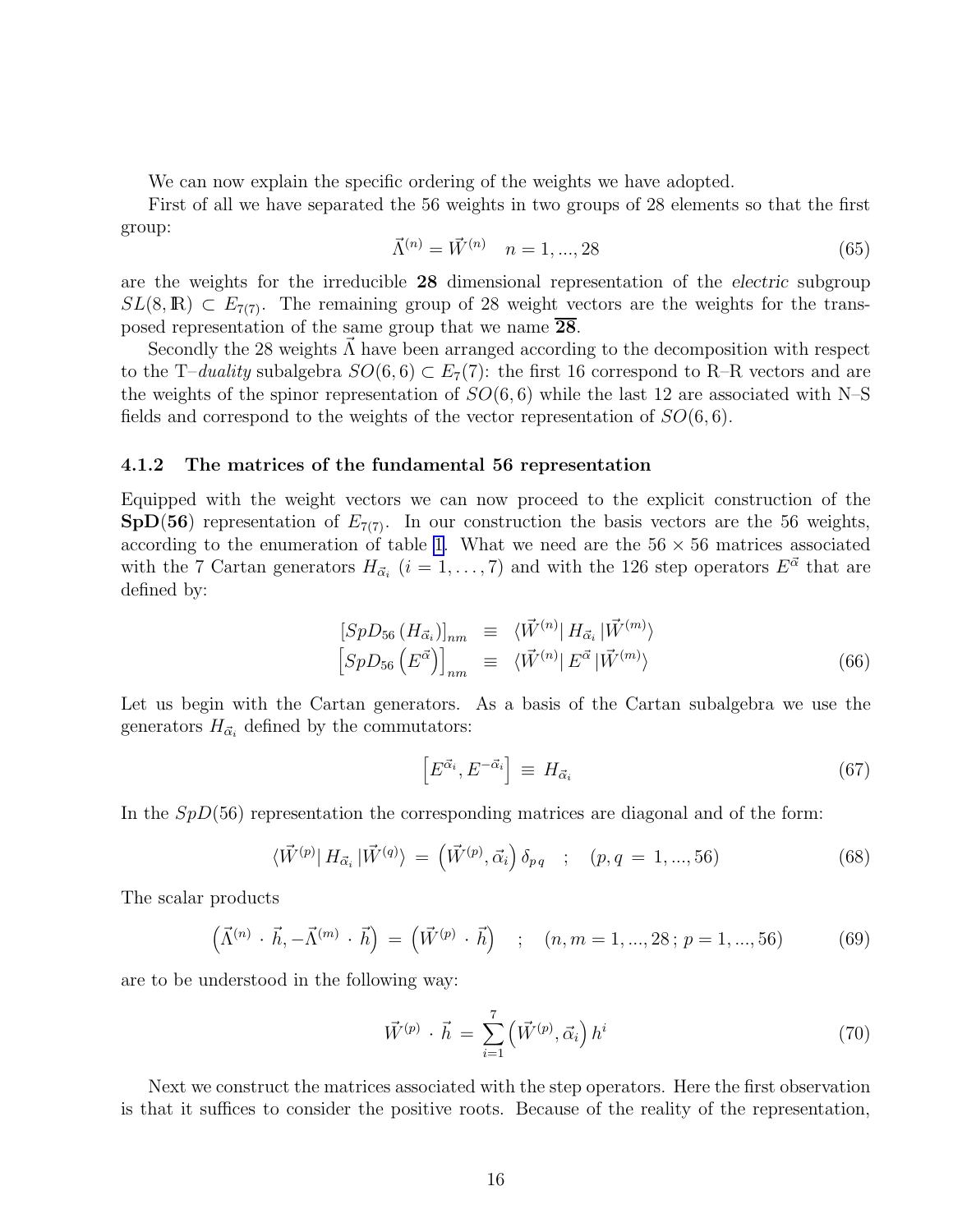the matrix associated with the negative of a root is just the transposed of that associated with the root itself:

$$
E^{-\alpha} = \left[E^{\alpha}\right]^T \leftrightarrow \langle \vec{W}^{(n)} \right| E^{-\vec{\alpha}} \left| \vec{W}^{(m)} \right\rangle = \langle \vec{W}^{(m)} \right| E^{\vec{\alpha}} \left| \vec{W}^{(n)} \right\rangle \tag{71}
$$

The method we have followed to obtain the matrices for all the positive roots is that of constructing first the 56  $\times$  56 matrices for the step operators  $E^{\vec{\alpha}_{\ell}}$  ( $\ell = 1, ..., 7$ ) associated with the simple roots and then generating all the others through their commutators. The construction rules for the  $SpD(56)$  representation of the six operators  $E^{\alpha_{\ell}}(\ell \neq 5)$  are:

$$
\ell \neq 5 \quad \begin{cases} \langle \vec{W}^{(n)} | E^{\vec{\alpha}_{\ell}} | \vec{W}^{(m)} \rangle & = \delta_{\vec{W}^{(n)}, \vec{W}^{(m)} + \vec{\alpha}_{\ell}}; \quad n, m = 1, \dots, 28\\ \langle \vec{W}^{(n+28)} | E^{\vec{\alpha}_{\ell}} | \vec{W}^{(m+28)} \rangle & = -\delta_{\vec{W}^{(n+28)}, \vec{W}^{(m+28)} + \vec{\alpha}_{\ell}}; \quad n, m = 1, \dots, 28 \end{cases} \tag{72}
$$

The six simple roots  $\vec{\alpha}_{\ell}$  with  $\ell \neq 5$  belong also to the the Dynkin diagram of the electric subgroup  $SL(8,\mathbb{R})$ . Thus their shift operators have a block diagonal action on the 28 and 28 subspaces of the  $SpD(56)$  representation that are irreducible under the electric subgroup. From eq.(72) we conclude that:

$$
\ell \neq 5 \quad SpD_{56}\left(E^{\vec{\alpha}_{\ell}}\right) = \begin{pmatrix} A[\vec{\alpha}_{\ell}] & \mathbf{0} \\ \mathbf{0} & -A^{T}[\vec{\alpha}_{\ell}] \end{pmatrix} \tag{73}
$$

the 28 × 28 block  $A[\vec{\alpha}_{\ell}]$  being defined by the first line of eq.(72).

On the contrary the operator  $E^{\vec{\alpha}_5}$ , corresponding to the only root of the  $E_7$  Dynkin diagram that is not also part of the  $A_7$  diagram is represented by a matrix whose non-vanishing  $28 \times 28$ blocks are off–diagonal. We have

$$
SpD_{56}\left(E^{\vec{\alpha}_5}\right) = \begin{pmatrix} \mathbf{0} & B[\vec{\alpha}_5] \\ C[\vec{\alpha}_5] & \mathbf{0} \end{pmatrix}
$$
(74)

where both  $B[\vec{\alpha}_5] = B^T[\vec{\alpha}_5]$  and  $C[\vec{\alpha}_5] = C^T[\vec{\alpha}_5]$  are symmetric  $28 \times 28$  matrices. More explicitly the matrix  $SpD_{56}\left(E^{\vec{\alpha}_5}\right)$  is given by:

$$
\langle \vec{W}^{(n)} | E^{\vec{\alpha}_5} | \vec{W}^{(m+28)} \rangle = \langle \vec{W}^{(m)} | E^{\vec{\alpha}_5} | \vec{W}^{(n+28)} \rangle \langle \vec{W}^{(n+28)} | E^{\vec{\alpha}_5} | \vec{W}^{(m)} \rangle = \langle \vec{W}^{(m+28)} | E^{\vec{\alpha}_5} | \vec{W}^{(n)} \rangle
$$
\n(75)

with

$$
\langle \vec{W}^{(7)} | E^{\vec{\alpha}_{5}} | \vec{W}^{(44)} \rangle = -1 \qquad \langle \vec{W}^{(8)} | E^{\vec{\alpha}_{5}} | \vec{W}^{(42)} \rangle = 1 \qquad \langle \vec{W}^{(9)} | E^{\vec{\alpha}_{5}} | \vec{W}^{(43)} \rangle = -1 \n\langle \vec{W}^{(14)} | E^{\vec{\alpha}_{5}} | \vec{W}^{(36)} \rangle = 1 \qquad \langle \vec{W}^{(15)} | E^{\vec{\alpha}_{5}} | \vec{W}^{(37)} \rangle = -1 \qquad \langle \vec{W}^{(16)} | E^{\vec{\alpha}_{5}} | \vec{W}^{(35)} \rangle = -1 \n\langle \vec{W}^{(29)} | E^{\vec{\alpha}_{5}} | \vec{W}^{(6)} \rangle = -1 \qquad \langle \vec{W}^{(34)} | E^{\vec{\alpha}_{5}} | \vec{W}^{(1)} \rangle = -1 \qquad \langle \vec{W}^{(49)} | E^{\vec{\alpha}_{5}} | \vec{W}^{(28)} \rangle = 1 \n\langle \vec{W}^{(50)} | E^{\vec{\alpha}_{5}} | \vec{W}^{(27)} \rangle = -1 \qquad \langle \vec{W}^{(55)} | E^{\vec{\alpha}_{5}} | \vec{W}^{(22)} \rangle = -1 \qquad \langle \vec{W}^{(56)} | E^{\vec{\alpha}_{5}} | \vec{W}^{(21)} \rangle = 1 \n(76)
$$

In this way we have completed the construction of the  $E^{\vec{\alpha}_{\ell}}$  operators associated with simple roots. For the matrices associated with higher roots we just proceed iteratively in the following way. As usual we organize the roots by height :

$$
\vec{\alpha} = n^{\ell} \vec{\alpha}_{\ell} \rightarrow \text{ht } \vec{\alpha} = \sum_{\ell=1}^{7} n^{\ell} \tag{77}
$$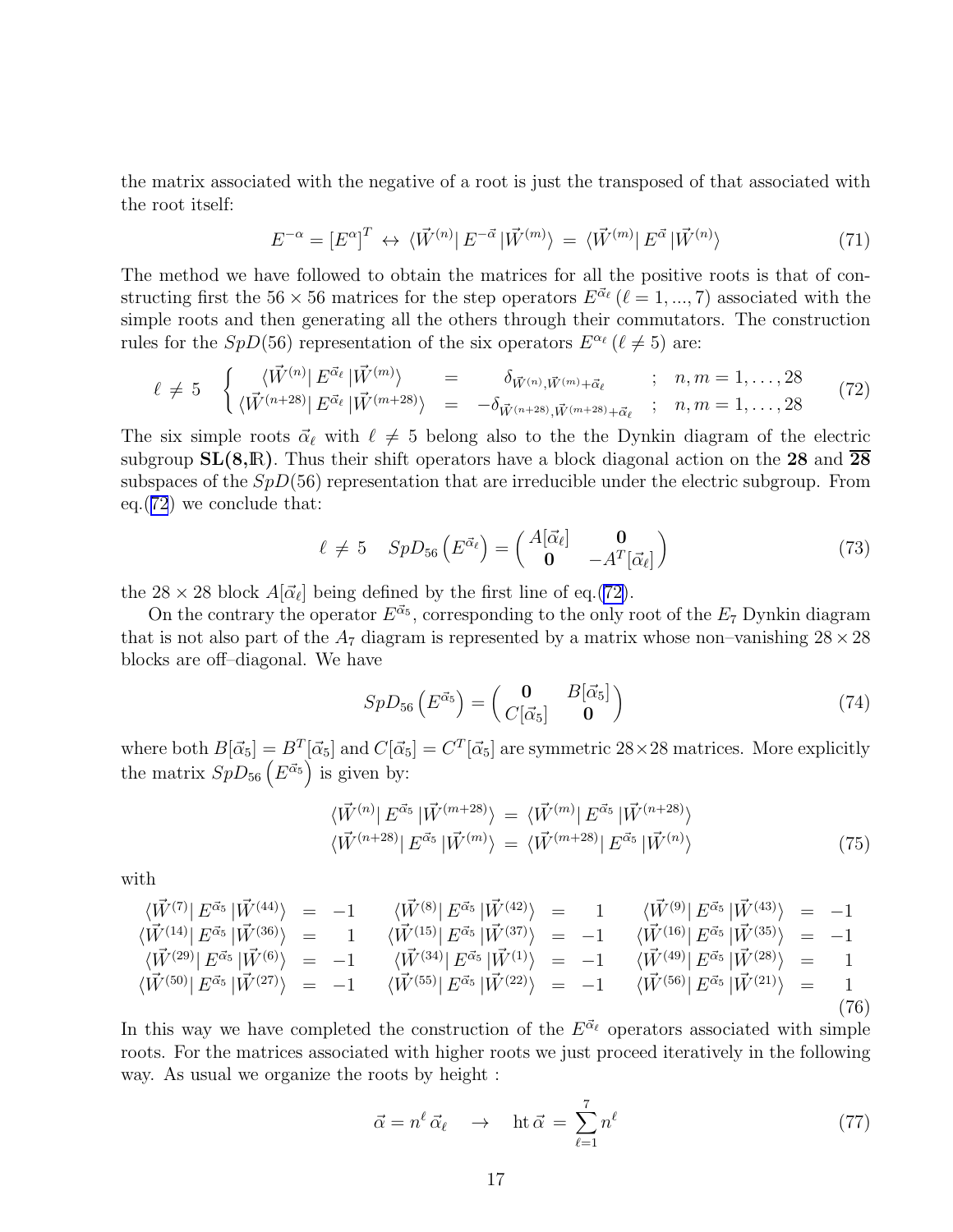and for the roots  $\alpha_i + \alpha_j$  of height ht = 2 we set:

$$
SpD_{56}\left(E^{\alpha_i+\alpha_j}\right) \equiv \left[SpD_{56}\left(E^{\alpha_i}\right), SpD_{56}\left(E^{\alpha_i}\right)\right] \quad ; \quad i < j \tag{78}
$$

Next for the roots of ht = 3 that can be written as  $\alpha_i + \beta$  where  $\alpha_i$  is simple and ht  $\beta = 2$  we write:

$$
SpD_{56}\left(E^{\alpha_i+\beta}\right) \equiv \left[SpD_{56}\left(E^{\alpha_i}\right), SpD_{56}\left(E^{\beta}\right)\right]
$$
\n(79)

Obtained the matrices for the roots of  $ht = 3$  one proceeds in a similar way for those of the next height and so on up to exhaustion of all the 63 positive roots.

This concludes our description of the algorithm by means of which our computer program constructed all the 133 matrices spanning the  $E_{7(7)}$  Lie algebra in the  $SpD(56)$  representation. A fortiori, if we specify the embedding we have the matrices generating the electric subgroup  $SL(8,\mathbb{R}).$ 

### 4.1.3 The  $SL(8,\mathbb{R})$  subalgebra

The Electric  $Sl(8,\mathbb{R})$  subalgebra is identified in  $E_{7(7)}$  by specifying its simple roots  $\beta_i$  spanning the standard  $A_7$  Dynkin diagram. The Cartan generators are the same for the  $E_{7(7)}$  Lie algebra as for the  $SL(8,\mathbb{R})$  subalgebra and if we give  $\beta_i$  every other generator is defined. The basis we have chosen is the following one:

$$
\begin{array}{rcl}\n\beta_1 & = & \alpha_2 + 2\alpha_3 + 3\alpha_4 + 2\alpha_5 + 2\alpha_6 + \alpha_7 \quad ; \quad \beta_2 & = & \alpha_1 \\
\beta_3 & = & \alpha_2 \quad ; \quad \beta_4 & = & \alpha_3 \\
\beta_5 & = & \alpha_4 \quad ; \quad \beta_6 & = & \alpha_6\n\end{array} \tag{80}
$$

The complete set of positive roots of  $SL(8\mathbb{R})$  is then composed of 28 elements that we name  $\rho_i$  (i = 1, ..., [2](#page-31-0)8) and that are enumerated according to our chosen order in table 2.

Hence the 63 generators of the  $SL(8,\mathbb{R})$  Lie algebra are:

The 7 Cartan generators 
$$
C_i = H_{\alpha_i}
$$
  $i = 1, ..., 7$   
The 28 positive root generators  $E^{\rho_i}$   $i = 1, ..., 28$   
The 28 negative root generators  $E^{-\rho_i}$   $i = 1, ..., 28$  (81)

and since the  $56 \times 56$  matrix representation of each  $E_{7(7)}$  Cartan generator or step operator was constructed in the previous subsection it is obvious that it is in particular given for the subset of those that belong to the  $SL(8,\mathbb{R})$  subalgebra. The basis of this matrix representation is provided by the weights enumerated in table [1](#page-30-0).

In this way we have concluded our illustration of the basis in which we have solved the algebraic *t*–identity. The result is the  $28 \times 63$  matrix:

$$
\mathcal{E}(h,\ell) \longrightarrow e_W^{\alpha}(h,\ell) \tag{82}
$$

where the index W runs on the 28 negative weights of table [1](#page-30-0), while the index  $\alpha$  runs on all the  $SL(8,\mathbb{R})$  generators according to eq. (81). The matrix  $\mathcal{E}(h, p)$  depends on 36 parameters that we have named:

$$
h_i \quad i = 1, ..., 8 \n\ell_i \quad i = 1, ..., 28
$$
\n(83)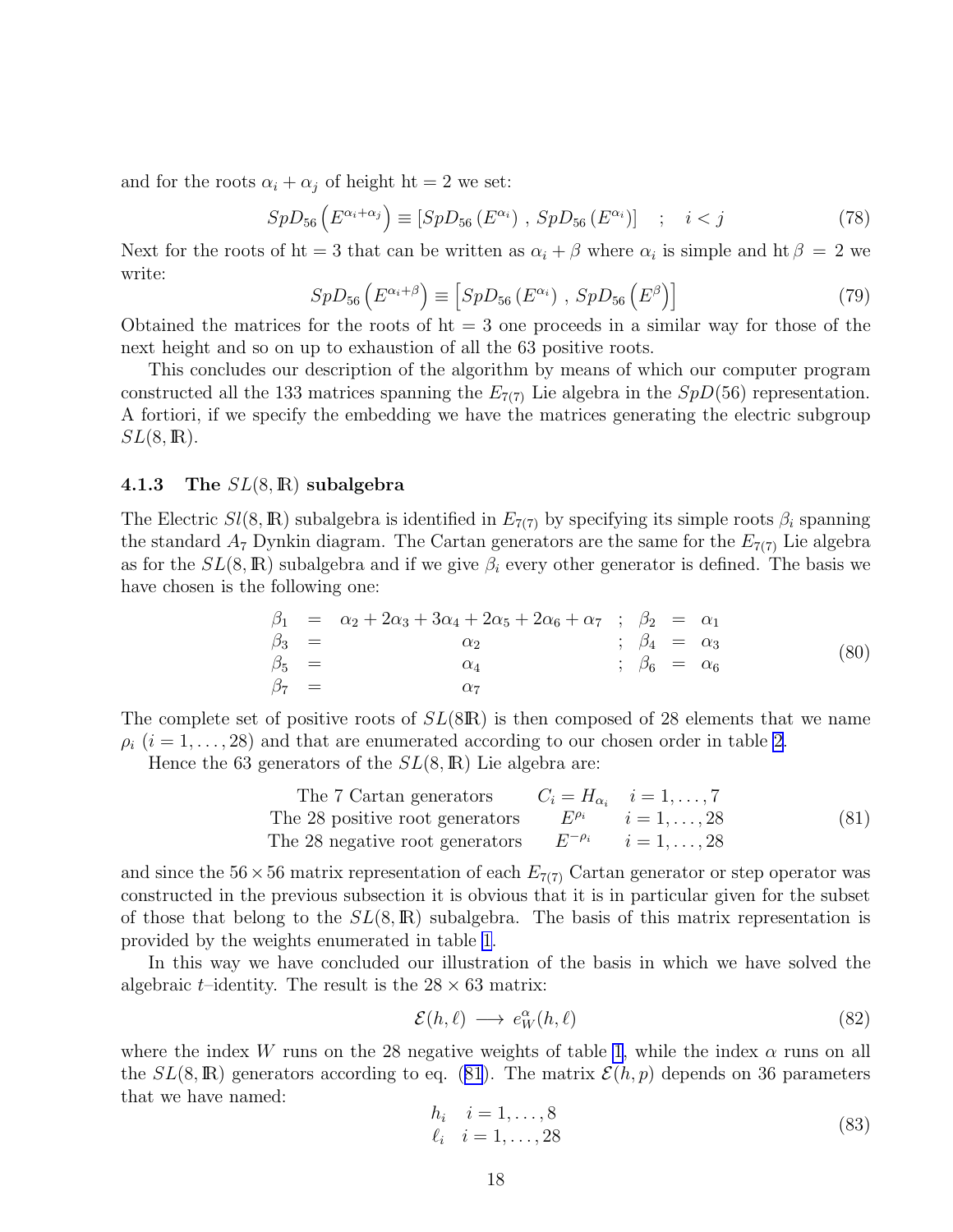<span id="page-19-0"></span>and its entries are explicitly displayed in tables [3](#page-32-0), [4,](#page-33-0)[5,](#page-34-0) [6](#page-35-0),[7](#page-36-0),[8,](#page-37-0)[9,](#page-38-0)[10,](#page-39-0) [11](#page-40-0) as we have already stressed at the beginning of this section. The distinction between the  $h_i$  parameters and the  $\ell_i$  parameters has been drawn in the following way:

- The 8 parameters  $h_i$  are those that never multiply a Cartan generator
- The 28 parameters  $\ell_i$  are those that multiply at least one Cartan generator.

In other words if we set all the  $\ell_i = 0$  the gauge subalgebra  $G_{gauge} \subset SL(8,\mathbb{R})$  is composed solely of step operators while if you switch on also the  $\ell_i$  s then some Cartan generators appear in the Lie algebra. This distinction will be very useful in classifying the independent solutions.

# 5 Classification of gauged  $N = 8$  supergravities

Equipped with the explicit solution of the t-identity encoded in the embedding matrix  $\mathcal E$  we can now address the complete classification of the gauged supergravity models. As already anticipated in the introduction our result is that the complete set of possible theories coincides withthe gaugings found by Hull [[24](#page-28-0)] (together with the ones simply outlined by Hull [\[24\]](#page-28-0)) in the middle of the eighties and correspond to all possible non–compact real forms of the  $SO(8)$ Lie algebra plus a number of Inonu–Wigner contractions thereof. Since Hull's method to obtain these gaugings was not based on an exhaustive analysis the doubt existed whether his set of theories was complete or not. Our analysis shows that in fact it was. Furthermore since our method is constructive it provides the means to study in a systematic way the features of all these models. In this section we derive such a result.

We have to begin our discussion with two observations:

1. The solution of t–identities encoded in the matrix  $\mathcal{E}(h, \ell)$  is certainly overcomplete since we are still free to conjugate any gauge algebra  $G_{gauge}$  with an arbitrary finite element of the electric group  $g \in SL(8,\mathbb{R})$ :  $G'_{gauge} = g G_{gauge} g^{-1}$  yields a completely physically equivalent gauging as  $G_{gauge}$ . This means that we need to consider the  $SL(8,\mathbb{R})$ transformations of the matrix  $\mathcal{E}(h, \ell)$  defined as:

$$
\forall g \in SL(8, \mathbb{R}) : g \cdot \mathcal{E}(h, \ell) \equiv D_{28}(g^{-1}) \mathcal{E}(h, \ell) D_{63}(g)
$$
\n(84)

where  $D_{28}(g)$  and  $D_{63}(g)$  denote the matrices of the 28 and the 63 representation respectively. If two set of parameters  $\{h, \ell\}$  and  $\{h', \ell'\}$  are related by an  $SL(8, \mathbb{R})$  conjugation, in the sense that:

$$
\exists g \in SL(8, \mathbb{R}) : \mathcal{E}(h', \ell') = g \cdot \mathcal{E}(h, \ell)
$$
\n(85)

then the theories described by  $\{h, \ell\}$  and  $\{h', \ell'\}$  are the same theory. In other words what we need is the space of orbits of  $SL(8,\mathbb{R})$  inequivalent embedding matrices.

- 2. Possible theories obtained by choosing a set of  $\{h, \ell\}$  parameters are further restricted by the constraints that
	- The selected generators of  $SL(8,\mathbb{R})$  should close a Lie subalgebra  $G_{gauge}$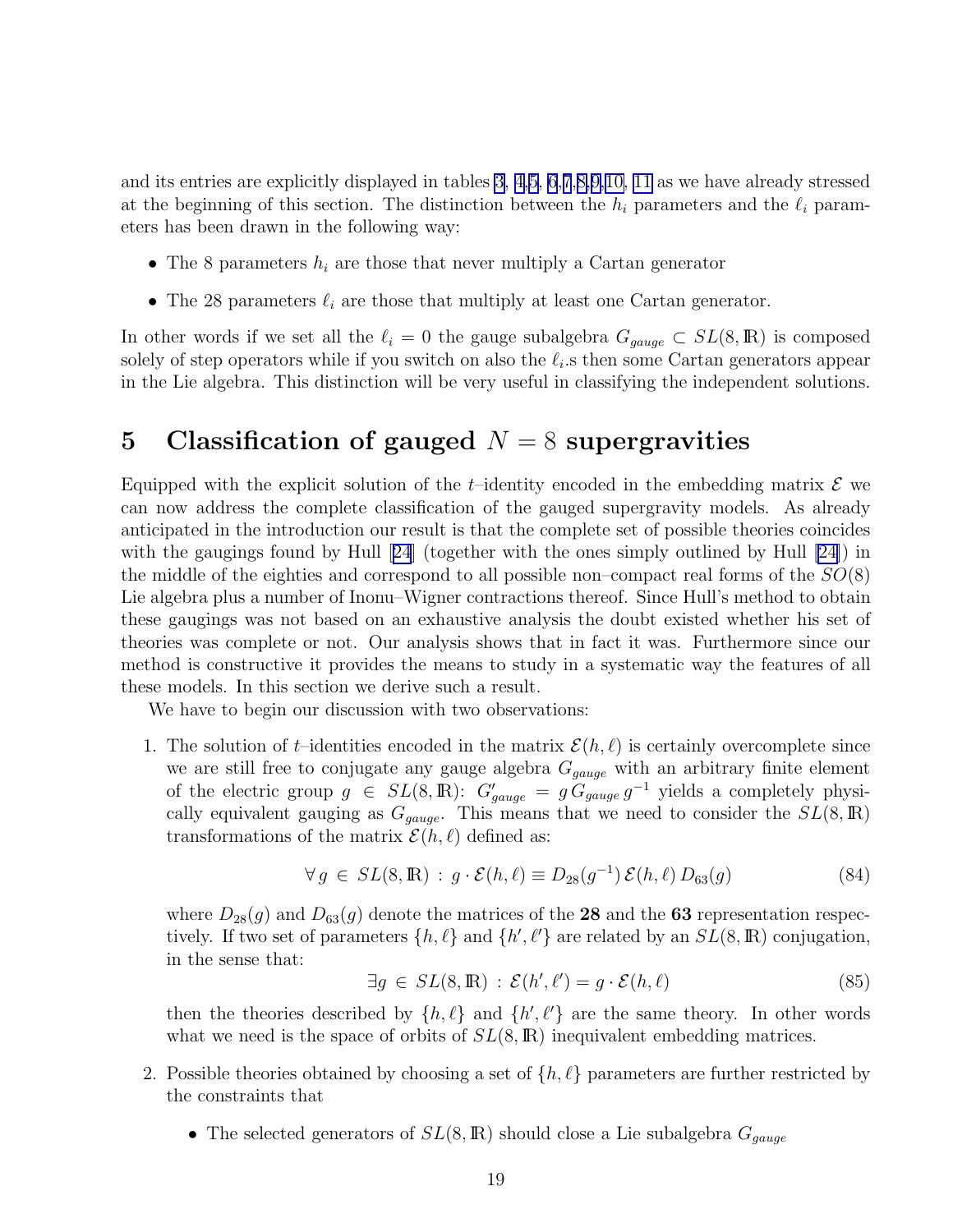<span id="page-20-0"></span>• The selected vectors (=weights, see table [1](#page-30-0)) should transform in the coadjoint representation  $Coadj(G_{gauge})$ 

In view of these observations a natural question we should pose is the following one: is there a natural way to understand why the number of parameters on which the embedding matrix depends is, a part from an immaterial overall constant, precisely 35?. The answer is immediate and inspiring. Because of point 2) in the above list of properties the 28 linear combinations of  $SL(8,\mathbb{R})$  generators:

$$
T_W \equiv e_W^{\alpha} (h, \ell) G_{\alpha} \tag{86}
$$

must span the adjoint representation of a 28-dimensional subalgebra  $G_{gauge}(h, \ell)$  of the  $SL(8,\mathbb{R})$  algebra.

Naming  $\mathcal{G}_{gauge}(h,\ell)$  the corresponding Lie subgroup, because of its very definition we have that the matrix  $\mathcal{E}(h,\ell)$  is invariant under transformations of  $\mathcal{G}_{gauge}(h,\ell)$ <sup>6</sup>:

$$
\forall \gamma \in \mathcal{G}_{gauge}(h, \ell \subset SL(8, \mathbb{R}):\ \gamma \cdot \mathcal{E}(h, \ell) = \mathcal{E}(h, \ell) \tag{87}
$$

Comparing eq.(87) with eq.[\(84\)](#page-19-0) we see that having fixed a matrix  $\mathcal{E}(h, \ell)$  and hence an algebra  $\mathcal{G}_{gauge}(h,\ell)$ , according to point 1) of the above discussion we can obtain a 35-dimensional orbit of equivalent embedding matrices:

$$
\mathcal{E}\left(h'(\mu), \ell'(\mu)\right) \equiv g(\mu) \cdot \mathcal{E}(h, \ell) \quad \text{where} \quad g(\mu) \in \frac{SL(8, \mathbb{R})}{\mathcal{G}_{gauge}(h, \ell)} \tag{88}
$$

Hence,  $35 = 63 - 28$  is the dimension of the coset manifold  $SL(8,\mathbb{R})/\mathcal{G}_{gauge}(h,\ell)$  and  $\mathcal{E}(h'(\mu), \ell'(\mu))$  is the embedding matrix for the family of conjugated, isomorphic, Lie algebras:

$$
\mathcal{G}_{gauge}\left(h'(\mu),\ell'(\mu)\right) = g^{-1}(\mu)\,\mathcal{G}_{gauge}(h,\ell)\,g(\mu) \tag{89}
$$

An essential and a priori unexpected conclusion follows from this discussion.

**Proposition 5.1** The gauged  $N = 8$  supergravity models cannot depend on more than a single continuous parameter  $(=coupling \ constant)$ , even if they correspond to gauging a multidimensional abelian algebra

### Proof 5.1 -

Since the explicit solution of the algebraic t–identities has produced an embedding matrix  $\mathcal{E}(h, \ell)$ depending on no more than 36–parameters, then the only continuous parameter which is physically relevant is the overall proportionality constant. The remaining 35–parameters can be reabsorbed by  $SL(8,\mathbb{R})$  conjugations according to eq.(89)

<sup>&</sup>lt;sup>6</sup>Note that some of the 28 generators of  $\mathcal{G}_{gauge}(h,\ell) \subset SL(8,\mathbb{R})$  may be represented trivially in the adjoint representation, but in this case also the corresponding group transformations leave the embedding matrix invariant.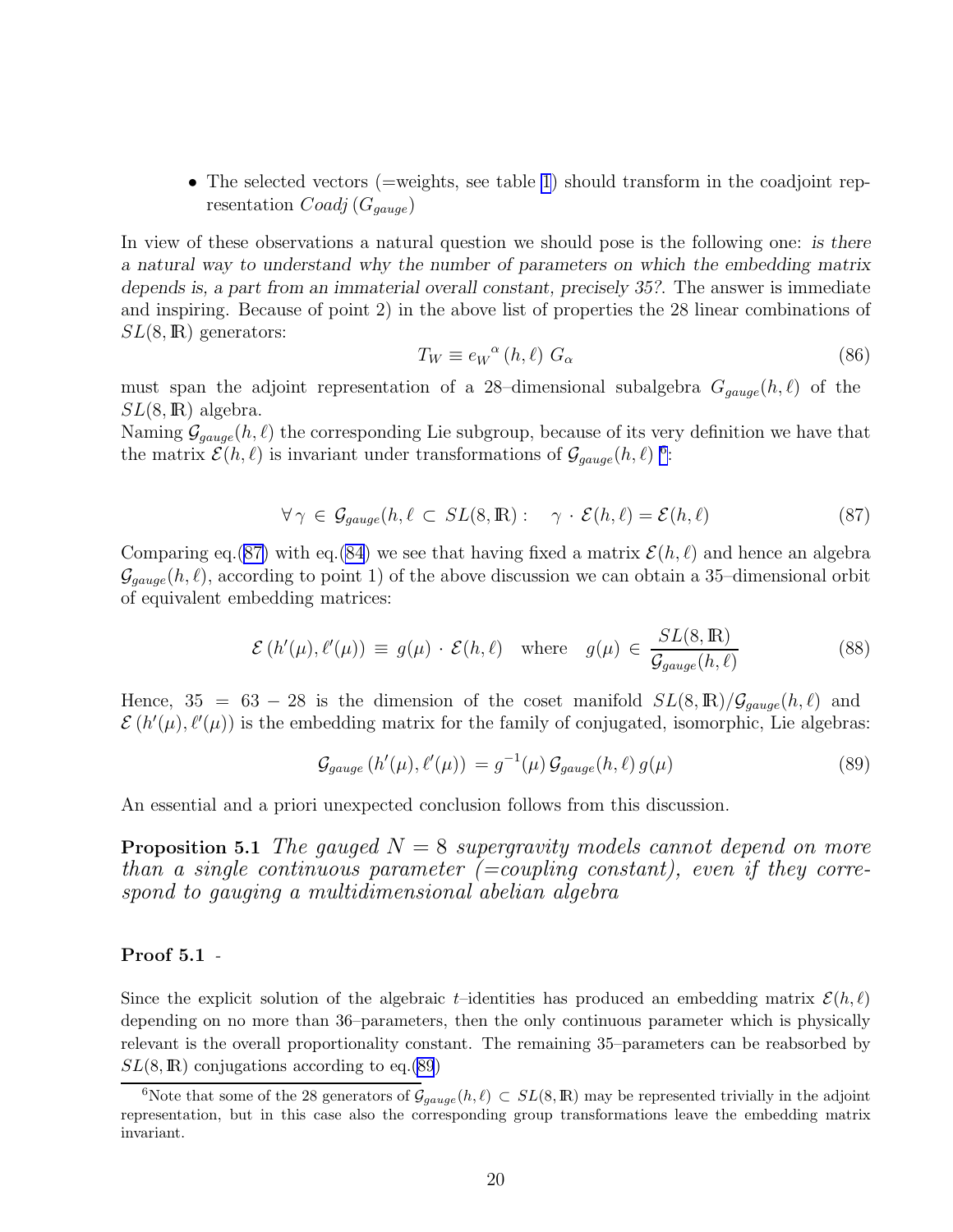In other words what we have found is that the space of orbits we are looking for is a discrete space. The classifications of gauged supergravity models is just a classification of gauge algebras a single coupling constant being assigned to each case. This is considerably different from other supergravities with less supersymmetries, like the  $N = 2$  case. There gauging a group  $G_{gauge}$ involves as many coupling constants as there are simple factors in  $G_{gauge}$ . So in those cases not only we have a much wider variety of possible gauge algebras but also we have lagrangians depending on several continuous parameters. In the  $N = 8$  case supersymmetry constraints the theory in a much stronger way. We want to stress that this is an yield of supersymmetry and not of Lie algebra theory. It is the algebraic  $t$ –identity, enforced by the closure of Bianchi identities, that admits a general solution depending only on 36–parameters. If the solution depended on  $35 + m$  parameters then we might have introduced m relevant continuous parameters into the Lagrangian.

Relying on these observations we are left with the problem of classifying the orbit space already knowing that it is composed of finite number of discrete elements. Orbits are characterized in terms of invariants, so we have to ask ourselves what is the natural invariant associated with the embedding matrix  $\mathcal{E}(h, \ell)$ . The answer is once again very simple. It is the *signa*ture of the Killing–Cartan 2–form for the resulting gauge algebra  $\mathcal{G}_{gauge}(h, \ell)$ . Consider the 28 generators([86\)](#page-20-0) and define:

$$
\eta_{W_1W_2}(h,\ell) \equiv \text{Tr} (T_{W_1} T_{W_1})
$$
  
\n
$$
= e_{W_1}^{\alpha}(h,\ell) e_{W_2}^{\beta}(h,\ell) \text{Tr} (G_{\alpha} G_{\beta})
$$
  
\n
$$
= e_{W_1}^{\alpha}(h,\ell) e_{W_2}^{\beta}(h,\ell) B_{\alpha\beta}
$$
\n(90)

where the trace Tr is taken over any representation and the constant matrix  $B_{\alpha\beta} \equiv \text{Tr} (G_{\alpha} G_{\beta})$ is the Killing–Cartan 2–form of the  $SL(2,\mathbb{R})$  Lie algebra. The  $28 \times 28$  matrix is the Killing– Cartan 2–form of the gauge algebra  $G_{gauge}$ . As it is well known from general Lie algebra theory, by means of suitable changes of bases inside the same Lie algebra the matrix  $\eta_{W_1W_2}(h, \ell)$  can be diagonalized and its eigenvalues can be reduced to be either of modulus one or zero. What cannot be done since it corresponds to an intrinsic characterization of the Lie algebra is to change the signature of  $\eta_{W_1W_2}(h, \ell)$ , namely the ordered set of 28 signs (or zeros) appearing on the principal diagonal when  $\eta_{W_1W_2}(h, \ell)$  is reduced to diagonal form. Hence what is constant throughout an  $SL(8,\mathbb{R})$  orbit is the signature. Let us name  $\Sigma$  (orbit) the 28 dimensional vector characterizing the signature of an orbit:

$$
\Sigma \left( \text{orbit} \right) \equiv \text{ signature } [\eta_{W_1 W_2} \left( h'(\mu), \ell'(\mu) \right)] \tag{91}
$$

¿From our discussion we conclude that

**Proposition 5.2** The classification of gauged  $N=8$  models has been reduced to the classification of the signature vectors  $\Sigma$  (orbit) of eq.(91)

The procedure to calculate  $\Sigma$  (orbit) associated with an orbit  $\eta_{W_1W_2}(h'(\mu), \ell'(\mu))$  is that of choosing the representative  $(h'(\mu_0), \ell'(\mu_0))$  for which the corresponding matrix  $\eta_{W_1W_2}(h'(\mu_0),$  $\ell'(\mu_0)$ ) is diagonal and then to evaluate the signs of the diagonal elements. In principle finding the appropriate  $h'(\mu_0), \ell'(\mu_0)$  could be a difficult task since we are supposed to diagonalize a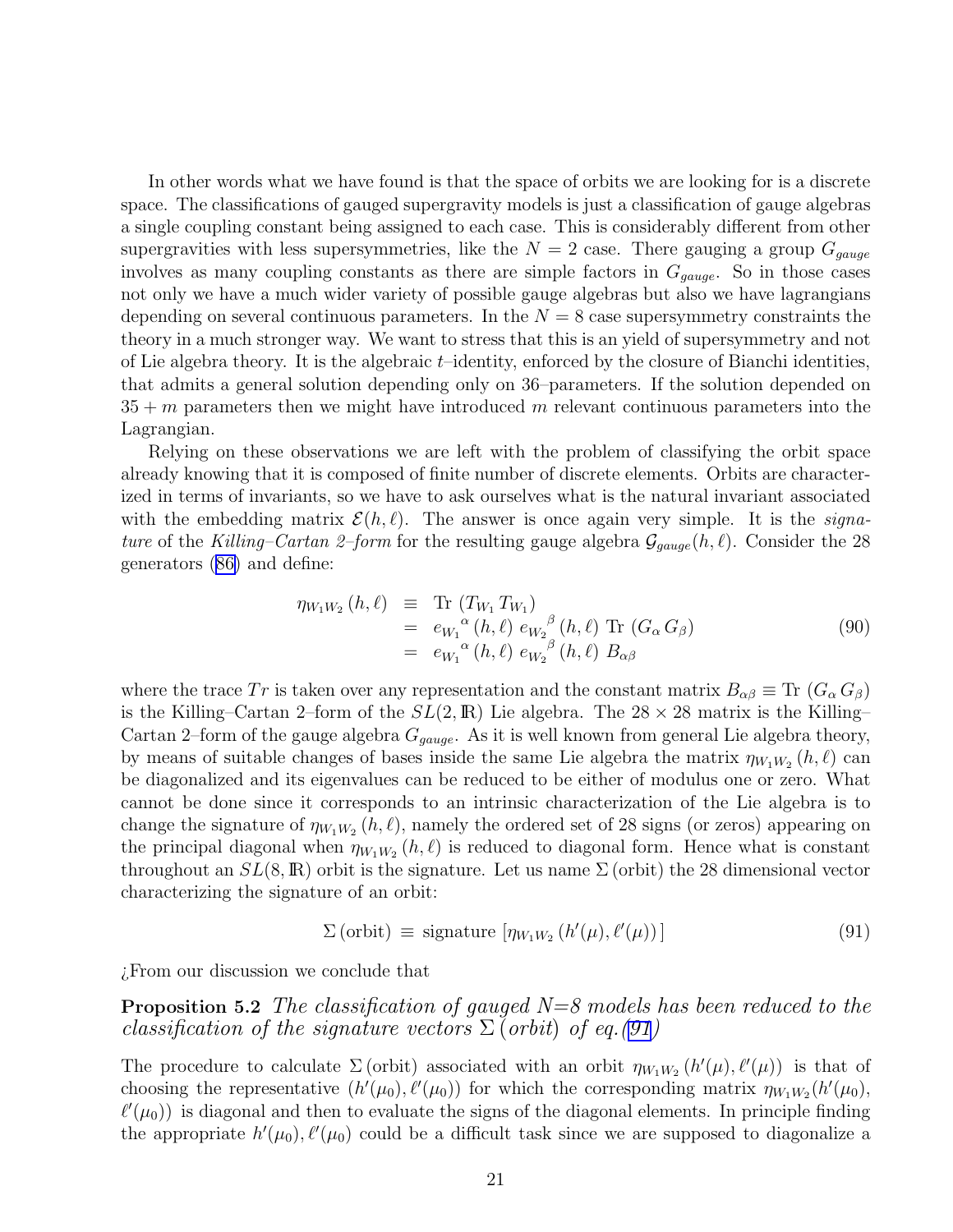$28 \times 28$  matrix. However our choice of coordinates on the parameter space is such that our task becomes very simple. Using the results of tables [3](#page-32-0), [4](#page-33-0)[,5](#page-34-0), [6](#page-35-0)[,7](#page-36-0)[,8](#page-37-0),[9](#page-38-0),[10](#page-39-0), [11](#page-40-0) we can calculate the matrix  $\eta_{W_1W_2}(h,\ell)$  and for generic values of  $h_i$  and  $\ell_i$  we find that all of its  $28 \times 28$  entries are non vanishing; yet setting  $\ell_i = 0$  the matrix becomes automatically diagonal and we get:

$$
\eta(h,\ell=0) = \text{diag}\left\{\begin{array}{ccc} -h_7 h_8, & h_1 h_6, & h_2 h_6, & -h_3 h_6, & h_4 h_6, & -h_5 h_6, & h_1 h_2, \\ -h_1 h_3, & h_1 h_4, & -h_1 h_5, & -h_2 h_5, & h_3 h_5, & -h_4 h_5, & h_2 h_4, \\ -h_2 h_3, & -h_3 h_4, & h_1 h_7, & h_2 h_7, & -h_3 h_7, & h_4 h_7, & -h_5 h_7, \\ h_6 h_7, & -h_1 h_8, & -h_2 h_8, & h_3 h_8, & -h_4 h_8, & h_5 h_8, & -h_6 h_8 \end{array}\right\}
$$
\n(92)

Hence all possible signatures  $\Sigma$  (*orbit*) are obtained by assigning to the parameters  $h_i$  the values  $1, -1, 0$  in all possible ways. Given an h vector constructed in this way we have then to check that the corresponding 28 generators([86\)](#page-20-0) close a Lie subalgebra and accept only those for which this happens. Clearly such an algorithm can be easily implemented by means of a computer program. The result is provided by a table of  $SL(8,\mathbb{R})$  Lie subalgebras identified by a corresponding acceptable  $h$ –vector. This result is displayed in the table that follows (see eq.([93](#page-23-0))). In this table in addition to the h–vector that identifies it we have displayed the signature of the Killing–Cartan form by writing the numbers  $n_+,n_-,n_0$  of its positive, negative and zero eigenvalues. In addition we have also written the actual dimension of the gauge algebra namely the number of generators that have a non–vanishing representations or correspondingly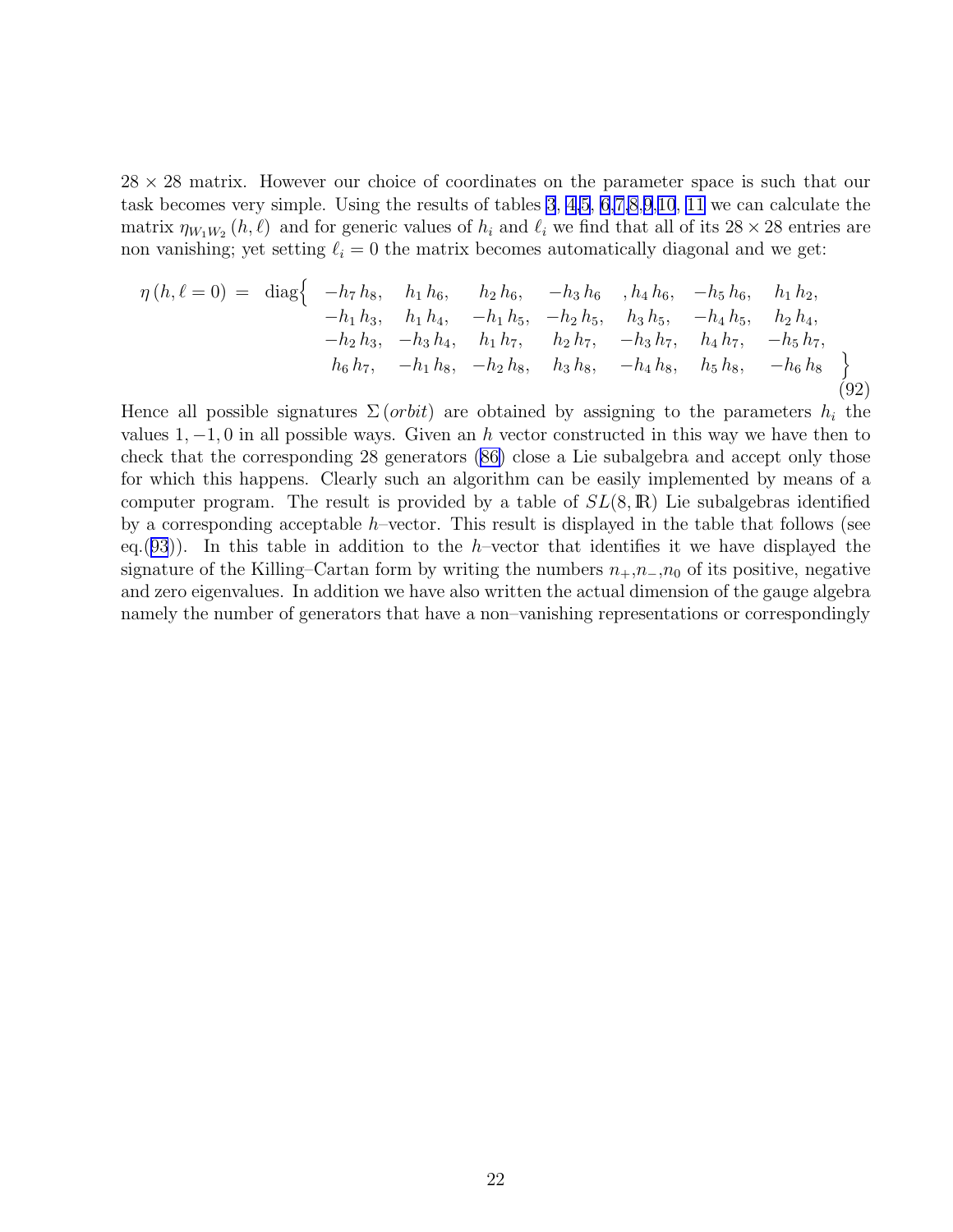| Algebra                  | $\mathfrak{n}_+$ | $\,n_-$        | $n_0$            | $\{h_1, h_2, h_3, h_4, h_5, h_6, h_7\}$ | dimension      |
|--------------------------|------------------|----------------|------------------|-----------------------------------------|----------------|
| SO(8)                    | 28               | $\overline{0}$ | $\boldsymbol{0}$ | $\{1, 1, -1, 1, -1, 1, 1, -1\}$         | 28             |
| SO(1,7)                  | 21               | $\overline{7}$ | 0                | $\{1, 1, -1, 1, -1, 1, 1, 1\}$          | 28             |
| SO(2,6)                  | 16               | 12             | $\theta$         | $\{-1, 1, -1, 1, -1, 1, 1, 1\}$         | 28             |
| SO(3,5)                  | 13               | 15             | 0                | $\{-1, -1, -1, 1, -1, 1, 1, 1\}$        | 28             |
| SO(4,4)                  | 12               | 16             | $\boldsymbol{0}$ | $\{-1, -1, 1, 1, -1, 1, 1, 1\}$         | 28             |
| SO(5,3)                  | 13               | 15             | $\overline{0}$   | $\{-1, -1, 1, -1, -1, 1, 1, 1\}$        | 28             |
| SO(6,2)                  | 16               | 12             | 0                | $\{-1, -1, 1, -1, 1, 1, 1, 1\}$         | 28             |
| SO(7,1)                  | 21               | $\overline{7}$ | $\overline{0}$   | $\{-1, -1, 1, -1, 1, -1, 1, 1\}$        | 28             |
| CSO(1,7)                 | $\overline{0}$   | $\overline{0}$ | 28               | $\{0, 0, 0, 0, 0, 0, 0, 1\}$            | $\overline{7}$ |
| CSO(2,6)                 | $\mathbf{1}$     | $\overline{0}$ | 27               | $\{-1, 0, 0, 0, 0, 0, 0, 1\}$           | 13             |
| CSO(3,5)                 | 3                | $\overline{0}$ | 25               | $\{-1, -1, 0, 0, 0, 0, 0, 1\}$          | 18             |
| CSO(4,4)                 | 6                | $\overline{0}$ | 22               | $\{-1, -1, 1, 0, 0, 0, 0, 1\}$          | 22             |
| CSO(5,3)                 | 10               | $\overline{0}$ | 18               | $\{-1, -1, 1, -1, 0, 0, 0, 1\}$         | 25             |
| CSO(6,2)                 | 15               | $\overline{0}$ | 13               | $\{-1, -1, 1, -1, 1, 0, 0, 1\}$         | 27             |
| CSO(7,1)                 | 21               | $\overline{0}$ | $\overline{7}$   | $\{-1, -1, 1, -1, 1, -1, 0, 1\}$        | 28             |
| CSO(1, 1, 6)             | $\boldsymbol{0}$ | $\mathbf{1}$   | 27               | $\{1,0,0,0,0,0,0,1\}$                   | 13             |
| CSO(1, 2, 5)             | $\mathbf{1}$     | $\overline{2}$ | 25               | $\{1, -1, 0, 0, 0, 0, 0, 1\}$           | 18             |
| CSO(2, 1, 5)             | $\mathbf{1}$     | $\overline{2}$ | 25               | $\{1, 1, 0, 0, 0, 0, 0, 1\}$            | 18             |
| CSO(1, 3, 4)             | 3                | 3              | 22               | $\{1, -1, 1, 0, 0, 0, 0, 1\}$           | 22             |
| CSO(2, 2, 4)             | $\overline{2}$   | 4              | 22               | $\{1, 1, 1, 0, 0, 0, 0, 1\}$            | 22             |
| CSO(3, 1, 4)             | 3                | 3              | 22               | $\{1, 1, -1, 0, 0, 0, 0, 1\}$           | 22             |
| CSO(1, 4, 3)             | 6                | 4              | 18               | $\{1, -1, 1, -1, 0, 0, 0, 1\}$          | 25             |
| CSO(2,3,3)               | 4                | 6              | 18               | $\{1, 1, 1, -1, 0, 0, 0, 1\}$           | 25             |
| CSO(3, 2, 3)             | 4                | 6              | 18               | $\{1, 1, -1, -1, 0, 0, 0, 1\}$          | 25             |
| CSO(4, 1, 3)             | 6                | $\overline{4}$ | 18               | $\{1, 1, -1, 1, 0, 0, 0, 1\}$           | 25             |
| CSO(1, 5, 2)             | 10               | 5              | 13               | $\{1, -1, 1, -1, 1, 0, 0, 1\}$          | 27             |
| CSO(2, 4, 2)             | $\overline{7}$   | 8              | 13               | $\{1, 1, 1, -1, 1, 0, 0, 1\}$           | 27             |
| CSO(3, 3, 2)             | 6                | 9              | 13               | $\{1, 1, -1, -1, 1, 0, 0, 1\}$          | 27             |
| CSO(4, 2, 2)             | 7                | 8              | 13               | $\{1, 1, -1, 1, 1, 0, 0, 1\}$           | 27             |
| CSO(5, 1, 2)             | $10\,$           | $\overline{5}$ | 13               | $\{1, 1, -1, 1, -1, 0, 0, 1\}$          | 27             |
| CSO(1,6,1)               | 15               | 6              | 7                | $\{1, -1, 1, -1, 1, -1, 0, 1\}$         | 28             |
| CSO(2, 5, 1)             | 11               | 10             | $7\phantom{.}$   | $\{1, 1, 1, -1, 1, -1, 0, 1\}$          | 28             |
| $\textit{LCSO}(3, 4, 1)$ | 9                | 12             | $7\phantom{.}$   | $\{1, 1, -1, -1, 1, -1, 0, 1\}$         | 28             |
| CSO(4, 3, 1)             | 9                | 12             | $\overline{7}$   | $\{1, 1, -1, 1, 1, -1, 0, 1\}$          | 28             |
| CSO(5, 2, 1)             | 11               | 10             | $\overline{7}$   | $\{1, 1, -1, 1, -1, -1, 0, 1\}$         | 28             |
| CSO(6, 1, 1)             | 15               | 6              | $\overline{7}$   | $\{1, 1, -1, 1, -1, 1, 0, 1\}$          | 28             |

(93)

<span id="page-23-0"></span>the number of gauged vectors that are gauged (=paired to a non vanishing generator):

By restricting the matrix  $e_W^{\alpha}$  to the parameters  $h_i$  we can immediately write the correspondence between the vectors  $\vec{W}^{(28+i)}$  and the generators of the gauge algebra that applies to all the gaugings we have classified above. For the reader's convenience this correspondence is summarized in the following table, where it suffices to substitute the corresponding values of  $h_i$  to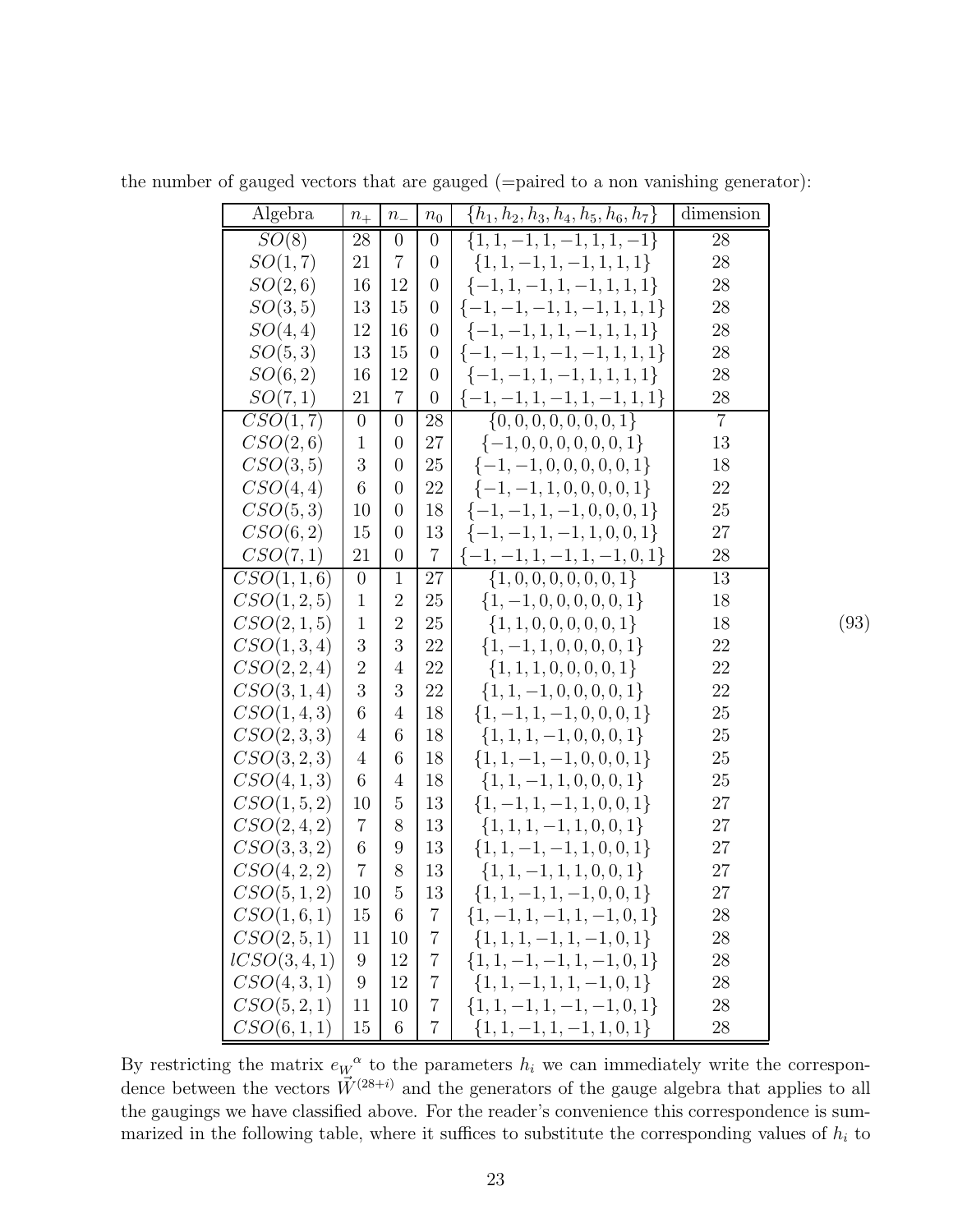| Electric                               | Gauge                                                                                                                             |
|----------------------------------------|-----------------------------------------------------------------------------------------------------------------------------------|
| vector                                 | generator                                                                                                                         |
|                                        |                                                                                                                                   |
| $\vec{W}^{(35)} \leftrightarrow$       | $h_2E_{-\beta_2}-h_1E_{\beta_2}$                                                                                                  |
| $\vec{W}^{(36)} \leftrightarrow$       | $h_3E_{-\beta_2-\beta_3}+h_1E_{\beta_2+\beta_3}$                                                                                  |
| $\vec{W}^{(37)} \leftrightarrow$       | $h_4E_{-\beta_2-\beta_3-\beta_4} - h_1E_{\beta_2+\beta_3+\beta_4}$                                                                |
| $\vec{W}^{(38)} \leftrightarrow$       | $h_5E_{-\beta_2-\beta_3-\beta_4-\beta_5}+h_1E_{\beta_2+\beta_3+\beta_4+\beta_5}$                                                  |
| $\vec{W}^{(30)} \leftrightarrow$       | $h_6E_{-\beta_2-\beta_3-\beta_4-\beta_5-\beta_6} - h_1E_{\beta_2+\beta_3+\beta_4+\beta_5+\beta_6}$                                |
| $\vec{W}^{(45)} \leftrightarrow$       | $-h_7E_{-\beta_2-\beta_3-\beta_4-\beta_5-\beta_6-\beta_7}+h_1E_{\beta_2+\beta_3+\beta_4+\beta_5+\beta_6+\beta_7}$                 |
| $\vec{W}^{(51)} \leftrightarrow$       | $h_1E_{-\beta_1}+h_8E_{\beta_1}$                                                                                                  |
| $\vec{W}^{(52)} \leftrightarrow$       | $h_2E_{-\beta_1-\beta_2}+h_8E_{\beta_1+\beta_2}$                                                                                  |
| $\vec{W}^{(53)} \leftrightarrow$       | $h_3E_{-\beta_1-\beta_2-\beta_3}-h_8E_{\beta_1+\beta_2+\beta_3}$                                                                  |
| $\vec{W}^{(54)} \leftrightarrow$       | $h_4E_{-\beta_1-\beta_2-\beta_3-\beta_4}+h_8E_{\beta_1+\beta_2+\beta_3+\beta_4}$                                                  |
| $\vec{W}^{(55)} \leftrightarrow$       | $h_5E_{-\beta_1-\beta_2-\beta_3-\beta_4-\beta_5} - h_8E_{\beta_1+\beta_2+\beta_3+\beta_4+\beta_5}$                                |
| $\vec{W}^{(56)} \leftrightarrow$       | $h_6E_{-\beta_1-\beta_2-\beta_3-\beta_4-\beta_5-\beta_6}+h_8E_{\beta_1+\beta_2+\beta_3+\beta_4+\beta_5+\beta_6}$                  |
| $\vec{W}^{(29)}\,\leftrightarrow$      | $-h_7E_{-\beta_1-\beta_2-\beta_3-\beta_4-\beta_5-\beta_6-\beta_7}-h_8E_{\beta_1+\beta_2+\beta_3+\beta_4+\beta_5+\beta_6+\beta_7}$ |
| $\vec{W}^{(43)} \leftrightarrow$       | $-h_3E_{-\beta_3}-h_2E_{\beta_3}$                                                                                                 |
| $\vec{W}^{(42)} \leftrightarrow$       | $-h_4E_{-\beta_3-\beta_4}+h_2E_{\beta_3+\beta_4}$                                                                                 |
| $\vec{W}^{(39)} \leftrightarrow$       | $-h_5E_{-\beta_3-\beta_4-\beta_5}-h_2E_{\beta_3+\beta_4+\beta_5}$                                                                 |
| $\vec{W}^{(31)} \leftrightarrow$       | $-h_6E_{-\beta_3-\beta_4-\beta_5-\beta_6}+h_2E_{\beta_3+\beta_4+\beta_5+\beta_6}$                                                 |
| $\vec{W}^{(46)} \leftrightarrow$       | $h_7E_{-\beta_3-\beta_4-\beta_5-\beta_6-\beta_7}-h_2E_{\beta_3+\beta_4+\beta_5+\beta_6+\beta_7}$                                  |
| $\vec{W}^{(44)} \leftrightarrow$       | $h_4E_{-\beta_4}+h_3E_{\beta_4}$                                                                                                  |
| $\vec{W}^{(40)} \leftrightarrow$       | $h_5E_{-\beta_4-\beta_5} - h_3E_{\beta_4+\beta_5}$                                                                                |
| $\vec{W}^{(32)} \leftrightarrow$       | $h_6E_{-\beta_4-\beta_5-\beta_6}+h_3E_{\beta_4+\beta_5+\beta_6}$                                                                  |
| $\vec{W}^{(47)} \leftrightarrow$       | $-h_7E_{-\beta_4-\beta_5-\beta_6-\beta_7}-h_3E_{\beta_4+\beta_5+\beta_6+\beta_7}$                                                 |
| $\vec{W}^{(41)} \leftrightarrow$       | $-h_5E_{-\beta_5}-h_4E_{\beta_5}$                                                                                                 |
| $\vec{W}^{(33)} \leftrightarrow$       | $-h_6E_{-85-86}+h_4E_{85+86}$                                                                                                     |
| $\vec{W}^{(48)} \leftrightarrow$       | $h_7E_{-\beta_5-\beta_6-\beta_7}-h_4E_{\beta_5+\beta_6 \beta_7}$                                                                  |
| $\vec{W}^{(34)}\,\leftrightarrow$      | $h_6E_{-\beta_6}+h_5E_{\beta_6}$                                                                                                  |
| $\vec{W}^{(49)} \leftrightarrow$       | $-h_7E_{-\beta_6-\beta_7}-h_5E_{\beta_6+\beta_7}$                                                                                 |
| $\vec{W}^{(50)} \, \leftrightarrow \,$ | $h_7E_{-\beta_7}-h_6E_{\beta_7}$                                                                                                  |

obtain the generators of each gauge algebra expressed as linear combinations of the 56 positive and negative root step operators of  $SL(8,\mathbb{R})$ .

### 5.1 Comparison with Hull's results and description of the algebras

We can now compare the results we have obtained with those obtained twelve years ago by Hull[[24\]](#page-28-0) and verify that the set of gaugings he had obtained by his own method did exhaust the set of possible N=8 theories. The names we have given to the algebras we have retrieved in our exhaustive search are the same names of his own algebras, since the two sets coincide.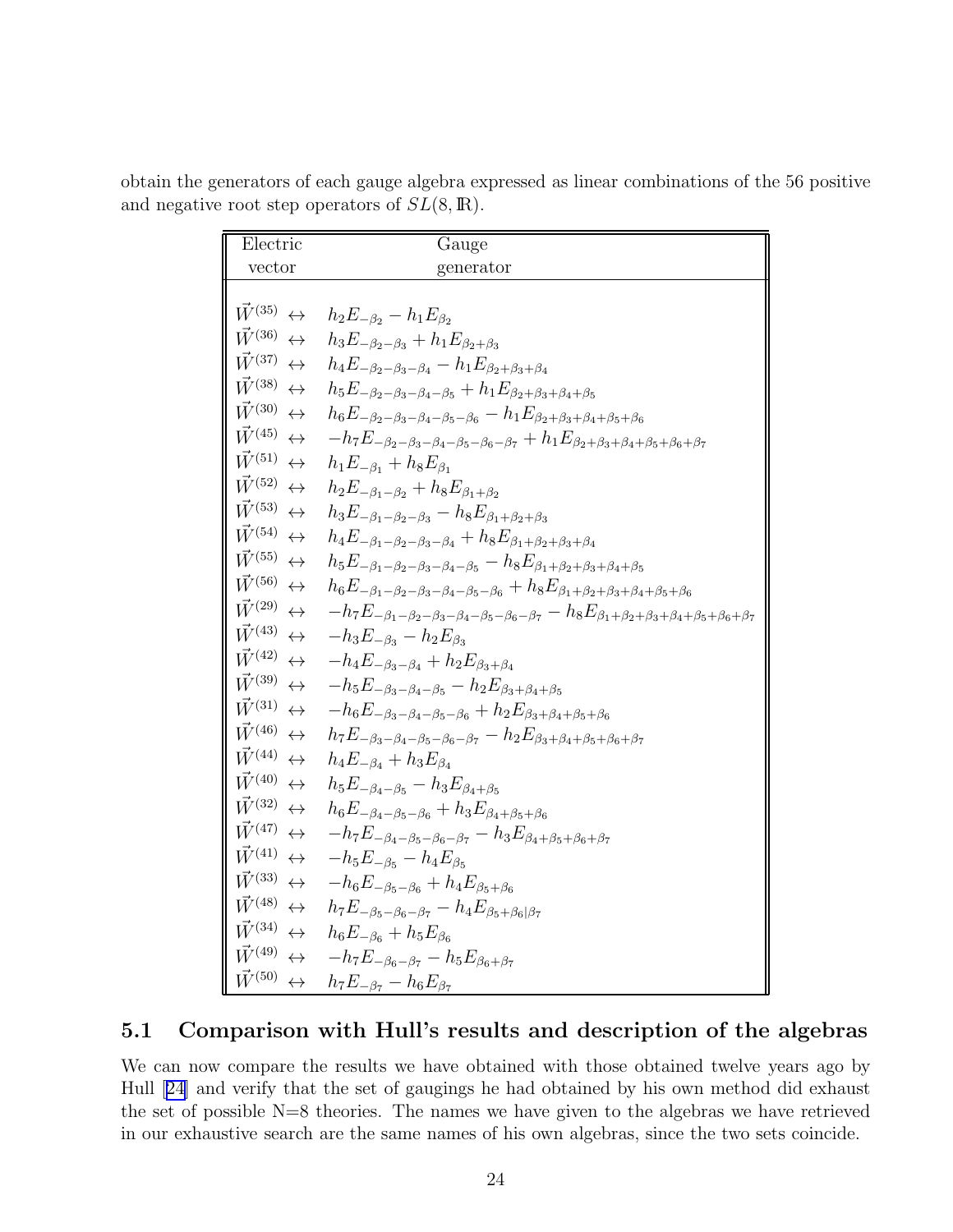To illustrate this one–to-one correspondence we briefly recall Hull's method of construction and we describe the theories he obtained in addition to de Wit–Nicolai theory [\[17](#page-28-0)]: this latter corresponds to gauging the maximal compact subalgebra of  $SL(8,\mathbb{R})$  which is  $SO(8)$  and whose generators have the form  $E_{\beta}-E_{-\beta}$ ,  $\beta$  ranging on all the positive roots of  $SL(8,\mathbb{R})$ . This was the first gauging to be studied at the beginning of the eighties. Later Hull found a new class of non– compact gaugings of the  $N = 8$  theory consistent with the field dependent T-identities. These new gauge algebras  $K_{\xi}(p,q)$ ,  $p+q=8$  were obtained from  $SO(8)$  through the conjugation of the latter by means of a one-parameter  $SL(8,\mathbb{R})$  transformation  $E(t)$  generated by a suitable Cartan generator  $H_{(p,q)}$ . For all the possible choices of the integers  $(p,q)$   $p + q = 8$ ,  $H_{(p,q)}$ is defined as the Cartan generator associated with the simple weight  $\lambda_p$  corresponding to  $\beta_p$ and therefore it commutes with the  $SL(p,\mathbb{R})$  and  $SL(q,\mathbb{R})$  subalgebras of  $SL(8,\mathbb{R})$  described by the root systems  $\{\gamma_1\} = \{\beta_1, \ldots, \beta_{p-1}\}\$  and  $\{\gamma_2\} = \{\beta_{p+1}, \ldots, \beta_7\}\$  respectively. Therefore the conjugation through  $E(t) = Exp(-tH_{(p,q)})$  leaves the subgroups  $SO(p) \otimes SO(q) \subset SO(8)$ invariant while it acts non trivially on the remaining  $p \times q$  generators in the  $(\mathbf{p}, \mathbf{q})$  of the form  $E_{\beta} - E_{-\beta}$ , in which  $\beta$  varies on the positive roots containing  $\beta_p$ . As far as the vector fields are concerned, the 28 electric vectors decompose with respect to  $SO(p) \otimes SO(q)$  in the following way:

$$
28 \to Adj(SO(p)) + Adj(SO(q)) + (\mathbf{p}, \mathbf{q})
$$
\n(94)

Let a, b, c (a < 0) be the eigenvalues of  $H_{(p,q)}$  on  $Adj(SO(p))$ ,  $Adj(SO(q))$  and  $(p,q)$  respectively. Applying the transformation  $E(t)$  to the vector fields as well yields the following grading of the electric vectors (up to a redefinition of the coupling constant):

$$
A_{\mu}^{AB} \equiv \{A_{\mu}^{p}, A_{\mu}^{q}, A_{\mu}^{(p,q)}\} \to \{A_{\mu}^{p}, \xi A_{\mu}^{q}, \sqrt{\xi}A_{\mu}^{(p,q)}\}
$$
  

$$
\xi = e^{(a-b)t} \sqrt{\xi} = e^{(a-c)t}
$$
 (95)

This grading can be transferred from the vector fields  $A_{\mu}^{AB}$  to the corresponding  $SO(8)$  generators  $T^{AB}$ . The combined action of the conjugation by means of  $E(t)$  and of the aforementioned grading on the  $SO(8)$  algebra yields an algebra  $K_{\xi}(p,q)$ , which, once t is extended analytically to complex values, is different from  $SO(8)$ . In particular  $K_{\xi}(p,q)$  has the following form:

$$
K_{\xi}(p,q) : \begin{cases} \text{SO}(8) & \xi = 1 \\ SO(p,q) & \xi = -1 \\ CSO(p,q) \equiv SO(p) \oplus (\mathbf{p}, \mathbf{q})_{nil} & \xi = 0 \end{cases}
$$
(96)

where  $(\mathbf{p}, \mathbf{q})_{nil}$  consists of the shift operators  $E_\beta$  such that  $\beta$  contains the simple root  $\beta_p$ .

Our classification includes all these algebras. In addition it also includes another kind of gauging corresponding to a different real form of  $CSO(p, q)$ , namely of the form  $SO(p_1, p_2) \oplus$  $(\mathbf{p}, \mathbf{q})_{nil}$   $p_1 + p_2 = p$ ,  $p + q = 8$ . Indeed, by varying the possible combinations of the  $h_i$ parameters we obtain algebras of the same dimensions as the  $K_{\xi}(p,q)$ , but corresponding to more general real forms. These additional real forms were also mentioned as a possibility by Hull in [\[24](#page-28-0)], although he did not made an explicit construction of such cases.

As many time stressed it appears from this classification that the  $SO(8)$  Lie algebra, its non–compact real forms and the full set of all possible contractions thereof exhaust the set of  $N = 8$  theories.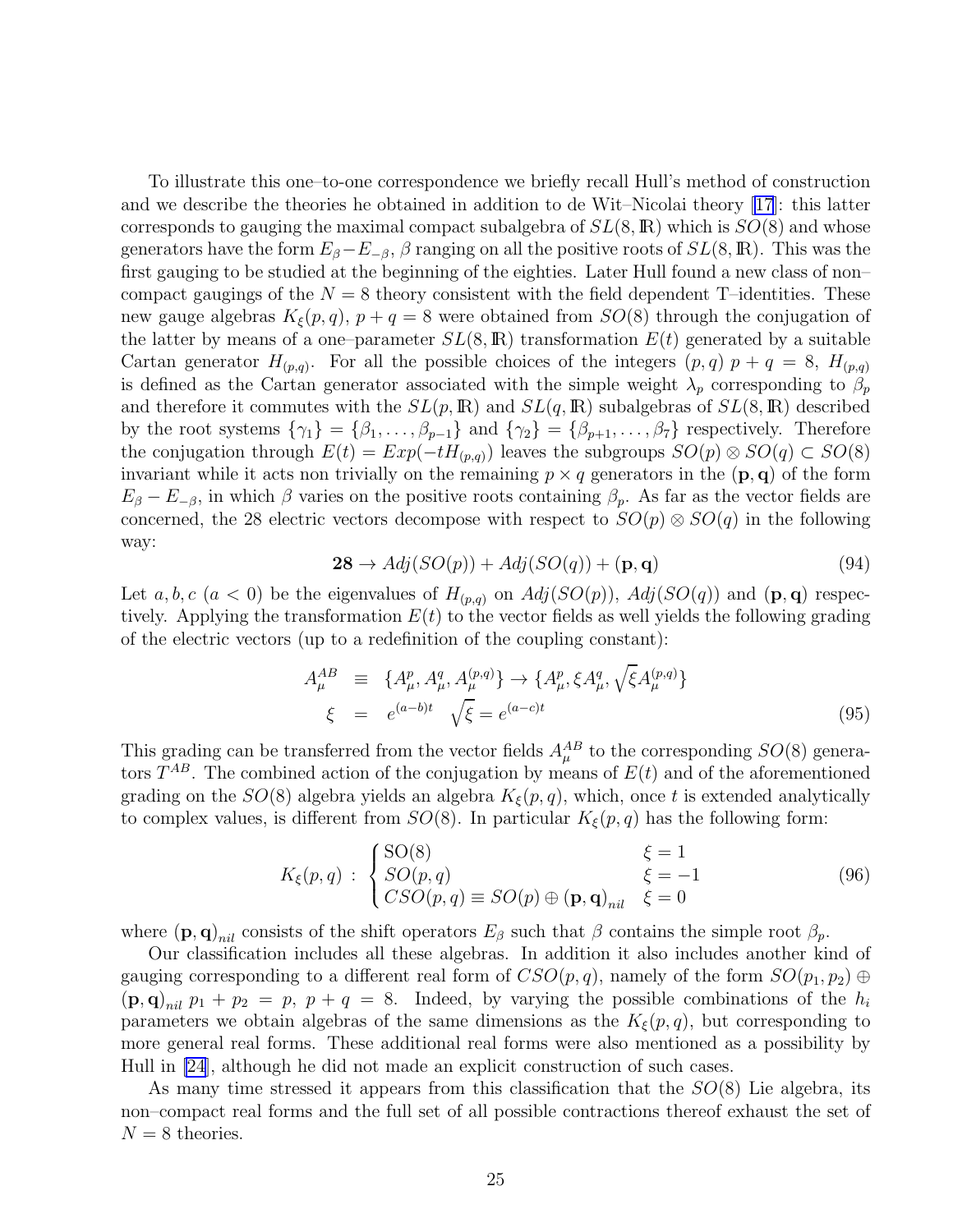### <span id="page-26-0"></span>6 Comments on abelian gaugings and conclusions

We can now discuss the question of abelian gaugings that was the original motivation for the investigation we have performed.

As it appears by inspection of the table in eq.[\(93\)](#page-23-0), among all the possible gaugings there is only one that is fully abelian, namely the case  $CSO(1, 7)$  corresponding to the choice  $h_8 =$  $1, h_i = 0(i \neq 8)$ . The abelian character of this algebra is manifest from its signature that displays 28 zeros and its the only one to do so. In this case it also appears that the number of generators that are actually gauged is 7. This seems to be a confirmation of the prediction made in [\[22](#page-28-0)]. There we had considered the possibility of gauging a subideal of the maximal abelian ideal of the solvable Lie algebra generating the  $E_{7(7)}/SU(8)$  coset. We had come to the conclusion that the maximal gaugeable subideal was of dimension 7. Such a conclusion was simply based on the request that the 28 representation should contain a number of singlets equal to the number of abelian generators to be gauged. However the algebraic  $t$ –identities had not yet been taken into account so the existence of the gauging could not yet be established. Finding a unique 7–dimensional abelian gauging is very encouraging but unfortunately it can be seen that this abelian algebra is not part of the maximal abelian ideal  $\mathbb{D}^+_6$  since in addition to positive roots  $\{\beta_1 + \beta_2, \dots, \beta_1 + \beta_2 + \beta_3 + \beta_4 + \beta_5 + \beta_6 + \beta_7\} \subset \mathbb{D}_6^+$  it contains the root  $\beta_1 \in \mathbb{D}_5^+$ . Hence, although we have an *abelian gauging*, it doesn't correspond to gauging only translational global symmetries of the theory, the latter being associated with elements of the *maximal abelian ideal*  $A_7$ . This makes the existence of flat directions doubtful and typically destroys our hopes of obtaining a spontaneous breaking of supersymmetry in Minkowski space. Yet in order to put such a conclusion on firm grounds one should make a systematic investigation of the scalar potentials generated by these gaugings and study their critical points. Such an analysis is at the moment non existing and would deserve further study.

### 6.1 Gauged supergravity and  $p$ -branes

More generally while the relation between the  $M2$ –brane solution and  $SO(8)$ –gauged supergravity has been established leading to a new exciting duality between Kaluza–Klein supergravity and world–volume conformal field theories [\[30,](#page-29-0) [11](#page-27-0), [31](#page-29-0), [32, 33, 34\]](#page-29-0), such a relation for the non compact gaugings is so far neither established nor explored. It is clearly a stimulating question, but in order to address it one had to have an exhaustive classification of the available cases and this is what we have done in the present paper.

**Aknowledgments** We are grateful to A. D'Adda and R. D'Auria for interesting and very useful discussions.

# References

[1] E. Witten, "String Theory Dynamics in various dimensions", Nucl. Phys. B443 (1995) 85; C.M. Hull, P.K. Townsend, "Unity of String Dualities", Nucl. Phys. B438 (1995) 109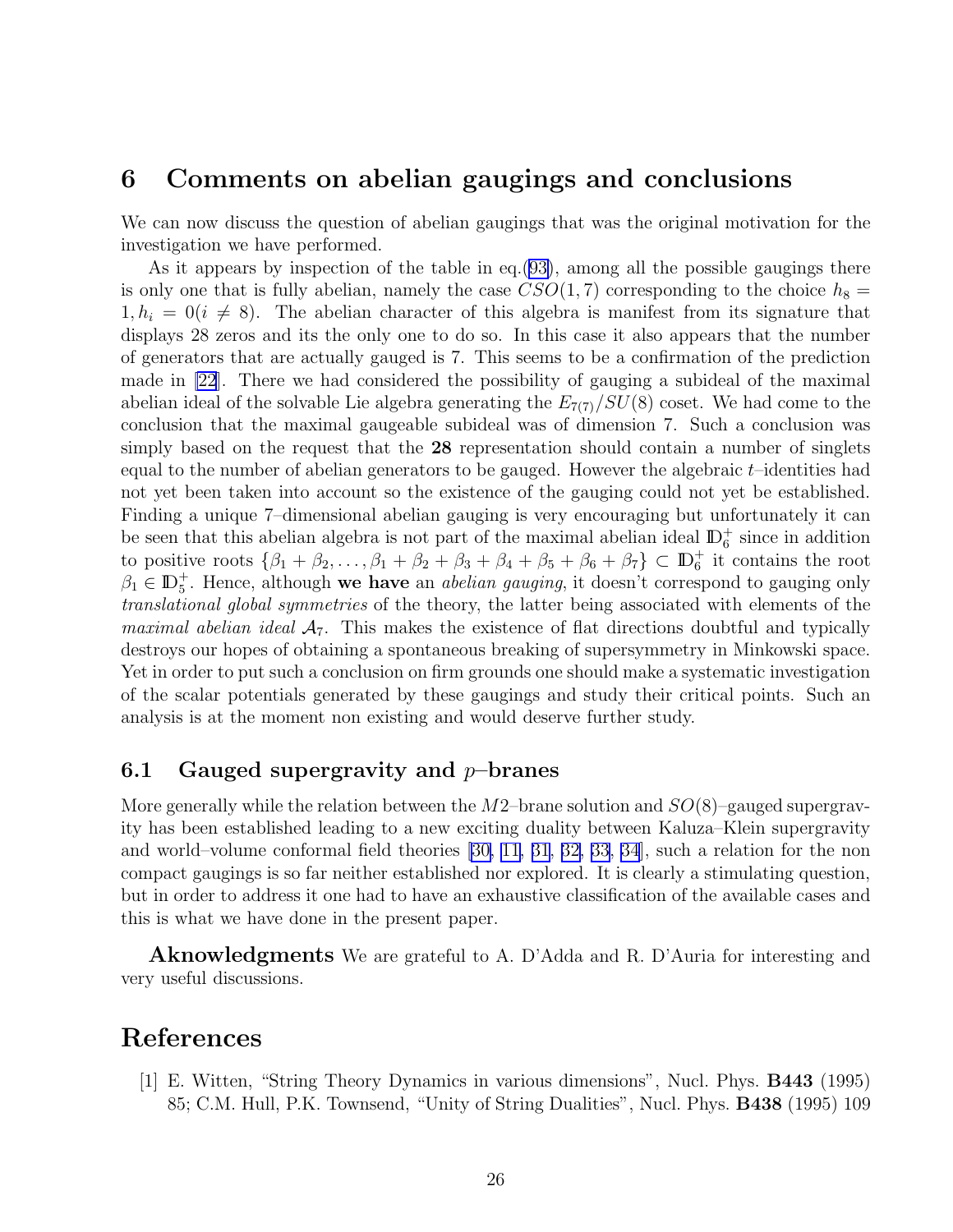- <span id="page-27-0"></span>[2] P. Horava, E. Witten, "Heterotic and Type I String Dynamics from Eleven Dimensions", Nucl. Phys. B460 (1996) 506
- [3] The literature on this topic is quite extended. As a general review, see the lecture notes: K. Stelle, "Lectures on Supergravity p–Branes", Lectures presented at 1996 ICTP Summer School, Trieste, [hep-th/9701088;](http://arxiv.org/abs/hep-th/9701088)
- [4] For a recent comprehensive updating on M–brane solutions see also

P. K. Townsend, "M–Theory from its Superalgebra", Talk given at the NATO Advanced Study Institute on Strings, Branes and Dualities, Cargese, France, 26 May - 14 June 1997, [hep-th/9712004;](http://arxiv.org/abs/hep-th/9712004)

- [5] S. Ferrara, R. Kallosh and A. Strominger, Phys. Rev. D52 (1995) 5412, [hep-th/9508072](http://arxiv.org/abs/hep-th/9508072); A. Strominger, "Macroscopic Entropy of N=2 Extremal Black Holes", *Phys.Rev.* D55 (1997) 4898, [hep-th/9609204;](http://arxiv.org/abs/hep-th/9609204)
- [6] R. Kallosh, "Superpotential from Black Holes", Phys.Rev. D54 (1996) 4709, [hep](http://arxiv.org/abs/hep-th/9606093)[th/9606093;](http://arxiv.org/abs/hep-th/9606093)
- [7] G. Gibbons and P. Townsend, "Vacuum Interpolation in Supergravity via Super p-Branes",Phys. Rev. Lett. 71 (1993) 5223; G. Gibbons, Nucl. Phys. B207 (1982) 337; R. Kallosh and A. Peet, Phys. Rev. B46 (1992) 5223, [hep-th/9209116;](http://arxiv.org/abs/hep-th/9209116) S. Ferrara, G. Gibbons and R. Kallosh, Nucl. Phys. B500 (1997) 75, [hep-th/9702103;](http://arxiv.org/abs/hep-th/9702103) A. Chamseddine, S. Ferrara, G.W. Gibbons and R. Kallosh, "Enhancement of Supersymmetry Near 5–D Black Hole Horizon", Phys. Rev. D55 (1997) 3647, [hep-th/9610155](http://arxiv.org/abs/hep-th/9610155);
- [8] L. Andrianopoli, R. D'Auria, S. Ferrara, P. Fré, and M. Trigiante Nucl. Phys. **B509** (1998) 463, [hep-th/9707087](http://arxiv.org/abs/hep-th/9707087);
- [9] P. Fré, Nucl. Phys. **Proc Suppl 45BC** (1996) 59.
- [10] S. Cecotti, L. Girardello and M. Porrati, Nucl. Phys. B268 (1986) 266; Proceedings of the IX John Hopkins Workshop (World Scientific Singapore 1985); S. Ferrara, L. Maiani, Proceedings of the V SILARG Symposium (World Scientific Singapore 86).
- [11] L. Castellani, A. Ceresole, R. D'Auria, S. Ferrara, P. Fré, and M. Trigiante. [hep](http://arxiv.org/abs/hep-th/9803039)[th/9803039.](http://arxiv.org/abs/hep-th/9803039)
- [12] M.J. Duff, H. Lü, C.N. Pope, E. Sezgin, Phys. Lett. **B371** (1996) 206, [hep-th 9511162](http://arxiv.org/abs/hep-th/9511162).
- [13] E. Cremmer, B. Julia, J. Scherk "Supergravity theory in eleven dimensions" Phys. Lett. B76 (1978) 409;
- [14] R. D'Auria, P. Fré, "Geometric supergravity in  $D=11$  and its hidden supergroup", Nucl.Phys. B201 (1982) 101;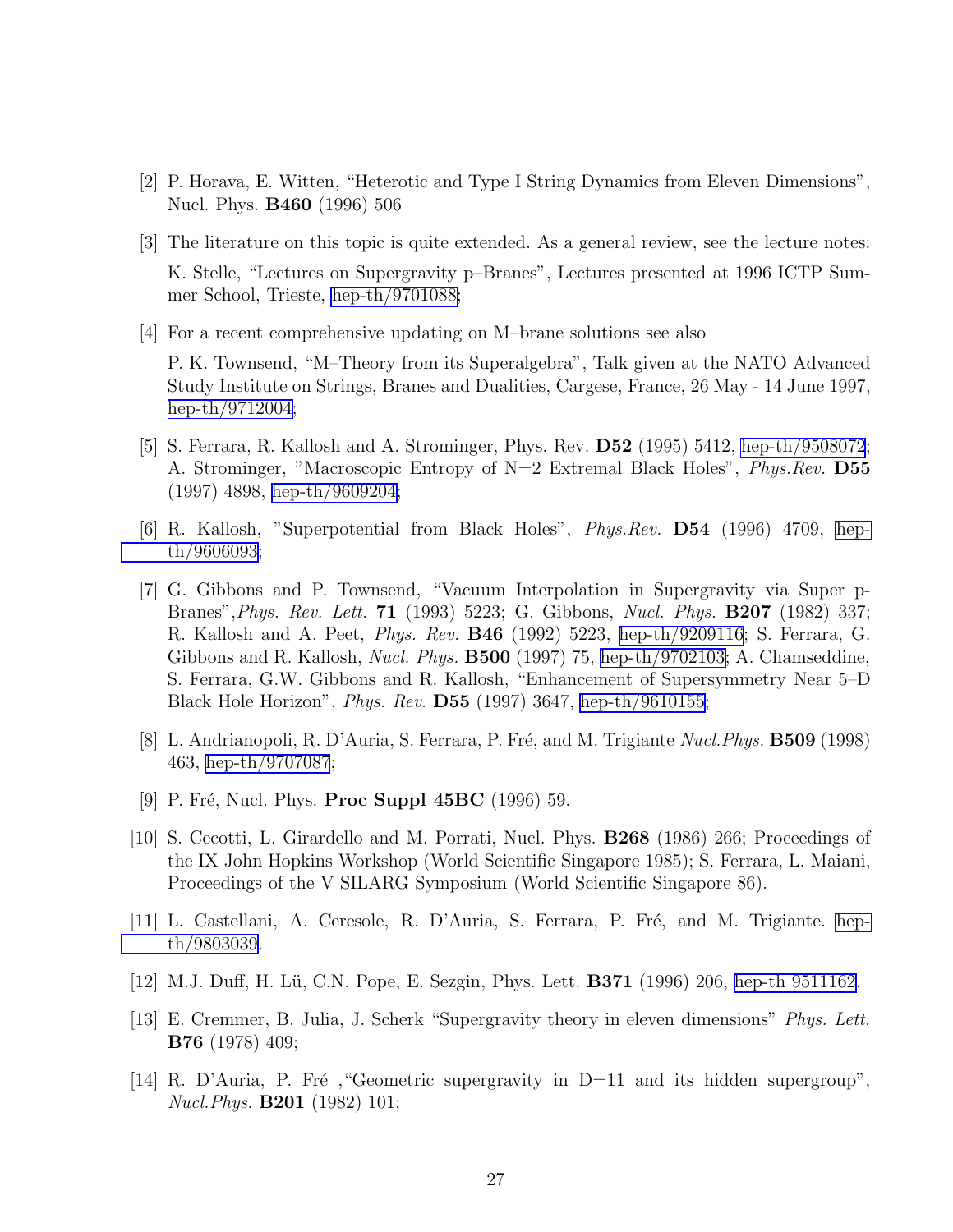- <span id="page-28-0"></span>[15] J.H. Schwarz, Nucl. Phys. B226 (1983) 269, L. Castellani, Nucl. Phys. B294 (1987) 877; L. Castellani and I. Pesando, Int. J. Mod. Phys. A8 (1993) 1125;
- [16] P. Claus, R. Kallosh, A. Van Proeyen, "M5–brane and superconformal (0,2) tensor multiplet in six dimensions", [hep-th 9711161;](http://arxiv.org/abs/hep-th/9711161) P. Claus, R. Kallosh, J. Kumar, P. Townsend and A. Van Proeyen, "Conformal theory of M2, D3 and M5 and D1+D5 branes" [hep-th](http://arxiv.org/abs/hep-th/9801206) [9801206.](http://arxiv.org/abs/hep-th/9801206)
- $[17]$  B. de Wit and H. Nicolai, *Phys. Lett.* **108 B** (1982) 285; B. de Wit and H. Nicolai, *Nucl.* Phys. B208 (1982) 323;
- [18] P. Fré, L. Girardello, I. Pesando and M. Trigiante *Nucl.Phys.* **B493** (1997) 231, [hep](http://arxiv.org/abs/hep-th/9607032)[th/9607032;](http://arxiv.org/abs/hep-th/9607032)
- [19] S. Ferrara, L. Girardello and M. Porrati, "Spontaneous Breaking of  $N=2$  to  $N=1$  Rigid and Local Supersymmetric Theories", Phys.Lett. B376 (1996) 275, [hep-th/9512180;](http://arxiv.org/abs/hep-th/9512180) S. Ferrara, L. Girardello and M. Porrati, Phys. Lett. B366 (1996) 155, [hep-th/9510074.](http://arxiv.org/abs/hep-th/9510074)
- [20] D.V. Alekseevskii, Math. USSR Izvestija, Vol. 9 (1975), No.2
- [21] L. Andrianopoli, R. D'Auria, S. Ferrara, P. Fré, and M. Trigiante Nucl. Phys. B496 (1997) 617, [hep-th/9611014;](http://arxiv.org/abs/hep-th/9611014)
- [22] L. Andrianopoli, R. D'Auria, S. Ferrara, P. Fré, and M. Trigiante Nucl. Phys. **B493** (1997) 249, [hep-th/9612202;](http://arxiv.org/abs/hep-th/9612202)
- [23] S. Helgason, "Differential geometry and symmetric spaces" , New York, Academic press (1962)
- [24] C.M. Hull, Phys. Lett. 142B (1984) 39; C.M. Hull, Phys. Lett. 148B (1984) 297; C.M. Hull, Physica 15D (1985) 230; C.M. Hull, Phys. Rev. D30 (1984) 760; C.M. Hull, N.P. Warner, *Nucl. Phys.* **B253** (1985) 650; C.M. Hull, N.P. Warner, *Nucl. Phys.* **B253** (1985) 675; C.M. Hull, Class. Quant. Grav. 2 (1985) 343;
- [25] L. Andrianopoli, M. Bertolini, A. Ceresole, R. D'Auria, S. Ferrara, P. Fré, T. Magri J.Geom.Phys. 23 (1997) 111-189, [hep-th/9605032.](http://arxiv.org/abs/hep-th/9605032)
- [26] M.K. Gaillard and B. Zumino, Nucl. Phys. B193 (1981) 221.
- [27] L. Andrianopoli, R. D'Auria and S. Ferrara, "U–Duality and Central Charges in Various Dimensions Revisited", [hep-th/9612105](http://arxiv.org/abs/hep-th/9612105)
- [28] L. Castellani, R. D'Auria and P. Fré, "Supergravity and Superstrings: A Geometric Perspective" World Scientific 1991;
- [29] A. Ceresole, R. D'Auria, S. Ferrara, A. Van Proeyen, Nucl. Phys. B444 (1995) 92, [hep](http://arxiv.org/abs/hep-th/9502072)[th/9502072](http://arxiv.org/abs/hep-th/9502072)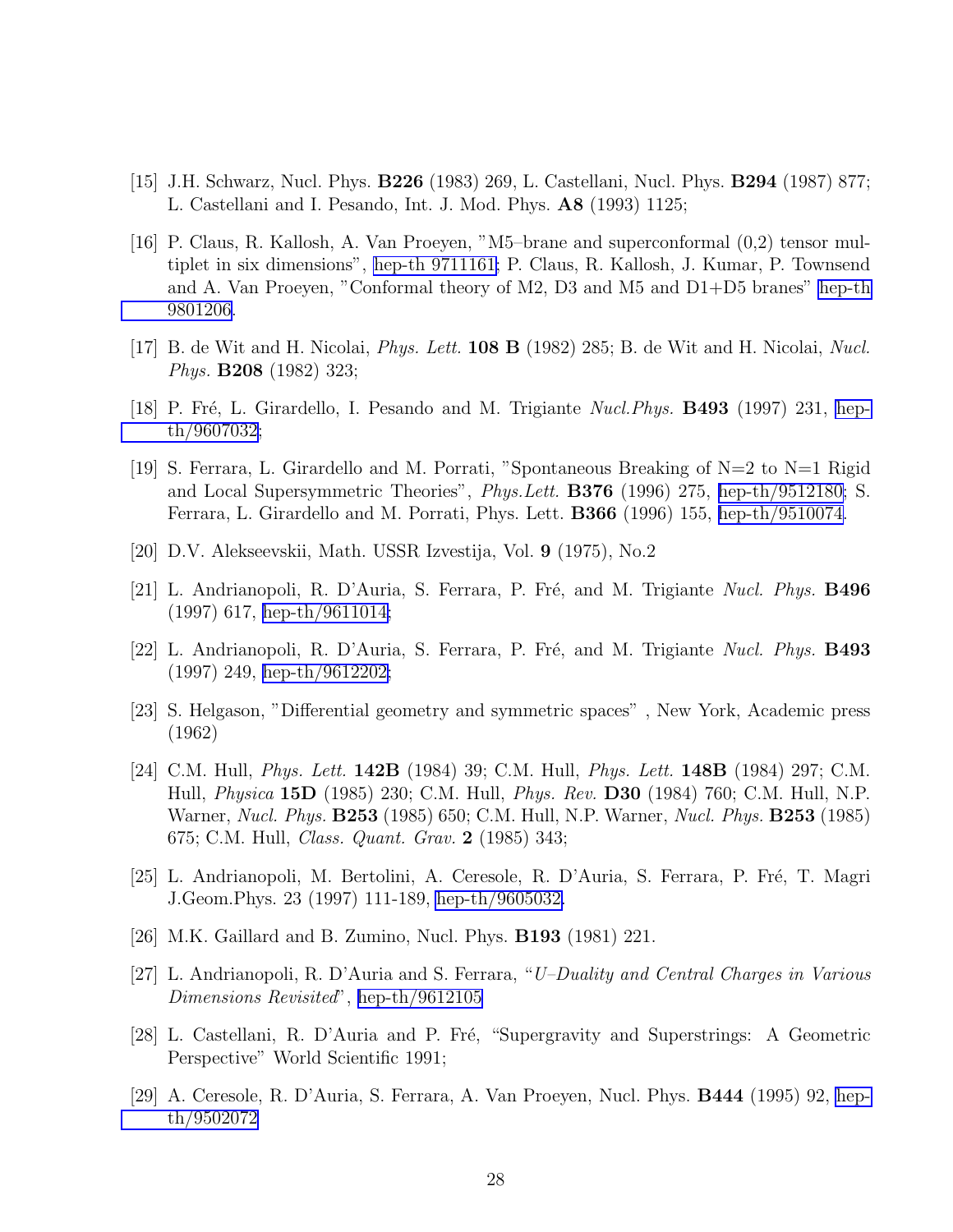- <span id="page-29-0"></span>[30] J. Maldacena, "The Large N Limit of Superconformal Field Theories and Supergravity", [hep-th/9711200;](http://arxiv.org/abs/hep-th/9711200)
- [31] E. Witten, "Anti–de Sitter Space and Holography", [hep-th/9802150](http://arxiv.org/abs/hep-th/9802150);
- [32] V. P. Nair and S. Randjbar-Daemi, "On brane solutions in M(atrix) theory", [hep](http://arxiv.org/abs/hep-th/9802187)[th/9802187;](http://arxiv.org/abs/hep-th/9802187)
- [33] N. Itzhaki, J.M. Maldacena, J. Sonnenschein and S. Yankielowicz, "Supergravity and the Large N Limit of Theories with Sixteen Supercharges", [hep-th/9802042](http://arxiv.org/abs/hep-th/9802042); M. Berkooz, "A Supergravity Dual of a (1,0) Field Theory in Six Dimensions", [hep-th/9802195](http://arxiv.org/abs/hep-th/9802195); S. Kachru and E. Silverstein, "4D Conformal Theories and Strings on Orbifolds", [hep-th/9802183](http://arxiv.org/abs/hep-th/9802183); A. Lawrence and C. Vafa, "On conformal Field Theories in Four Dimensions", [hep](http://arxiv.org/abs/hep-th/9803015)[th/9803015;](http://arxiv.org/abs/hep-th/9803015)
- [34] S. Ferrara, C. Fronsdal and A. Zaffaroni, "On N=8 Supergravity on  $AdS_5$  and N=4 Superconformal Yang-Mills theory", [hep-th/9802203,](http://arxiv.org/abs/hep-th/9802203) S. Ferrara, A. Zaffaroni, in preparation;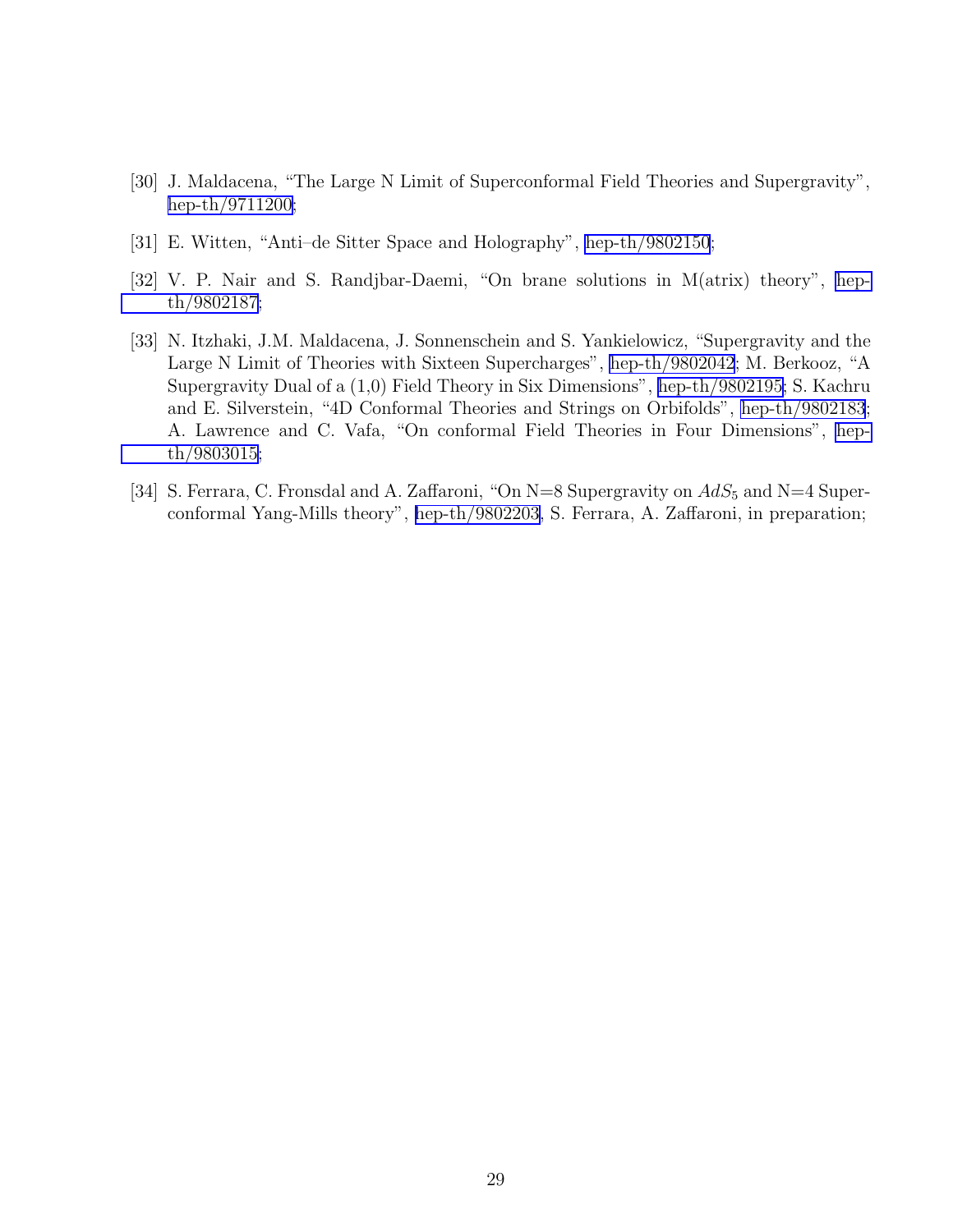| Weight                  | $q^{\ell}$                | Weight                  | $q^{\overline{\ell}}$     |
|-------------------------|---------------------------|-------------------------|---------------------------|
| name                    | vector                    | name                    | vector                    |
|                         |                           |                         |                           |
| $\vec{W}^{(1)}$<br>$=$  | $\{2,3,4,5,3,3,1\}$       | $\vec{W}^{(2)}$<br>$=$  | $\{2, 2, 2, 2, 1, 1, 1\}$ |
| $\vec{W}^{(3)}$<br>$=$  | $\{1, 2, 2, 2, 1, 1, 1\}$ | $\vec{W}^{(4)}$<br>$=$  | $\{1, 1, 2, 2, 1, 1, 1\}$ |
| $\vec{W}^{(5)}$<br>$=$  | $\{1, 1, 1, 2, 1, 1, 1\}$ | $\vec{W}^{(6)}$<br>$=$  | $\{1,1,1,1,1,1,1\}$       |
| $\vec{W}^{(7)}$<br>$=$  | $\{2,3,3,3,1,2,1\}$       | $\vec{W}^{(8)}$<br>$=$  | $\{2,2,3,3,1,2,1\}$       |
| $\vec{W}^{(9)}$<br>$=$  | $\{2,2,2,3,1,2,1\}$       | $\vec{W}^{(10)}$<br>$=$ | ${2, 2, 2, 2, 1, 2, 1}$   |
| $\vec{W}^{(11)}$<br>$=$ | $\{1, 2, 2, 2, 1, 2, 1\}$ | $\vec{W}^{(12)}$<br>$=$ | $\{1,1,2,2,1,2,1\}$       |
| $\vec{W}^{(13)}$<br>$=$ | $\{1, 1, 1, 2, 1, 2, 1\}$ | $\vec{W}^{(14)}$<br>$=$ | $\{1,2,2,3,1,2,1\}$       |
| $\vec{W}^{(15)}$<br>$=$ | $\{1, 2, 3, 3, 1, 2, 1\}$ | $\vec{W}^{(16)}$<br>$=$ | $\{1, 1, 2, 3, 1, 2, 1\}$ |
| $\vec{W}^{(17)}$<br>$=$ | $\{2, 2, 2, 2, 1, 1, 0\}$ | $\vec{W}^{(18)}$<br>$=$ | $\{1,2,2,2,1,1,0\}$       |
| $\vec{W}^{(19)}$<br>$=$ | $\{1, 1, 2, 2, 1, 1, 0\}$ | $\vec{W}^{(20)}$<br>$=$ | $\{1, 1, 1, 2, 1, 1, 0\}$ |
| $\vec{W}^{(21)}$<br>$=$ | $\{1, 1, 1, 1, 1, 1, 0\}$ | $\vec{W}^{(22)}$<br>$=$ | $\{1,1,1,1,1,0,0\}$       |
| $\vec{W}^{(23)}$<br>$=$ | $\{3, 4, 5, 6, 3, 4, 2\}$ | $\vec{W}^{(24)}$<br>$=$ | $\{2,4,5,6,3,4,2\}$       |
| $\vec{W}^{(25)}$<br>$=$ | $\{2,3,5,6,3,4,2\}$       | $\vec{W}^{(26)}$<br>$=$ | $\{2,3,4,6,3,4,2\}$       |
| $\vec{W}^{(27)}$<br>$=$ | $\{2,3,4,5,3,4,2\}$       | $\vec{W}^{(28)}$<br>$=$ | $\{2,3,4,5,3,3,2\}$       |
| $\vec{W}^{(29)}$<br>$=$ | $\{1, 1, 1, 1, 0, 1, 1\}$ | $\vec{W}^{(30)}$<br>$=$ | $\{1, 2, 3, 4, 2, 3, 1\}$ |
| $\vec{W}^{(31)}$<br>$=$ | $\{2,2,3,4,2,3,1\}$       | $\vec{W}^{(32)}$<br>$=$ | $\{2,3,3,4,2,3,1\}$       |
| $\vec{W}^{(33)}$<br>$=$ | $\{2,3,4,4,2,3,1\}$       | $\vec{W}^{(34)}$<br>$=$ | $\{2,3,4,5,2,3,1\}$       |
| $\vec{W}^{(35)}$<br>$=$ | $\{1, 1, 2, 3, 2, 2, 1\}$ | $\vec{W}^{(36)}$<br>$=$ | $\{1,2,2,3,2,2,1\}$       |
| $\vec{W}^{(37)}$<br>$=$ | $\{1, 2, 3, 3, 2, 2, 1\}$ | $\vec{W}^{(38)}$<br>$=$ | $\{1, 2, 3, 4, 2, 2, 1\}$ |
| $\vec{W}^{(39)}$<br>$=$ | $\{2,2,3,4,2,2,1\}$       | $\vec{W}^{(40)}$<br>$=$ | $\{2,3,3,4,2,2,1\}$       |
| $\vec{W}^{(41)}$<br>$=$ | $\{2,3,4,4,2,2,1\}$       | $\vec{W}^{(42)}$<br>$=$ | $\{2,2,3,3,2,2,1\}$       |
| $\vec{W}^{(43)}$<br>$=$ | $\{2, 2, 2, 3, 2, 2, 1\}$ | $\vec{W}^{(44)}$<br>$=$ | ${2, 3, 3, 3, 2, 2, 1}$   |
| $\vec{W}^{(45)}$<br>$=$ | $\{1, 2, 3, 4, 2, 3, 2\}$ | $\vec{W}^{(46)}$<br>$=$ | $\{2,2,3,4,2,3,2\}$       |
| $\vec{W}^{(47)}$<br>$=$ | $\{2,3,3,4,2,3,2\}$       | $\vec{W}^{(48)}$<br>$=$ | $\{2,3,4,4,2,3,2\}$       |
| $\vec{W}^{(49)}$<br>$=$ | $\{2,3,4,5,2,3,2\}$       | $\vec{W}^{(50)}$<br>$=$ | ${2, 3, 4, 5, 2, 4, 2}$   |
| $\vec{W}^{(51)}$<br>$=$ | $\{0, 0, 0, 0, 0, 0, 0\}$ | $\vec{W}^{(52)}$<br>$=$ | $\{1,0,0,0,0,0,0\}$       |
| $\vec{W}^{(53)}$<br>$=$ | $\{1, 1, 0, 0, 0, 0, 0\}$ | $\vec{W}^{(54)}$<br>$=$ | $\{1, 1, 1, 0, 0, 0, 0\}$ |
| $\vec{W}^{(55)}$<br>$=$ | $\{1,1,1,1,0,0,0\}$       | $\vec{W}^{(56)}$<br>$=$ | $\{1,1,1,1,0,1,0\}$       |

<span id="page-30-0"></span>Table 1: Weights of the 56 representation of  $E_{7(7)}$ :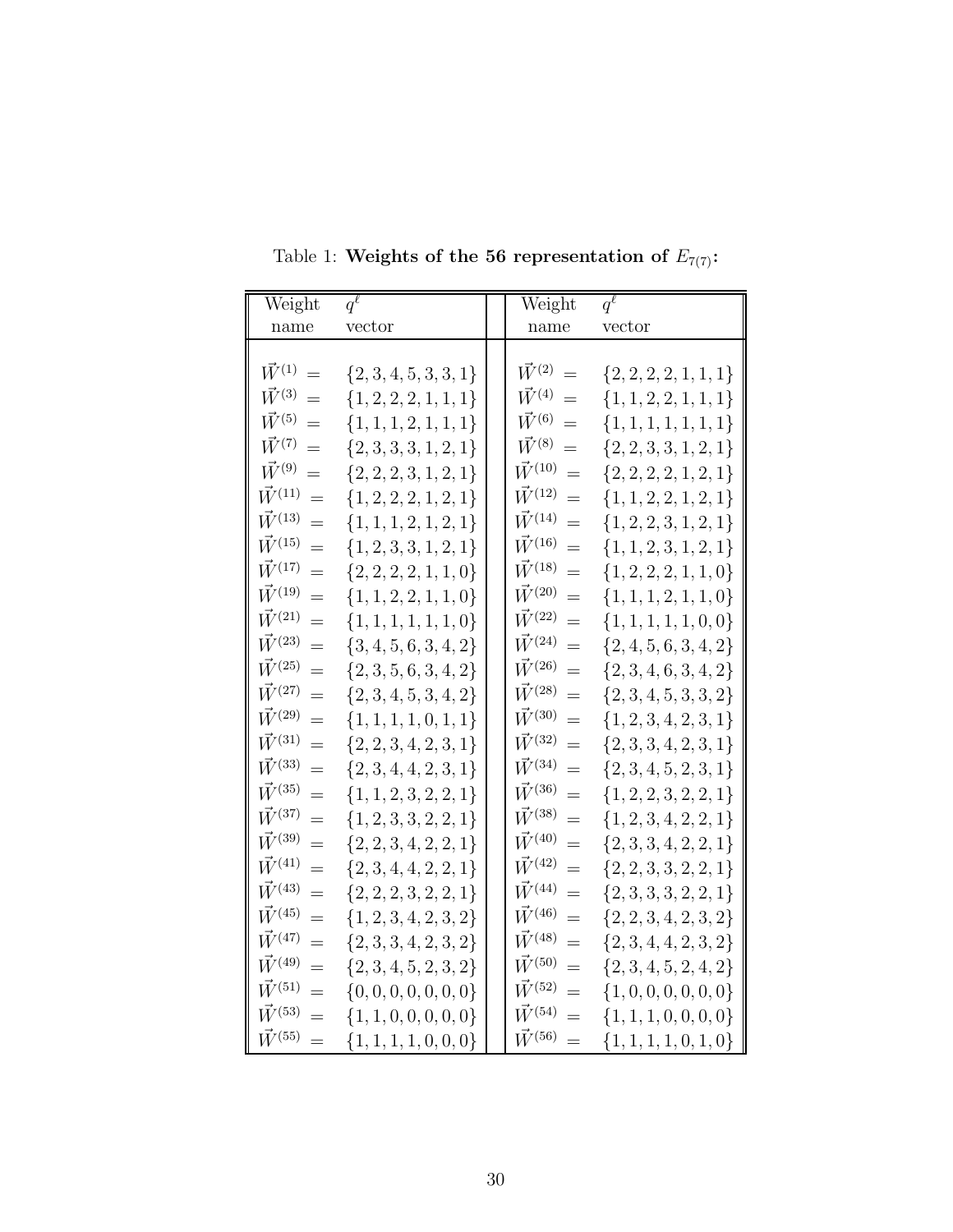| $\rho_1 \equiv$            | $\beta_2$                                                             |
|----------------------------|-----------------------------------------------------------------------|
| $\rho_2 \equiv$            | $\beta_2+\beta_3$                                                     |
|                            | $\rho_3 \equiv \beta_2 + \beta_3 + \beta_4$                           |
|                            | $\rho_4 \equiv \beta_2 + \beta_3 + \beta_4 + \beta_5$                 |
| $\rho_5 \equiv$            | $\beta_2+\beta_3+\beta_4+\beta_5+\beta_6$                             |
| $\rho_6 \equiv$            | $\beta_3$                                                             |
| $\rho_7 \equiv$            | $\beta_3+\beta_4$                                                     |
|                            | $\rho_8 \equiv \beta_3 + \beta_4 + \beta_5$                           |
| $\rho_9 \equiv$            | $\beta_3 + \beta_4 + \beta_5 + \beta_6$                               |
| $\rho_{10} \equiv \beta_4$ |                                                                       |
|                            | $\rho_{11} \equiv \beta_4 + \beta_5$                                  |
| $\rho_{12} \equiv$         | $\beta_4 + \beta_5 + \beta_6$                                         |
| $\rho_{13} \equiv$         | $\beta_5$                                                             |
| $\rho_{14} \equiv$         | $\beta_5+\beta_6$                                                     |
| $\rho_{15} \equiv$         | $\beta_6$                                                             |
| $\rho_{16} \equiv$         | $\beta_1 + \beta_2 + \beta_3 + \beta_4 + \beta_5 + \beta_6 + \beta_7$ |
| $\equiv$<br>$\rho_{17}$    | $\beta_2 + \beta_3 + \beta_4 + \beta_5 + \beta_6 + \beta_7$           |
| $\rho_{18} \equiv$         | $\beta_3+\beta_4+\beta_5+\beta_6+\beta_7$                             |
|                            | $\rho_{19} \equiv \beta_4 + \beta_5 + \beta_6 + \beta_7$              |
| $\rho_{20} \equiv$         | $\beta_5 + \beta_6 + \beta_7$                                         |
| $\rho_{21} \equiv$         | $\beta_6 + \beta_7$                                                   |
| 三<br>$\rho_{22}$           | $\beta_1$                                                             |
| $\rho_{23} \equiv$         | $\beta_1 + \beta_2$                                                   |
| 三<br>$\rho_{24}$           | $\beta_1 + \beta_2 + \beta_3$                                         |
| $\rho_{25} \equiv$         | $\beta_1 + \beta_2 + \beta_3 + \beta_4$                               |
| $\rho_{26}$                | $\equiv \beta_1 + \beta_2 + \beta_3 + \beta_4 + \beta_5$              |
| $\rho_{27} \equiv$         | $\beta_1 + \beta_2 + \beta_3 + \beta_4 + \beta_5 + \beta_6$           |
| 言<br>$\rho_{28}$           | $\beta_7$                                                             |
|                            |                                                                       |

<span id="page-31-0"></span>Table 2: The choice of the order of the  $SL(8,\mathbb{R})$  roots: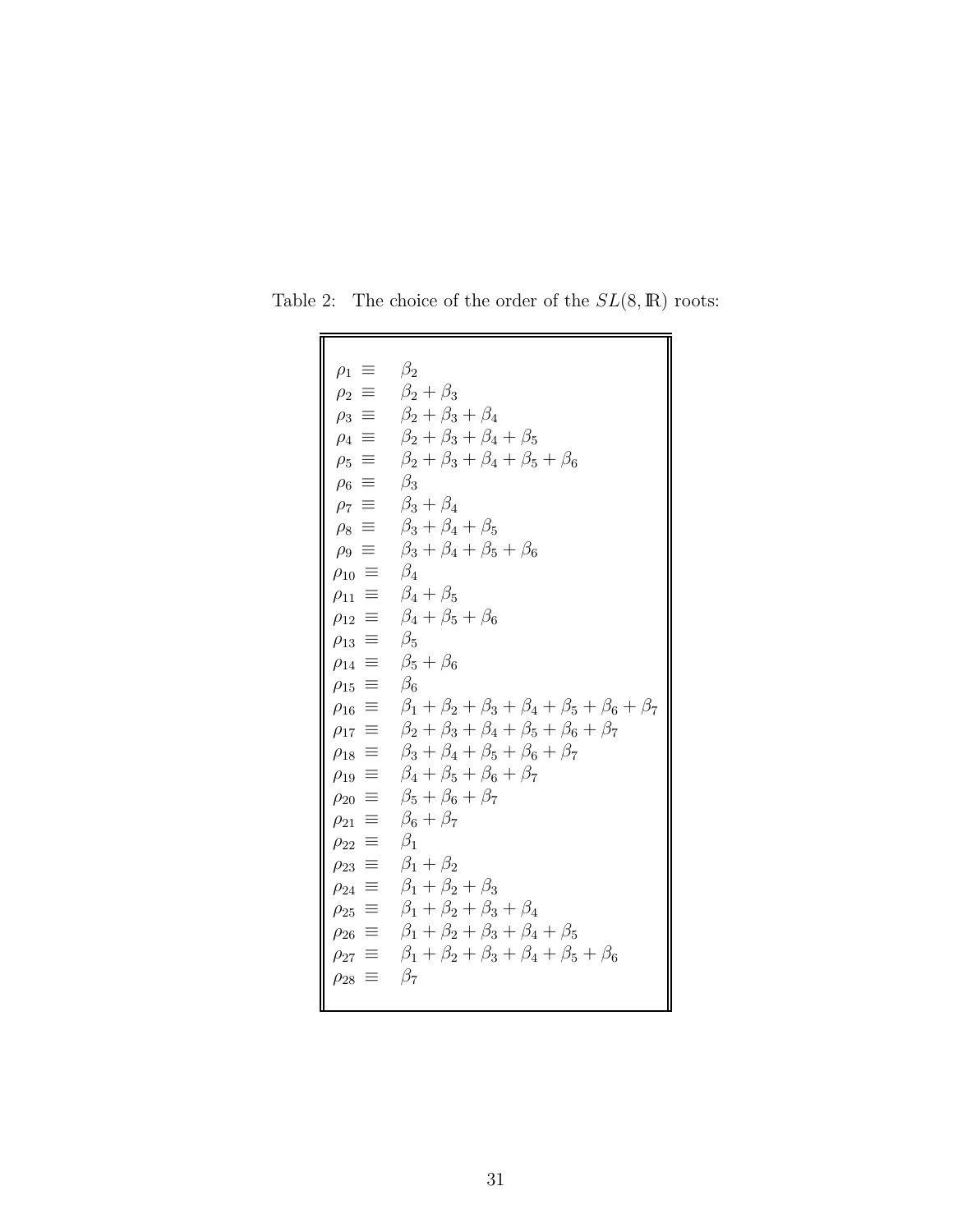|                                 | $E^{\rho_1}$           | $E^{\overline{\rho_2}}$            | $E^{\overline{\rho_3}}$ | $E^{\rho_4}$           | $E^{\rho_5}$           | $E^{\rho_6}$        | $E^{\rho_7}$                  |
|---------------------------------|------------------------|------------------------------------|-------------------------|------------------------|------------------------|---------------------|-------------------------------|
| $\overline{W_{29}}$             | $\boldsymbol{0}$       | $\boldsymbol{0}$                   | $\overline{0}$          | $\boldsymbol{0}$       | $\boldsymbol{0}$       | $\boldsymbol{0}$    | $\boldsymbol{0}$              |
| $\overline{W}_{30}$             | $\overline{0}$         | $\overline{0}$                     | $\overline{0}$          | $\overline{0}$         | $\cdot h_1$            | $\overline{0}$      | $\overline{0}$                |
| $\overline{W_{31}}$             | $\overline{\ell}_{17}$ | $\boldsymbol{0}$                   | $\overline{0}$          | $\overline{0}$         | $\overline{\ell}_3$    | $\overline{0}$      | $\overline{0}$                |
| $\overline{W}_{3\underline{2}}$ | $\boldsymbol{0}$       | $\ell_{17}$                        | $\overline{0}$          | $\boldsymbol{0}$       | $\overline{-}\ell_5$   | $\ell_{18}$         | $\boldsymbol{0}$              |
| $\overline{W_{33}}$             | $\boldsymbol{0}$       | $\overline{0}$                     | $\overline{\ell}_{17}$  | $\overline{0}$         | $-\ell_8$              | $\boldsymbol{0}$    | $\overline{\ell}_{18}$        |
| $\overline{W_{34}}$             | $\overline{0}$         | $\overline{0}$                     | $\overline{0}$          | $\overline{\ell}_{17}$ | $\overline{\ell}_{12}$ | $\overline{0}$      | $\overline{0}$                |
| $\overline{W_{35}}$             | $h_1$                  | $\boldsymbol{0}$                   | $\boldsymbol{0}$        | $\overline{0}$         | $\boldsymbol{0}$       | $\boldsymbol{0}$    | $\boldsymbol{0}$              |
| $\overline{W_{36}}$             | $\overline{0}$         | $\mathfrak{h}_1$                   | $\boldsymbol{0}$        | $\boldsymbol{0}$       | $\boldsymbol{0}$       | $\overline{\ell}_3$ | $\overline{0}$                |
| $W_{\rm 37}$                    | $\overline{0}$         | $\overline{0}$                     | $\cdot h_1$             | $\overline{0}$         | $\overline{0}$         | $\boldsymbol{0}$    | $\ell_3$                      |
| $\overline{W}_{38}$             | $\overline{0}$         | $\boldsymbol{0}$                   | $\overline{0}$          | $h_1$                  | $\boldsymbol{0}$       | $\boldsymbol{0}$    | $\overline{0}$                |
| $W_{39}$                        | $\ell_{12}$            | $\overline{0}$                     | $\overline{0}$          | $\ell_3$               | $\overline{0}$         | $\overline{0}$      | $\overline{0}$                |
| $\overline{W}_{40}$             | $\boldsymbol{0}$       | $\ell_{12}$                        | $\boldsymbol{0}$        | $\ell_5$               | $\boldsymbol{0}$       | $\ell_{13}$         | $\boldsymbol{0}$              |
| $\overline{W_{41}}$             | $\overline{0}$         | $\overline{0}$                     | $\ell_{12}$             | $\overline{\ell}_8$    | $\overline{0}$         | $\overline{0}$      | $\bar{\ell}_{\underline{13}}$ |
| $\overline{W}_{42}$             | $\ell_8$               | $\boldsymbol{0}$                   | $-\ell_3$               | $\boldsymbol{0}$       | $\boldsymbol{0}$       | $\overline{0}$      | $\mathfrak{h}_2$              |
| $\overline{W_{43}}$             | $\overline{\ell}_5$    | $\ell_3$                           | $\boldsymbol{0}$        | $\boldsymbol{0}$       | $\boldsymbol{0}$       | $\overline{-h}_2$   | $\boldsymbol{0}$              |
| $\overline{W_{44}}$             | $\overline{0}$         | $\bar{\ell}_8$                     | $\ell_5$                | $\overline{0}$         | $\overline{0}$         | $\ell_9$            | $\ell_6$                      |
| $\overline{W}_{45}$             | $\overline{0}$         | $\boldsymbol{0}$                   | $\overline{0}$          | $\boldsymbol{0}$       | $\boldsymbol{0}$       | $\boldsymbol{0}$    | $\boldsymbol{0}$              |
| $\overline{W_{46}}$             | $\overline{\ell}_1$    | $\overline{0}$                     | $\overline{0}$          | $\overline{0}$         | $\overline{0}$         | $\overline{0}$      | $\boldsymbol{0}$              |
| $\overline{W}_{47}$             | $\overline{0}$         | $\ell_1$                           | $\overline{0}$          | $\overline{0}$         | $\overline{0}$         | $-\ell_2$           | $\overline{0}$                |
| $\overline{W_{48}}$             | $\boldsymbol{0}$       | $\boldsymbol{0}$                   | $\overline{\ell}_1$     | $\overline{0}$         | $\boldsymbol{0}$       | $\boldsymbol{0}$    | $\ell_2$                      |
| $\mathcal{W}_{49}$              | $\boldsymbol{0}$       | $\boldsymbol{0}$                   | $\boldsymbol{0}$        | $\ell_1$               | $\overline{0}$         | $\boldsymbol{0}$    | $\boldsymbol{0}$              |
| $W_{50}$                        | $\boldsymbol{0}$       | $\boldsymbol{0}$                   | $\boldsymbol{0}$        | $\overline{0}$         | $\overline{\ell}_1$    | $\boldsymbol{0}$    | $\boldsymbol{0}$              |
| $\overline{W}_{51}$             | $\overline{0}$         | $\overline{0}$                     | $\overline{0}$          | $\overline{0}$         | $\overline{0}$         | $\boldsymbol{0}$    | $\overline{0}$                |
| $\overline{W}_{52}$             | $\ell_{23}$            | $\overline{0}$                     | $\overline{0}$          | $\overline{0}$         | $\overline{0}$         | $\overline{0}$      | $\boldsymbol{0}$              |
| $\overline{W}_{53}$             | $\overline{0}$         | $\overline{\ell}_{2\underline{3}}$ | $\overline{0}$          | $\boldsymbol{0}$       | $\overline{0}$         | $-\ell_{24}$        | $\overline{0}$                |
| $\overline{W_{54}}$             | $\overline{0}$         | $\overline{0}$                     | $\ell_{23}$             | $\overline{0}$         | $\boldsymbol{0}$       | $\overline{0}$      | $\ell_{24}$                   |
| $\overline{W_{55}}$             | $\overline{0}$         | $\overline{0}$                     | $\boldsymbol{0}$        | $\overline{\ell}_{23}$ | $\boldsymbol{0}$       | $\boldsymbol{0}$    | $\boldsymbol{0}$              |
| $\overline{W}_{56}$             | $\boldsymbol{0}$       | $\boldsymbol{0}$                   | $\boldsymbol{0}$        | $\overline{0}$         | $\ell_{23}$            | $\boldsymbol{0}$    | $\boldsymbol{0}$              |

<span id="page-32-0"></span>Table 3: The embedding matrix for positive roots of  $SL(8,\mathbb{R})$ :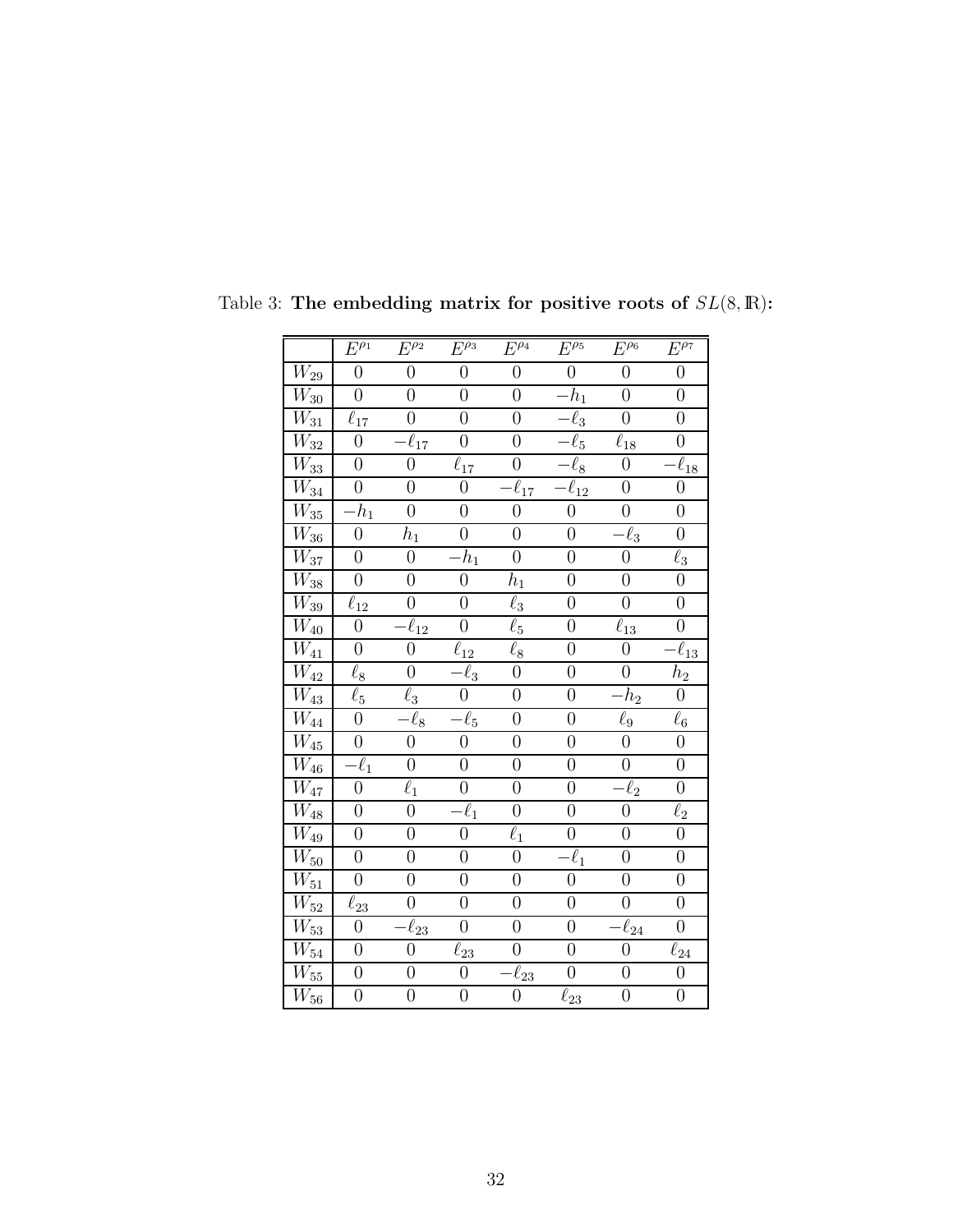|                               | $E^{\overline{\rho_8}}$ | $E^{\overline{\rho_9}}$ | $E^{\rho_{10}}$                                | $E^{\rho_{11}}$        | $E^{\rho_{12}}$        | $E^{\rho_{13}}$        | $E^{\rho_{14}}$                    |
|-------------------------------|-------------------------|-------------------------|------------------------------------------------|------------------------|------------------------|------------------------|------------------------------------|
| $\overline{W}_{29}$           | $\overline{0}$          | $\overline{0}$          | $\overline{0}$                                 | $\overline{0}$         | $\overline{0}$         | $\overline{0}$         | $\overline{0}$                     |
| $\overline{W_{30}}$           | $\boldsymbol{0}$        | $\overline{\ell}_3$     | $\boldsymbol{0}$                               | $\overline{0}$         | $\ell_5$               | $\overline{0}$         | $\ell_8$                           |
| $\overline{W_{31}}$           | $\overline{0}$          | $h_2$                   | $\boldsymbol{0}$                               | $\overline{0}$         | $\overline{\ell}_6$    | $\overline{0}$         | $\ell_9$                           |
| $\overline{W_{32}}$           | $\overline{0}$          | $\overline{\ell}_6$     | $\overline{0}$                                 | $\overline{0}$         | $\bar{h}_3$            | $\overline{0}$         | $-\overline{\ell}_{10}$            |
| $\overline{W}_{33}$           | $\overline{0}$          | $\ell_9$                | $\overline{\ell}_{19}$                         | $\overline{0}$         | $\ell_{10}$            | $\overline{0}$         | $\bar{h}_4$                        |
| $\overline{W_{34}}$           | $\ell_{18}$             | $\ell_{13}$             | $\overline{0}$                                 | $\overline{\ell}_{19}$ | $\overline{\ell}_{14}$ | $\ell_{20}$            | $\overline{\ell}_{\underline{15}}$ |
| $\overline{W}_{35}$           | $\boldsymbol{0}$        | $\overline{0}$          | $\boldsymbol{0}$                               | $\overline{0}$         | $\overline{0}$         | $\boldsymbol{0}$       | $\boldsymbol{0}$                   |
| $\overline{W_{36}}$           | $\overline{0}$          | $\boldsymbol{0}$        | $\boldsymbol{0}$                               | $\boldsymbol{0}$       | $\boldsymbol{0}$       | $\boldsymbol{0}$       | $\overline{0}$                     |
| $\overline{W_{37}}$           | $\overline{0}$          | $\boldsymbol{0}$        | $\overline{\ell_5}$                            | $\overline{0}$         | $\overline{0}$         | $\overline{0}$         | $\overline{0}$                     |
| $\overline{W_{38}}$           | $\overline{\ell}_3$     | $\overline{0}$          | $\overline{0}$                                 | $\overline{\ell}_5$    | $\overline{0}$         | $\overline{\ell}_8$    | $\overline{0}$                     |
| $W_{39}$                      | h <sub>2</sub>          | $\overline{0}$          | $\overline{0}$                                 | $\ell_6$               | $\overline{0}$         | $\cdot \ell_9$         | $\boldsymbol{0}$                   |
| $\overline{W_{40}}$           | $\ell_6$                | $\overline{0}$          | $\boldsymbol{0}$                               | $\overline{h}_3$       | $\boldsymbol{0}$       | $\overline{\ell}_{10}$ | $\overline{0}$                     |
| $\overline{W_{41}}$           | $\bar{\ell}_9$          | $\overline{0}$          | $\overline{\ell}_{\underline{1}\underline{4}}$ | $\overline{\ell}_{10}$ | $\overline{0}$         | $\overline{h}_4$       | $\overline{0}$                     |
| $\overline{W_4}$ <sub>2</sub> | $\overline{0}$          | $\overline{0}$          | $\overline{\ell_6}$                            | $\overline{0}$         | $\overline{0}$         | $\overline{0}$         | $\boldsymbol{0}$                   |
| $\overline{W_{43}}$           | $\overline{0}$          | $\overline{0}$          | $\overline{0}$                                 | $\overline{0}$         | $\overline{0}$         | $\overline{0}$         | $\overline{0}$                     |
| $\overline{W_{44}}$           | $\overline{0}$          | $\boldsymbol{0}$        | $h_3$                                          | $\boldsymbol{0}$       | $\boldsymbol{0}$       | $\overline{0}$         | $\boldsymbol{0}$                   |
| $\overline{W}_{45}$           | $\overline{0}$          | $\overline{0}$          | $\boldsymbol{0}$                               | $\overline{0}$         | $\overline{0}$         | $\boldsymbol{0}$       | $\overline{0}$                     |
| $\overline{W_{46}}$           | $\overline{0}$          | $\overline{0}$          | $\boldsymbol{0}$                               | $\overline{0}$         | $\boldsymbol{0}$       | $\overline{0}$         | $\overline{0}$                     |
| $\overline{W_{47}}$           | $\overline{0}$          | $\overline{0}$          | $\boldsymbol{0}$                               | $\overline{0}$         | $\overline{0}$         | $\overline{0}$         | $\boldsymbol{0}$                   |
| $\overline{W_{48}}$           | $\overline{0}$          | $\overline{0}$          | $\ell_4$                                       | $\overline{0}$         | $\overline{0}$         | $\overline{0}$         | $\overline{0}$                     |
| $\overline{W}_{49}$           | $\overline{\ell}_2$     | $\overline{0}$          | $\boldsymbol{0}$                               | $\ell_4$               | $\overline{0}$         | $-\ell_7$              | $\boldsymbol{0}$                   |
| $\overline{W_{50}}$           | $\overline{0}$          | $\bar{\ell}_2$          | $\boldsymbol{0}$                               | $\boldsymbol{0}$       | $\overline{\ell}_4$    | $\boldsymbol{0}$       | $\ell_7$                           |
| $\overline{W_{51}}$           | $\overline{0}$          | $\overline{0}$          | $\overline{0}$                                 | $\overline{0}$         | $\overline{0}$         | $\overline{0}$         | $\overline{0}$                     |
| $\overline{W_{52}}$           | $\overline{0}$          | $\overline{0}$          | $\overline{0}$                                 | $\overline{0}$         | $\overline{0}$         | $\overline{0}$         | $\overline{0}$                     |
| $\overline{W_{53}}$           | $\overline{0}$          | $\overline{0}$          | $\overline{0}$                                 | $\overline{0}$         | $\overline{0}$         | $\overline{0}$         | $\overline{0}$                     |
| $\overline{W_{54}}$           | $\boldsymbol{0}$        | $\boldsymbol{0}$        | $\ell_{25}$                                    | $\boldsymbol{0}$       | $\overline{0}$         | $\boldsymbol{0}$       | $\boldsymbol{0}$                   |
| $\overline{W_{55}}$           | $\overline{\ell_{24}}$  | $\boldsymbol{0}$        | $\boldsymbol{0}$                               | $\overline{\ell}_{25}$ | $\boldsymbol{0}$       | $\overline{\ell}_{26}$ | $\overline{0}$                     |
| $\overline{W}_{56}$           | $\boldsymbol{0}$        | $\ell_{24}$             | $\boldsymbol{0}$                               | $\boldsymbol{0}$       | $\ell_{25}$            | $\boldsymbol{0}$       | $\ell_{26}$                        |

<span id="page-33-0"></span>Table 4: The embedding matrix for positive roots of  $SL(8,\mathbb{R})$  (continued ):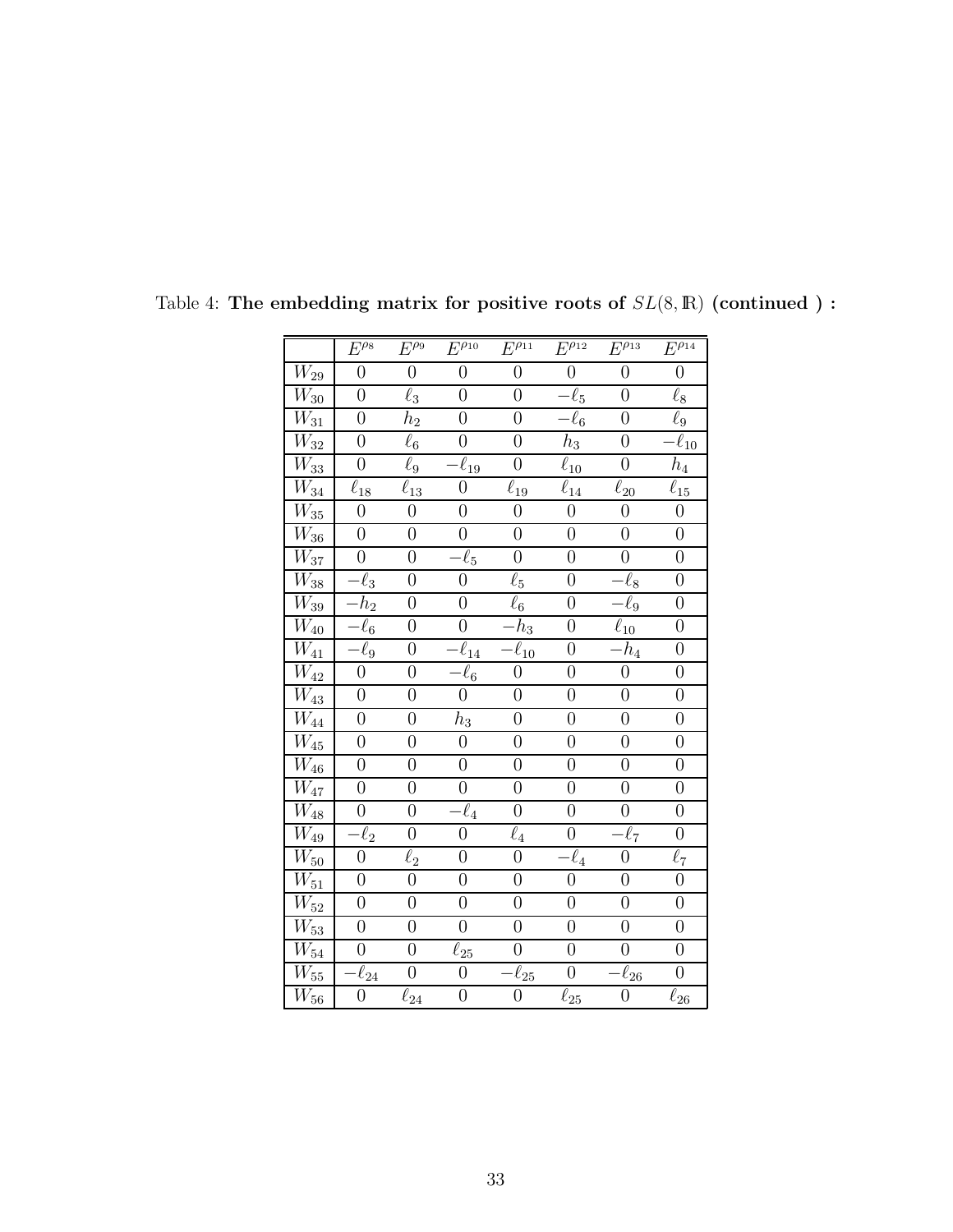|                                 | $E^{\overline{\rho_{15}}}$   | $E^{\overline{\rho_{16}}}$ | $E^{\overline{\rho_{17}}}$ | $\overline{E^{\rho_{18}}}$ | $E^{\rho_{19}}$         | $\overline{E^{\rho_{20}}}$ | $\overline{E^{\rho_{21}}}$ |
|---------------------------------|------------------------------|----------------------------|----------------------------|----------------------------|-------------------------|----------------------------|----------------------------|
| $\overline{W_{29}}$             | $\overline{0}$               | $-h_8$                     | $-\ell_{23}$               | $\overline{-\ell_{24}}$    | $-\ell_{25}$            | $-\ell_{26}$               | $-\overline{\ell}_{27}$    |
| $\overline{W}_{30}$             | $\overline{-\ell}_{12}$      | $\overline{0}$             | $\overline{0}$             | $\overline{0}$             | $\overline{0}$          | $\overline{0}$             | $\overline{0}$             |
| $\overline{W_{31}}$             | $\cdot \overline{\ell}_{13}$ | $\overline{0}$             | $\boldsymbol{0}$           | $\overline{0}$             | $\overline{0}$          | $\overline{0}$             | $\overline{0}$             |
| $\overline{W}_{32}$             | $\overline{\ell}_{14}$       | $\boldsymbol{0}$           | $\boldsymbol{0}$           | $\overline{0}$             | $\overline{0}$          | $\overline{0}$             | $\boldsymbol{0}$           |
| $\overline{W_{33}}$             | $\overline{\ell}_{15}$       | $\boldsymbol{0}$           | $\boldsymbol{0}$           | $\boldsymbol{0}$           | $\overline{0}$          | $\boldsymbol{0}$           | $\boldsymbol{0}$           |
| $\overline{W_{34}}$             | $h_{\rm 5}$                  | $\overline{0}$             | $\overline{0}$             | $\overline{0}$             | $\overline{0}$          | $\overline{0}$             | $\overline{0}$             |
| $\overline{W}_{\!\!35}$         | $\boldsymbol{0}$             | $\overline{0}$             | $\overline{0}$             | $\overline{0}$             | $\overline{0}$          | $\overline{0}$             | $\overline{0}$             |
| $W_{36}$                        | $\boldsymbol{0}$             | $\boldsymbol{0}$           | $\boldsymbol{0}$           | $\boldsymbol{0}$           | $\boldsymbol{0}$        | $\boldsymbol{0}$           | $\boldsymbol{0}$           |
| $W_{37}$                        | $\overline{0}$               | $\overline{0}$             | $\boldsymbol{0}$           | $\overline{0}$             | $\overline{0}$          | $\boldsymbol{0}$           | $\overline{0}$             |
| $\overline{W}_{38}$             | $\overline{0}$               | $\overline{0}$             | $\overline{0}$             | $\overline{0}$             | $\overline{0}$          | $\overline{0}$             | $\overline{0}$             |
| $W_{\rm 39}$                    | $\overline{0}$               | $\overline{0}$             | $\overline{0}$             | $\overline{0}$             | $\overline{0}$          | $\overline{0}$             | $\overline{0}$             |
| $\overline{W_{40}}$             | $\overline{0}$               | $\overline{0}$             | $\overline{0}$             | $\overline{0}$             | $\overline{0}$          | $\overline{0}$             | $\boldsymbol{0}$           |
| $\overline{W_{41}}$             | $\overline{0}$               | $\overline{0}$             | $\overline{0}$             | $\overline{0}$             | $\overline{0}$          | $\overline{0}$             | $\overline{0}$             |
| $\overline{W}_{42}$             | $\overline{0}$               | $\overline{0}$             | $\overline{0}$             | $\overline{0}$             | $\overline{0}$          | $\overline{0}$             | $\overline{0}$             |
| $\overline{W}_{43}$             | $\overline{0}$               | $\boldsymbol{0}$           | $\boldsymbol{0}$           | $\boldsymbol{0}$           | $\boldsymbol{0}$        | $\boldsymbol{0}$           | $\boldsymbol{0}$           |
| $\overline{W_{44}}$             | $\overline{0}$               | $\overline{0}$             | $\overline{0}$             | $\overline{0}$             | $\overline{0}$          | $\boldsymbol{0}$           | $\overline{0}$             |
| $\overline{W_{45}}$             | $\overline{0}$               | $\overline{\ell}_{23}$     | $h_1$                      | $\ell_3$                   | $\ell_5$                | $\ell_8$                   | $\ell_{12}$                |
| $\overline{W_{46}}$             | $\boldsymbol{0}$             | $\overline{\ell}_{24}$     | $\ell_3$                   | $\overline{-h_2}$          | $\overline{\ell}_6$     | $-\ell_9$                  | $\overline{\ell}_{13}$     |
| $\overline{W_{47}}$             | $\boldsymbol{0}$             | $\overline{\ell}_{25}$     | $\ell_5$                   | $-\overline{\ell_6}$       | $-h_3$                  | $\overline{\ell}_{10}$     | $\overline{\ell}_{14}$     |
| $\overline{W_{48}}$             | $\overline{0}$               | $\overline{\ell}_{26}$     | $\overline{\ell_8}$        | $-\ell_9$                  | $-\ell_{10}$            | $\overline{-h}_4$          | $\overline{\ell}_{15}$     |
| $\overline{W}_{49}$             | $\boldsymbol{0}$             | $\overline{-\ell_{27}}$    | $\ell_{12}$                | $\overline{-\ell_1}$       | $\overline{-\ell}_{14}$ | $\overline{-\ell_{15}}$    | $\overline{-}h_5$          |
| $\overline{W_{50}}$             | $\overline{\ell}_{11}$       | $\overline{\ell}_{28}$     | $\bar{\ell}_{17}$          | $-\ell_{18}$               | $-\ell_{19}$            | $-\ell_{20}$               | $\overline{\ell}_{21}$     |
| $\overline{W_{51}}$             | $\overline{0}$               | $\overline{0}$             | $\overline{0}$             | $\overline{0}$             | $\overline{0}$          | $\overline{0}$             | $\overline{0}$             |
| $\overline{W_{52}}$             | $\overline{0}$               | $\boldsymbol{0}$           | $\boldsymbol{0}$           | $\boldsymbol{0}$           | $\boldsymbol{0}$        | $\boldsymbol{0}$           | $\boldsymbol{0}$           |
| $\overline{W}_{53}$             | $\overline{0}$               | $\overline{0}$             | $\overline{0}$             | $\overline{0}$             | $\overline{0}$          | $\overline{0}$             | $\overline{0}$             |
| $\overline{W_{\underline{54}}}$ | $\overline{0}$               | $\overline{0}$             | $\overline{0}$             | $\overline{0}$             | $\overline{0}$          | $\overline{0}$             | $\boldsymbol{0}$           |
| $\overline{W_{55}}$             | $\overline{0}$               | $\boldsymbol{0}$           | $\boldsymbol{0}$           | $\boldsymbol{0}$           | $\boldsymbol{0}$        | $\boldsymbol{0}$           | $\overline{0}$             |
| $\overline{W}_{56}$             | $\ell_{27}$                  | $\overline{0}$             | $\boldsymbol{0}$           | $\boldsymbol{0}$           | $\overline{0}$          | $\boldsymbol{0}$           | $\overline{0}$             |

<span id="page-34-0"></span>Table 5: The embedding matrix for positive roots of  $SL(8,\mathbb{R})$  (continued ):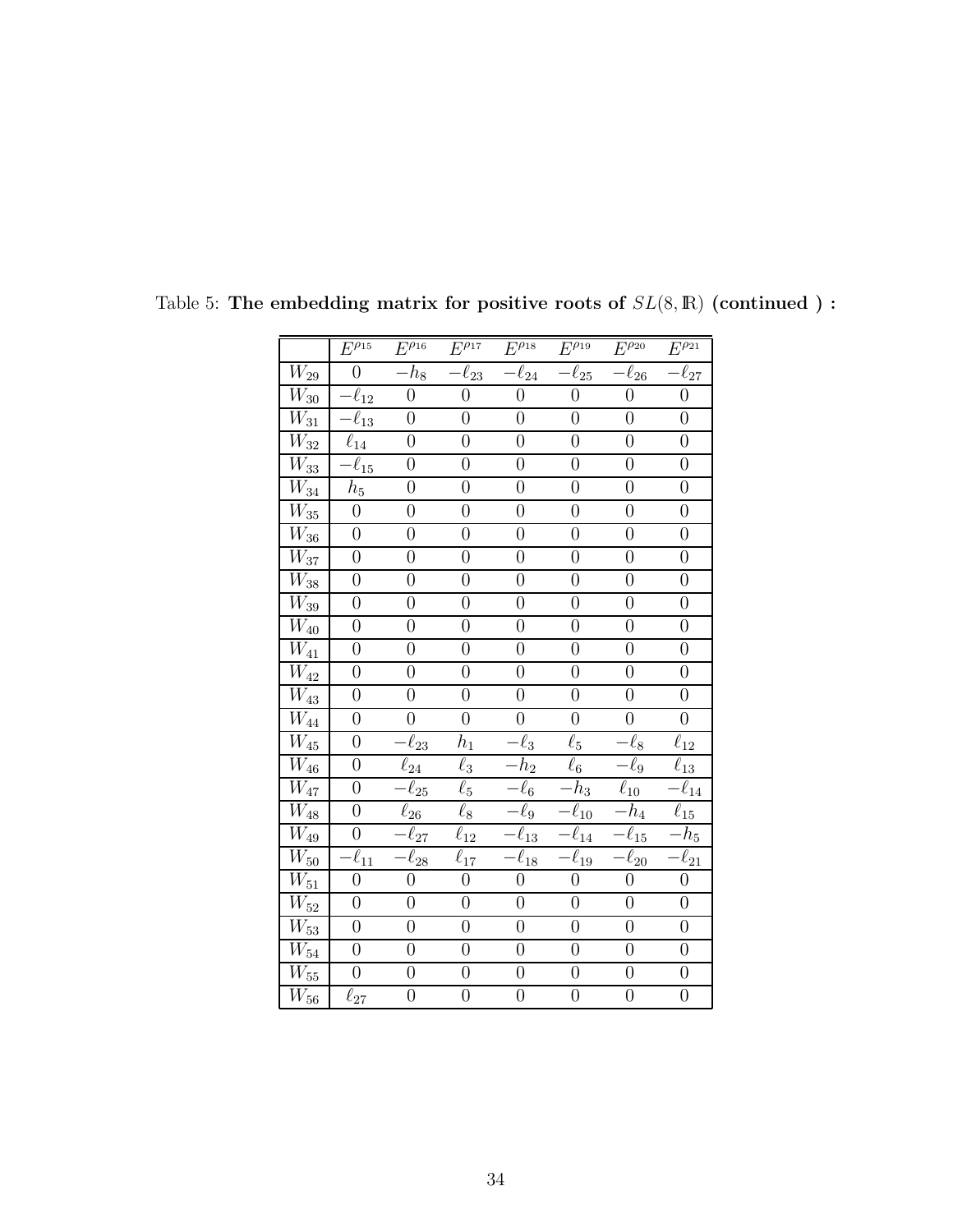|                              | $E^{\rho_{22}}$        | $\overline{E^{\rho_{23}}}$ | $\overline{E^{\rho_{24}}}$ | $E^{\rho_{25}}$        | $\overline{E^{\rho_{26}}}$    | $\overline{E^{\rho_{27}}}$         | $\overline{E^{\rho_{28}}}$ |
|------------------------------|------------------------|----------------------------|----------------------------|------------------------|-------------------------------|------------------------------------|----------------------------|
| $\overline{W_{29}}$          | $\overline{0}$         | $\overline{0}$             | $\overline{0}$             | $\overline{0}$         | $\overline{0}$                | $\overline{0}$                     | $\overline{\ell_{28}}$     |
| $\overline{W_{30}}$          | $\overline{\ell}_{28}$ | $\boldsymbol{0}$           | $\overline{0}$             | $\boldsymbol{0}$       | $\overline{0}$                | $\overline{\ell}_{23}$             | $\boldsymbol{0}$           |
| $\overline{W_{31}}$          | $\boldsymbol{0}$       | $\overline{\ell}_{28}$     | $\overline{0}$             | $\overline{0}$         | $\overline{0}$                | $\overline{\ell}_{\underline{24}}$ | $\overline{0}$             |
| $W_{32}$                     | $\overline{0}$         | $\boldsymbol{0}$           | $\ell_{28}$                | $\overline{0}$         | $\overline{0}$                | $\overline{\ell}_{25}$             | $\overline{0}$             |
| $\overline{W_{33}}$          | $\overline{0}$         | $\boldsymbol{0}$           | $\boldsymbol{0}$           | $\bar{\ell}_{28}$      | $\overline{0}$                | $\overline{\ell}_{26}$             | $\overline{0}$             |
| $\overline{W_{34}}$          | $\overline{0}$         | $\overline{0}$             | $\overline{0}$             | $\boldsymbol{0}$       | $\overline{\ell}_{28}$        | $\overline{\ell}_{27}$             | $\overline{0}$             |
| $\overline{W_{35}}$          | $\ell_{24}$            | $\ell_{23}$                | $\boldsymbol{0}$           | $\boldsymbol{0}$       | $\overline{0}$                | $\boldsymbol{0}$                   | $\overline{0}$             |
| $W_{36}$                     | $\overline{\ell}_{25}$ | $\overline{0}$             | $\overline{\ell}_{23}$     | $\overline{0}$         | $\overline{0}$                | $\boldsymbol{0}$                   | $\overline{0}$             |
| $\overline{W_{37}}$          | $\overline{\ell}_{26}$ | $\overline{0}$             | $\boldsymbol{0}$           | $\ell_{23}$            | $\overline{0}$                | $\boldsymbol{0}$                   | $\overline{0}$             |
| $\overline{W_{38}}$          | $\bar{\ell}_{27}$      | $\boldsymbol{0}$           | $\boldsymbol{0}$           | $\overline{0}$         | $\bar{\ell}_{23}$             | $\boldsymbol{0}$                   | $\overline{0}$             |
| $W_{39}$                     | $\boldsymbol{0}$       | $\overline{\ell}_{27}$     | $\overline{0}$             | $\boldsymbol{0}$       | $\bar{\ell}_{\underline{24}}$ | $\boldsymbol{0}$                   | $\overline{0}$             |
| $\overline{W_{40}}$          | $\overline{0}$         | $\overline{0}$             | $\ell_{27}$                | $\boldsymbol{0}$       | $-\overline{\ell}_{25}$       | $\overline{0}$                     | $\boldsymbol{0}$           |
| $\overline{W_{41}}$          | $\overline{0}$         | $\overline{0}$             | $\overline{0}$             | $\overline{\ell}_{27}$ | $\overline{\ell}_{26}$        | $\overline{0}$                     | $\overline{0}$             |
| $\overline{W_{42}}$          | $\boldsymbol{0}$       | $\ell_{26}$                | $\overline{0}$             | $\overline{\ell}_{24}$ | $\boldsymbol{0}$              | $\boldsymbol{0}$                   | $\overline{0}$             |
| $\overline{W_{43}}$          | $\boldsymbol{0}$       | $-\overline{\ell}_{25}$    | $\ell_{24}$                | $\overline{0}$         | $\overline{0}$                | $\boldsymbol{0}$                   | $\overline{0}$             |
| $\overline{W_{44}}$          | $\overline{0}$         | $\boldsymbol{0}$           | $\overline{\ell}_{26}$     | $\ell_{25}$            | $\overline{0}$                | $\boldsymbol{0}$                   | $\overline{0}$             |
| $\overline{W_{45}}$          | $\overline{\ell}_{22}$ | $\boldsymbol{0}$           | $\overline{0}$             | $\overline{0}$         | $\overline{0}$                | $\boldsymbol{0}$                   | $\overline{\ell}_{17}$     |
| $\overline{W_{46}}$          | $\overline{0}$         | $\overline{\ell}_{22}$     | $\overline{0}$             | $\overline{0}$         | $\overline{0}$                | $\overline{0}$                     | $\overline{\ell}_{18}$     |
| $\overline{W_{47}}$          | $\overline{0}$         | $\boldsymbol{0}$           | $\overline{\ell}_{22}$     | $\overline{0}$         | $\overline{0}$                | $\overline{0}$                     | $\overline{\ell}_{19}$     |
| $\overline{W_{48}}$          | $\overline{0}$         | $\overline{0}$             | $\boldsymbol{0}$           | $\overline{\ell}_{22}$ | $\overline{0}$                | $\boldsymbol{0}$                   | $\overline{\ell_{20}}$     |
| $\overline{W_{49}}$          | $\overline{0}$         | $\boldsymbol{0}$           | $\overline{0}$             | $\boldsymbol{0}$       | $\ell_{22}$                   | $\overline{0}$                     | $\overline{\ell}_{21}$     |
| $\overline{W_{50}}$          | $\overline{0}$         | $\overline{0}$             | $\overline{0}$             | $\overline{0}$         | $\overline{0}$                | $\overline{\ell}_{22}$             | $\overline{h_6}$           |
| $\overline{W}_{\mathbf{51}}$ | $h_8\,$                | $\overline{0}$             | $\overline{0}$             | $\boldsymbol{0}$       | $\overline{0}$                | $\overline{0}$                     | $\boldsymbol{0}$           |
| $\overline{W_{52}}$          | $\boldsymbol{0}$       | $\bar{h}_8$                | $\boldsymbol{0}$           | $\overline{0}$         | $\overline{0}$                | $\boldsymbol{0}$                   | $\overline{0}$             |
| $\overline{W_{53}}$          | $\overline{0}$         | $\overline{0}$             | $\bar{h}_8$                | $\overline{0}$         | $\overline{0}$                | $\overline{0}$                     | $\overline{0}$             |
| $\overline{W_{54}}$          | $\overline{0}$         | $\overline{0}$             | $\overline{0}$             | $h_{\rm 8}$            | $\overline{0}$                | $\overline{0}$                     | $\boldsymbol{0}$           |
| $\overline{W_{55}}$          | $\boldsymbol{0}$       | $\overline{0}$             | $\boldsymbol{0}$           | $\boldsymbol{0}$       | $\overline{h}_8$              | $\overline{0}$                     | $\overline{0}$             |
| $\overline{W}_{56}$          | $\overline{0}$         | $\overline{0}$             | $\boldsymbol{0}$           | $\boldsymbol{0}$       | $\boldsymbol{0}$              | $h_8\,$                            | $\overline{0}$             |

<span id="page-35-0"></span>Table 6: The embedding matrix for positive roots of  $SL(8,\mathbb{R})$  (continued ):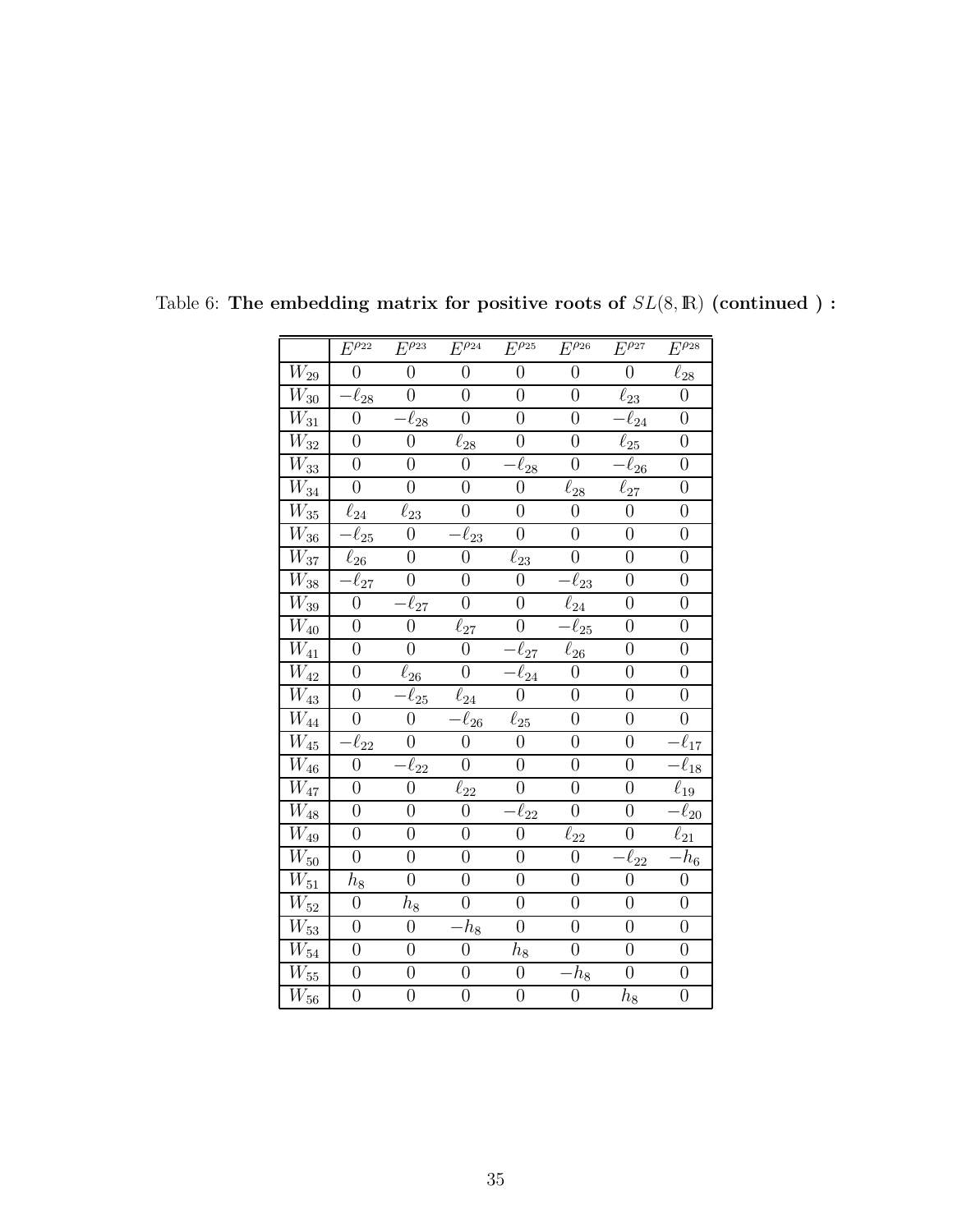|                              | $E^{-\rho_1}$          | $E^{-\rho_2}$    | $E^{-\rho_3}$          | $E^{-\rho_4}$          | $E^{-\rho_5}$           | $E^{-\rho_6}$          | $E^{-\rho_7}$          |
|------------------------------|------------------------|------------------|------------------------|------------------------|-------------------------|------------------------|------------------------|
| $\overline{W_{29}}$          | $\overline{0}$         | $\overline{0}$   | $\overline{0}$         | $\overline{0}$         | $\overline{0}$          | $\overline{0}$         | $\overline{0}$         |
| $W_{30}$                     | $\ell_{18}$            | $\ell_{19}$      | $\ell_{20}$            | $\ell_{21}$            | $\mathfrak{h}_6$        | $\boldsymbol{0}$       | $\boldsymbol{0}$       |
| $\overline{W_{31}}$          | $\overline{0}$         | $\overline{0}$   | $\overline{0}$         | $\overline{0}$         | $\overline{0}$          | $\overline{\ell}_{19}$ | $\overline{\ell}_{20}$ |
| $\mathcal{W}_{32}$           | $\overline{0}$         | $\overline{0}$   | $\boldsymbol{0}$       | $\overline{0}$         | $\overline{0}$          | $\overline{0}$         | $\boldsymbol{0}$       |
| $\overline{W}_{33}$          | $\overline{0}$         | $\overline{0}$   | $\overline{0}$         | $\overline{0}$         | $\overline{0}$          | $\boldsymbol{0}$       | $\boldsymbol{0}$       |
| $\overline{W_{34}}$          | $\overline{0}$         | $\boldsymbol{0}$ | $\overline{0}$         | $\overline{0}$         | $\overline{0}$          | $\overline{0}$         | $\overline{0}$         |
| $W_{\rm 35}$                 | $\mathfrak{h}_2$       | $\ell_6$         | $\ell_9$               | $\overline{\ell}_{13}$ | $\ell_{18}$             | $-\ell_5$              | $\ell_8$               |
| $\overline{W}_{36}$          | $\ell_6$               | $\mathfrak{h}_3$ | $\overline{\ell}_{10}$ | $\overline{\ell}_{14}$ | $-\overline{\ell}_{19}$ | $\overline{0}$         | $\overline{0}$         |
| $W_{37}$                     | $\ell_9$               | $\ell_{10}$      | $h_4$                  | $\ell_{15}$            | $\ell_{20}$             | $\overline{0}$         | $\boldsymbol{0}$       |
| $\overline{W}_{38}$          | $\ell_{13}$            | $\ell_{14}$      | $\ell_{15}$            | $\bar{h}_5$            | $-\overline{\ell}_{21}$ | $\overline{0}$         | $\overline{0}$         |
| $\overline{W}_{\mathbf{39}}$ | $\overline{0}$         | $\overline{0}$   | $\overline{0}$         | $\overline{0}$         | $\boldsymbol{0}$        | $\ell_{14}$            | $\overline{\ell}_{15}$ |
| $W_{40}$                     | $\boldsymbol{0}$       | $\boldsymbol{0}$ | $\boldsymbol{0}$       | $\boldsymbol{0}$       | $\boldsymbol{0}$        | $\overline{0}$         | $\boldsymbol{0}$       |
| $\overline{W}_{41}$          | $\overline{0}$         | $\overline{0}$   | $\overline{0}$         | $\overline{0}$         | $\overline{0}$          | $\overline{0}$         | $\overline{0}$         |
| $\overline{W}_{42}$          | $\overline{0}$         | $\overline{0}$   | $\overline{0}$         | $\overline{0}$         | $\overline{0}$          | $-\ell_{10}$           | $-h_4$                 |
| $\overline{W}_{43}$          | $\boldsymbol{0}$       | $\boldsymbol{0}$ | $\boldsymbol{0}$       | $\boldsymbol{0}$       | $\boldsymbol{0}$        | $-h_3$                 | $\ell_{10}$            |
| $\overline{W}_{44}$          | $\overline{0}$         | $\overline{0}$   | $\overline{0}$         | $\overline{0}$         | $\overline{0}$          | $\overline{0}$         | $\overline{0}$         |
| $\mathcal{W}_{45}$           | $\ell_2$               | $\ell_4$         | $\overline{\ell}_7$    | $\ell_{11}$            | $\bar{\ell}_{16}$       | $\boldsymbol{0}$       | $\overline{0}$         |
| $\overline{W_{46}}$          | $\overline{0}$         | $\overline{0}$   | $\boldsymbol{0}$       | $\overline{0}$         | $\boldsymbol{0}$        | $-\ell_4$              | $\overline{\ell_7}$    |
| $\overline{W}_{47}$          | $\overline{0}$         | $\overline{0}$   | $\overline{0}$         | $\overline{0}$         | $\overline{0}$          | $\overline{0}$         | $\boldsymbol{0}$       |
| $\overline{W_{48}}$          | $\overline{0}$         | $\overline{0}$   | $\overline{0}$         | $\overline{0}$         | $\overline{0}$          | $\overline{0}$         | $\overline{0}$         |
| $\overline{W}_{49}$          | $\overline{0}$         | $\overline{0}$   | $\boldsymbol{0}$       | $\overline{0}$         | $\overline{0}$          | $\overline{0}$         | $\overline{0}$         |
| $\overline{W}_{50}$          | $\overline{0}$         | $\boldsymbol{0}$ | $\boldsymbol{0}$       | $\boldsymbol{0}$       | $\overline{0}$          | $\boldsymbol{0}$       | $\boldsymbol{0}$       |
| $\overline{W_{51}}$          | $\overline{\ell}_{24}$ | $\ell_{25}$      | $\overline{\ell}_{26}$ | $\overline{\ell}_{27}$ | $\ell_{28}$             | $\overline{0}$         | $\overline{0}$         |
| $\overline{W}_{52}$          | $\overline{0}$         | $\overline{0}$   | $\overline{0}$         | $\overline{0}$         | $\overline{0}$          | $\ell_{25}$            | $\overline{\ell}_{26}$ |
| $\overline{W}_{53}$          | $\boldsymbol{0}$       | $\overline{0}$   | $\overline{0}$         | $\overline{0}$         | $\boldsymbol{0}$        | $\overline{0}$         | $\boldsymbol{0}$       |
| $\overline{W_{54}}$          | $\overline{0}$         | $\overline{0}$   | $\overline{0}$         | $\overline{0}$         | $\overline{0}$          | $\overline{0}$         | $\overline{0}$         |
| $\overline{W}_{55}$          | $\overline{0}$         | $\overline{0}$   | $\boldsymbol{0}$       | $\overline{0}$         | $\overline{0}$          | $\boldsymbol{0}$       | $\boldsymbol{0}$       |
| $\overline{W}_{56}$          | $\overline{0}$         | $\boldsymbol{0}$ | $\boldsymbol{0}$       | $\boldsymbol{0}$       | $\boldsymbol{0}$        | $\overline{0}$         | $\boldsymbol{0}$       |

<span id="page-36-0"></span>Table 7: The embedding matrix for negative roots of  $SL(8,\mathbb{R})$  :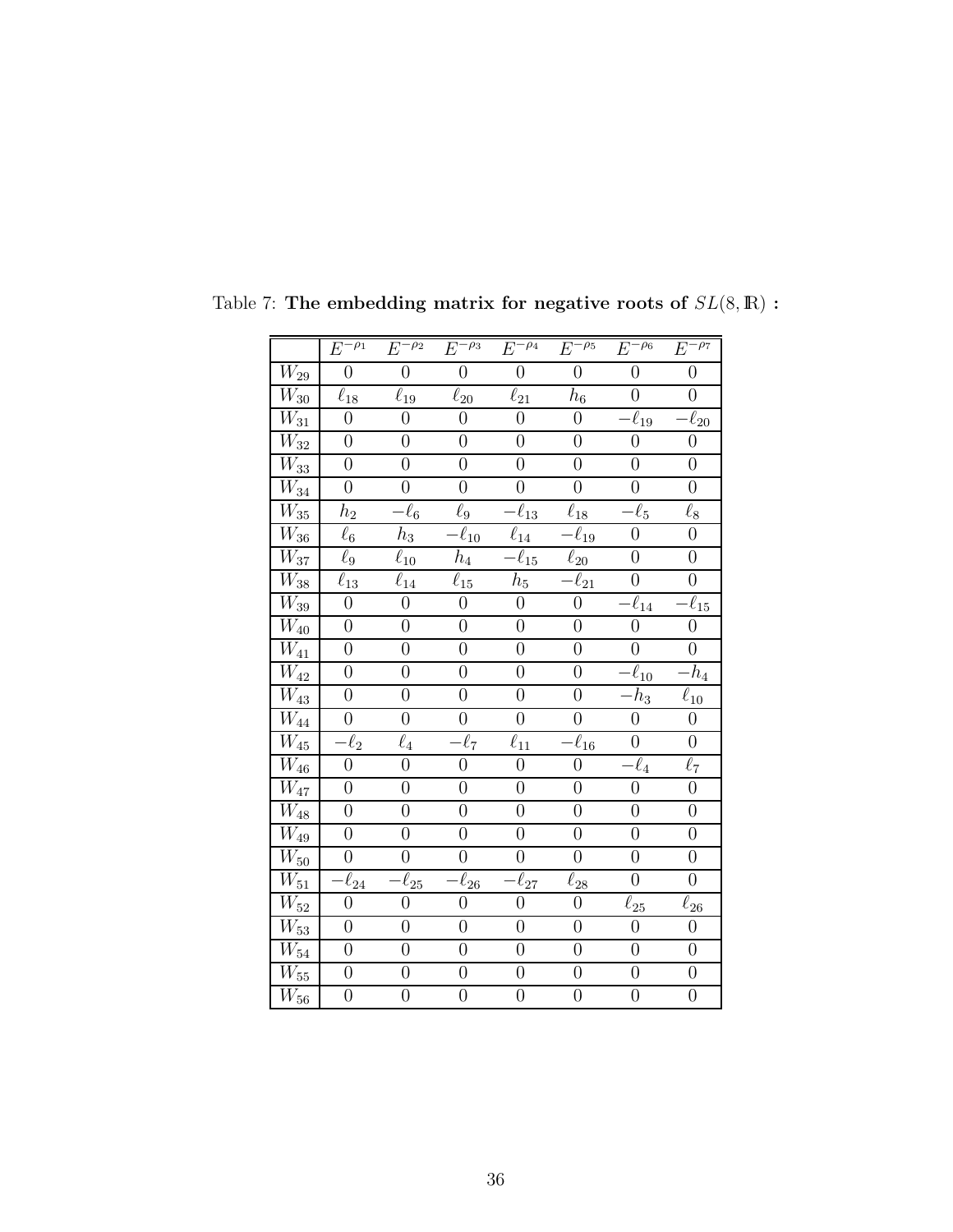|                     | $E^{-\overline{\rho_8}}$ | $E^{-\rho_9}$          | $E^{-\rho_{10}}$       | $E^{-\overline{\rho_{11}}}$ | $E^{-\rho_{12}}$        | $E^{-\rho_{13}}$       | $E^{-\rho_{14}}$        |
|---------------------|--------------------------|------------------------|------------------------|-----------------------------|-------------------------|------------------------|-------------------------|
| $\overline{W}_{29}$ | $\overline{0}$           | $\overline{0}$         | $\overline{0}$         | $\overline{0}$              | $\overline{0}$          | $\overline{0}$         | $\overline{0}$          |
| $\overline{W}_{30}$ | $\boldsymbol{0}$         | $\boldsymbol{0}$       | $\boldsymbol{0}$       | $\boldsymbol{0}$            | $\overline{0}$          | $\overline{0}$         | $\boldsymbol{0}$        |
| $\overline{W}_{31}$ | $\overline{\ell}_{21}$   | $\bar{h}_6$            | $\overline{0}$         | $\overline{0}$              | $\overline{0}$          | $\overline{0}$         | $\overline{0}$          |
| $\overline{W_{32}}$ | $\boldsymbol{0}$         | $\boldsymbol{0}$       | $\ell_{20}$            | $\ell_{21}$                 | $h_6$                   | $\boldsymbol{0}$       | $\boldsymbol{0}$        |
| $W_{33}$            | $\boldsymbol{0}$         | $\boldsymbol{0}$       | $\overline{0}$         | $\overline{0}$              | $\boldsymbol{0}$        | $\bar{\ell}_{21}$      | $h_{\rm 6}$             |
| $\overline{W}_{34}$ | $\boldsymbol{0}$         | $\overline{0}$         | $\overline{0}$         | $\overline{0}$              | $\boldsymbol{0}$        | $\overline{0}$         | $\boldsymbol{0}$        |
| $\overline{W}_{35}$ | $\bar{\ell}_{12}$        | $\ell_{17}$            | $\overline{0}$         | $\overline{0}$              | $\boldsymbol{0}$        | $\boldsymbol{0}$       | $\boldsymbol{0}$        |
| $\overline{W}_{36}$ | $\overline{0}$           | $\overline{0}$         | $-\ell_8$              | $\overline{\ell}_{12}$      | $-\ell_{17}$            | $\overline{0}$         | $\overline{0}$          |
| $\overline{W}_{37}$ | $\boldsymbol{0}$         | $\boldsymbol{0}$       | $\boldsymbol{0}$       | $\boldsymbol{0}$            | $\boldsymbol{0}$        | $\ell_{12}$            | $\bar{\ell}_{17}$       |
| $\overline{W}_{38}$ | $\boldsymbol{0}$         | $\overline{0}$         | $\overline{0}$         | $\overline{0}$              | $\boldsymbol{0}$        | $\overline{0}$         | $\overline{0}$          |
| $\overline{W_{39}}$ | $h_5$                    | $\ell_{21}$            | $\overline{0}$         | $\overline{0}$              | $\boldsymbol{0}$        | $\boldsymbol{0}$       | $\overline{0}$          |
| $W_{40}$            | $\overline{0}$           | $\overline{0}$         | $\ell_{15}$            | $h_5$                       | $\ell_{21}$             | $\overline{0}$         | $\overline{0}$          |
| $W_{\rm 41}$        | $\overline{0}$           | $\overline{0}$         | $\boldsymbol{0}$       | $\overline{0}$              | $\overline{0}$          | $-h_5$                 | $\overline{\ell}_{21}$  |
| $\overline{W}_{42}$ | $\ell_{15}$              | $\ell_{20}$            | $\boldsymbol{0}$       | $\boldsymbol{0}$            | $\boldsymbol{0}$        | $-\ell_{13}$           | $\ell_{18}$             |
| $\overline{W}_{43}$ | $\overline{\ell}_{14}$   | $\ell_{19}$            | $-\ell_9$              | $\ell_{13}$                 | $-\overline{\ell}_{18}$ | $\overline{0}$         | $\overline{0}$          |
| $\overline{W}_{44}$ | $\boldsymbol{0}$         | $\boldsymbol{0}$       | $h_4$                  | $\ell_{15}$                 | $\overline{\ell}_{20}$  | $\ell_{14}$            | $\ell_{\underline{19}}$ |
| $\overline{W}_{45}$ | $\overline{0}$           | $\overline{0}$         | $\boldsymbol{0}$       | $\overline{0}$              | $\boldsymbol{0}$        | $\boldsymbol{0}$       | $\boldsymbol{0}$        |
| $\overline{W_{46}}$ | $\overline{\ell}_{11}$   | $\ell_{16}$            | $\overline{0}$         | $\overline{0}$              | $\boldsymbol{0}$        | $\overline{0}$         | $\overline{0}$          |
| $\overline{W}_{47}$ | $\overline{0}$           | $\boldsymbol{0}$       | $-\ell_7$              | $\ell_{11}$                 | $\ell_{16}$             | $\boldsymbol{0}$       | $\overline{0}$          |
| $\overline{W}_{48}$ | $\overline{0}$           | $\overline{0}$         | $\overline{0}$         | $\overline{0}$              | $\boldsymbol{0}$        | $\overline{\ell}_{11}$ | $\overline{\ell}_{16}$  |
| $\overline{W}_{49}$ | $\boldsymbol{0}$         | $\overline{0}$         | $\overline{0}$         | $\overline{0}$              | $\boldsymbol{0}$        | $\boldsymbol{0}$       | $\boldsymbol{0}$        |
| $\overline{W}_{50}$ | $\boldsymbol{0}$         | $\boldsymbol{0}$       | $\boldsymbol{0}$       | $\overline{0}$              | $\boldsymbol{0}$        | $\boldsymbol{0}$       | $\boldsymbol{0}$        |
| $\overline{W_{51}}$ | $\boldsymbol{0}$         | $\overline{0}$         | $\overline{0}$         | $\overline{0}$              | $\boldsymbol{0}$        | $\overline{0}$         | $\overline{0}$          |
| $\overline{W}_{52}$ | $\bar{\ell}_{27}$        | $\overline{\ell}_{28}$ | $\overline{0}$         | $\overline{0}$              | $\overline{0}$          | $\overline{0}$         | $\overline{0}$          |
| $W_{53}$            | $\overline{0}$           | $\overline{0}$         | $\overline{\ell}_{26}$ | $\overline{\ell}_{27}$      | $\overline{\ell}_{28}$  | $\overline{0}$         | $\overline{0}$          |
| $\overline{W}_{54}$ | $\overline{0}$           | $\overline{0}$         | $\overline{0}$         | $\overline{0}$              | $\overline{0}$          | $\ell_{27}$            | $\ell_{28}$             |
| $\overline{W_{55}}$ | $\boldsymbol{0}$         | $\overline{0}$         | $\boldsymbol{0}$       | $\overline{0}$              | $\boldsymbol{0}$        | $\boldsymbol{0}$       | $\boldsymbol{0}$        |
| $W_{56}$            | $\overline{0}$           | $\overline{0}$         | $\overline{0}$         | $\overline{0}$              | $\overline{0}$          | $\overline{0}$         | $\overline{0}$          |

<span id="page-37-0"></span>Table 8: The embedding matrix for negative roots of  $SL(8,\mathbb{R})$  (continued) :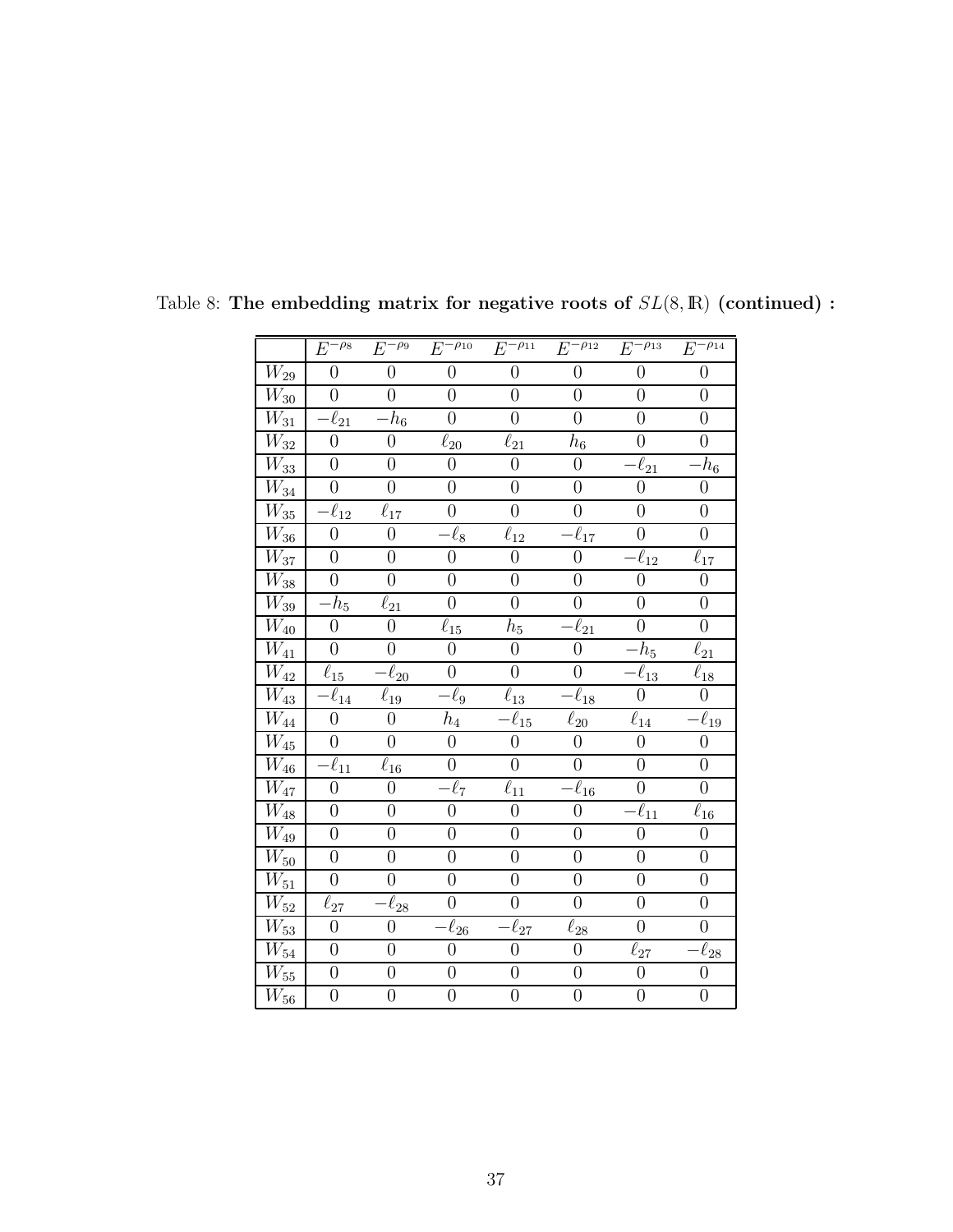|                     | $E^{-\overline{\rho_{15}}}$ | $-\rho_{16}$<br>E                         | $E^{-\rho_{17}}$    | $E^{-\overline{\rho_{18}}}$               | $E^{-\overline{\rho_{19}}}$ | $E^{-\rho_{20}}$       | $E^{-\rho_{21}}$       |
|---------------------|-----------------------------|-------------------------------------------|---------------------|-------------------------------------------|-----------------------------|------------------------|------------------------|
| $\overline{W_{29}}$ | $\overline{0}$              | $\overline{-h_7}$                         | $\overline{0}$      | $\overline{0}$                            | $\boldsymbol{0}$            | $\overline{0}$         | $\overline{0}$         |
| $\overline{W}_{30}$ | $\overline{0}$              | $\boldsymbol{0}$                          | $\ell_{16}$         | $\boldsymbol{0}$                          | $\boldsymbol{0}$            | $\boldsymbol{0}$       | $\boldsymbol{0}$       |
| $\overline{W_{31}}$ | $\overline{0}$              | $\overline{0}$                            | $\overline{0}$      | $\overline{\ell}_{16}$                    | $\overline{0}$              | $\overline{0}$         | $\overline{0}$         |
| $\overline{W}_{32}$ | $\overline{0}$              | $\boldsymbol{0}$                          | $\overline{0}$      | $\overline{0}$                            | $\ell_{16}$                 | $\overline{0}$         | $\boldsymbol{0}$       |
| $\overline{W_{33}}$ | $\overline{0}$              | $\boldsymbol{0}$                          | $\overline{0}$      | $\overline{0}$                            | $\overline{0}$              | $\overline{\ell}_{16}$ | $\overline{0}$         |
| $\overline{W_{34}}$ | $h_{\rm 6}$                 | $\overline{0}$                            | $\overline{0}$      | $\overline{0}$                            | $\overline{0}$              | $\overline{0}$         | $\overline{\ell_{16}}$ |
| $\overline{W}_{35}$ | $\boldsymbol{0}$            | $\boldsymbol{0}$                          | $\ell_2$            | $\ell_1$                                  | $\boldsymbol{0}$            | $\boldsymbol{0}$       | $\boldsymbol{0}$       |
| $W_{36}$            | $\boldsymbol{0}$            | $\overline{0}$                            | $\ell_4$            | $\overline{0}$                            | $\ell_1$                    | $\overline{0}$         | $\overline{0}$         |
| $W_{37}$            | $\overline{0}$              | $\overline{0}$                            | $\overline{\ell}_7$ | $\overline{0}$                            | $\boldsymbol{0}$            | $\ell_1$               | $\boldsymbol{0}$       |
| $\overline{W_{38}}$ | $\ell_{17}$                 | $\overline{0}$                            | $\ell_{11}$         | $\overline{0}$                            | $\overline{0}$              | $\overline{0}$         | $\overline{\ell_1}$    |
| $W_{39}$            | $-\overline{\ell}_{18}$     | $\boldsymbol{0}$                          | $\boldsymbol{0}$    | $\bar{\ell}_{\underline{1}\underline{1}}$ | $\boldsymbol{0}$            | $\boldsymbol{0}$       | $\bar{\ell}_2$         |
| $\overline{W}_{40}$ | $\overline{\ell}_{19}$      | $\overline{0}$                            | $\overline{0}$      | $\overline{0}$                            | $\bar{\ell}_{11}$           | $\boldsymbol{0}$       | $\ell_4$               |
| $\overline{W_{41}}$ | $\overline{\ell}_{20}$      | $\overline{0}$                            | $\overline{0}$      | $\overline{0}$                            | $\overline{0}$              | $\overline{\ell}_{11}$ | $\overline{\ell}_7$    |
| $\overline{W}_{42}$ | $\boldsymbol{0}$            | $\boldsymbol{0}$                          | $\boldsymbol{0}$    | $-\ell_7$                                 | $\boldsymbol{0}$            | $\overline{\ell_2}$    | $\boldsymbol{0}$       |
| $\overline{W}_{43}$ | $\boldsymbol{0}$            | $\overline{0}$                            | $\boldsymbol{0}$    | $\overline{-\ell_4}$                      | $\overline{\ell}_2$         | $\overline{0}$         | $\overline{0}$         |
| $\overline{W_{44}}$ | $\overline{0}$              | $\boldsymbol{0}$                          | $\overline{0}$      | $\boldsymbol{0}$                          | $\ell_7$                    | $\ell_4$               | $\overline{0}$         |
| $\overline{W_{45}}$ | $\overline{0}$              | $\overline{0}$                            | $\bar{h}_7$         | $\overline{0}$                            | $\boldsymbol{0}$            | $\overline{0}$         | $\overline{0}$         |
| $\overline{W_{46}}$ | $\overline{0}$              | $\overline{0}$                            | $\overline{0}$      | $h_7$                                     | $\overline{0}$              | $\overline{0}$         | $\overline{0}$         |
| $W_{47}$            | $\boldsymbol{0}$            | $\boldsymbol{0}$                          | $\boldsymbol{0}$    | $\boldsymbol{0}$                          | $\overline{h}_7$            | $\overline{0}$         | $\boldsymbol{0}$       |
| $\overline{W_{48}}$ | $\overline{0}$              | $\overline{0}$                            | $\overline{0}$      | $\overline{0}$                            | $\boldsymbol{0}$            | $h_7\,$                | $\overline{0}$         |
| $\overline{W}_{49}$ | $\ell_{16}$                 | $\overline{0}$                            | $\overline{0}$      | $\overline{0}$                            | $\overline{0}$              | $\overline{0}$         | $\overline{h_7}$       |
| $\overline{W}_{50}$ | $\boldsymbol{0}$            | $\boldsymbol{0}$                          | $\boldsymbol{0}$    | $\overline{0}$                            | $\boldsymbol{0}$            | $\overline{0}$         | $\boldsymbol{0}$       |
| $\overline{W_{51}}$ | $\overline{0}$              | $\ell_1$                                  | $\bar{\ell}_{22}$   | $\overline{0}$                            | $\overline{0}$              | $\overline{0}$         | $\overline{0}$         |
| $\overline{W_{52}}$ | $\boldsymbol{0}$            | $\ell_2$                                  | $\boldsymbol{0}$    | $\overline{\ell}_{22}$                    | $\boldsymbol{0}$            | $\boldsymbol{0}$       | $\overline{0}$         |
| $\overline{W_{53}}$ | $\boldsymbol{0}$            | $\overline{\ell_4}$                       | $\overline{0}$      | $\boldsymbol{0}$                          | $-\overline{\ell}_{22}$     | $\overline{0}$         | $\boldsymbol{0}$       |
| $\overline{W}_{54}$ | $\overline{0}$              | $\ell_7$                                  | $\overline{0}$      | $\overline{0}$                            | $\overline{0}$              | $\bar{\ell}_{22}$      | $\boldsymbol{0}$       |
| $\overline{W_{55}}$ | $\overline{\ell_{28}}$      | $\bar{\ell}_{\underline{1}\underline{1}}$ | $\boldsymbol{0}$    | $\overline{0}$                            | $\boldsymbol{0}$            | $\overline{0}$         | $\overline{\ell_{22}}$ |
| $\overline{W}_{56}$ | $\overline{0}$              | $\ell_{16}$                               | $\overline{0}$      | $\overline{0}$                            | $\overline{0}$              | $\overline{0}$         | $\overline{0}$         |

<span id="page-38-0"></span>Table 9: The embedding matrix for negative roots of  $SL(8,\mathbb{R})$  (continued) :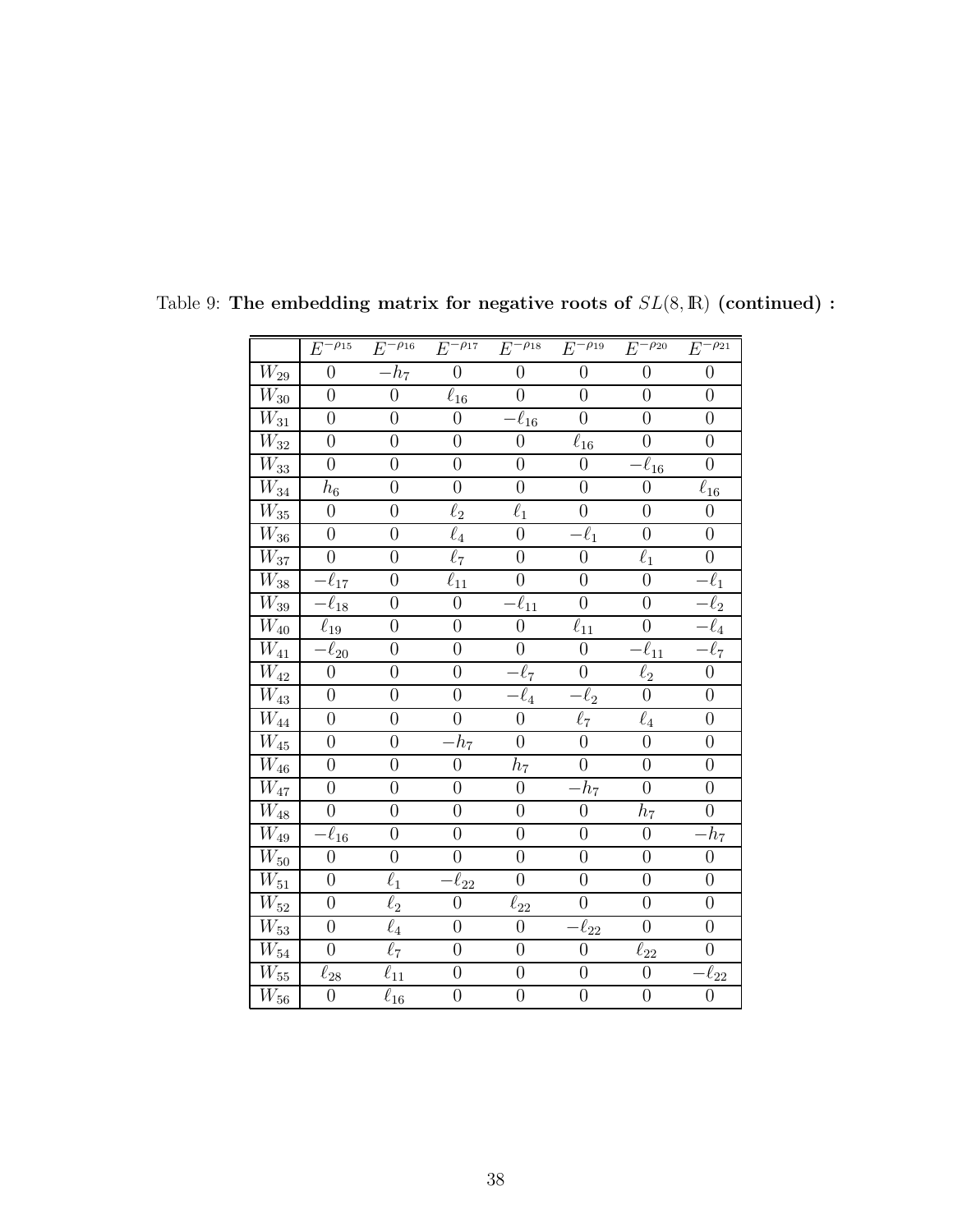|                                                 | $E^{-\overline{\rho_{22}}}$                    | $E^{-\rho_{23}}$ | $E^{-\overline{\rho_{24}}}$ | $E^{-\rho_{25}}$    | $E^{-\rho_{26}}$                               | $E^{-\rho_{27}}$        | $E^{-\rho_{28}}$                               |
|-------------------------------------------------|------------------------------------------------|------------------|-----------------------------|---------------------|------------------------------------------------|-------------------------|------------------------------------------------|
| $W_{29}$                                        | $-\ell_1$                                      | $-\ell_2$        | $\ell_4$                    | $-\ell_7$           | $\overline{\ell_{11}}$                         | $\overline{-\ell_{16}}$ | $\boldsymbol{0}$                               |
| $\overline{W_{30}}$                             | $\overline{0}$                                 | $\overline{0}$   | $\boldsymbol{0}$            | $\overline{0}$      | $\overline{0}$                                 | $\overline{0}$          | $\ell_1$                                       |
| $\overline{W_{31}}$                             | $\overline{0}$                                 | $\overline{0}$   | $\boldsymbol{0}$            | $\boldsymbol{0}$    | $\overline{0}$                                 | $\overline{0}$          | $\ell_2$                                       |
| $\overline{W}_{\! \underline{3} \underline{2}}$ | $\overline{0}$                                 | $\overline{0}$   | $\overline{0}$              | $\boldsymbol{0}$    | $\boldsymbol{0}$                               | $\boldsymbol{0}$        | $\ell_4$                                       |
| $\overline{W_{33}}$                             | $\overline{0}$                                 | $\overline{0}$   | $\overline{0}$              | $\overline{0}$      | $\overline{0}$                                 | $\overline{0}$          | $\ell_7$                                       |
| $\overline{W_{34}}$                             | $\overline{0}$                                 | $\overline{0}$   | $\overline{0}$              | $\overline{0}$      | $\overline{0}$                                 | $\overline{0}$          | $\overline{\ell}_{\underline{1}\underline{1}}$ |
| $\overline{W_{35}}$                             | $\overline{0}$                                 | $\boldsymbol{0}$ | $\overline{0}$              | $\overline{0}$      | $\boldsymbol{0}$                               | $\boldsymbol{0}$        | $\boldsymbol{0}$                               |
| $W_{36}$                                        | $\boldsymbol{0}$                               | $\boldsymbol{0}$ | $\boldsymbol{0}$            | $\boldsymbol{0}$    | $\boldsymbol{0}$                               | $\boldsymbol{0}$        | $\overline{0}$                                 |
| $\overline{W}_{37}$                             | $\overline{0}$                                 | $\overline{0}$   | $\overline{0}$              | $\overline{0}$      | $\overline{0}$                                 | $\overline{0}$          | $\overline{0}$                                 |
| $\overline{W_{38}}$                             | $\overline{0}$                                 | $\overline{0}$   | $\overline{0}$              | $\overline{0}$      | $\overline{0}$                                 | $\overline{0}$          | $\overline{0}$                                 |
| $\overline{W}_{\mathbf{39}}$                    | $\overline{0}$                                 | $\overline{0}$   | $\overline{0}$              | $\boldsymbol{0}$    | $\boldsymbol{0}$                               | $\boldsymbol{0}$        | $\boldsymbol{0}$                               |
| $\overline{W_{40}}$                             | $\overline{0}$                                 | $\overline{0}$   | $\overline{0}$              | $\overline{0}$      | $\overline{0}$                                 | $\boldsymbol{0}$        | $\overline{0}$                                 |
| $\overline{W}_{41}$                             | $\overline{0}$                                 | $\overline{0}$   | $\overline{0}$              | $\overline{0}$      | $\overline{0}$                                 | $\overline{0}$          | $\overline{0}$                                 |
| $\overline{W}_{42}$                             | $\overline{0}$                                 | $\boldsymbol{0}$ | $\overline{0}$              | $\boldsymbol{0}$    | $\boldsymbol{0}$                               | $\boldsymbol{0}$        | $\boldsymbol{0}$                               |
| $\overline{W}_{43}$                             | $\boldsymbol{0}$                               | $\overline{0}$   | $\boldsymbol{0}$            | $\overline{0}$      | $\boldsymbol{0}$                               | $\boldsymbol{0}$        | $\overline{0}$                                 |
| $\overline{W_{44}}$                             | $\overline{0}$                                 | $\overline{0}$   | $\overline{0}$              | $\overline{0}$      | $\overline{0}$                                 | $\overline{0}$          | $\overline{0}$                                 |
| $\overline{W_{45}}$                             | $\overline{0}$                                 | $\overline{0}$   | $\overline{0}$              | $\overline{0}$      | $\overline{0}$                                 | $\overline{0}$          | $\overline{0}$                                 |
| $\overline{W_{46}}$                             | $\overline{0}$                                 | $\overline{0}$   | $\boldsymbol{0}$            | $\boldsymbol{0}$    | $\boldsymbol{0}$                               | $\boldsymbol{0}$        | $\boldsymbol{0}$                               |
| $\overline{W_{47}}$                             | $\overline{0}$                                 | $\overline{0}$   | $\overline{0}$              | $\overline{0}$      | $\overline{0}$                                 | $\boldsymbol{0}$        | $\overline{0}$                                 |
| $\overline{W_{48}}$                             | $\overline{0}$                                 | $\overline{0}$   | $\overline{0}$              | $\overline{0}$      | $\overline{0}$                                 | $\overline{0}$          | $\overline{0}$                                 |
| $\overline{W}_{49}$                             | $\overline{0}$                                 | $\boldsymbol{0}$ | $\boldsymbol{0}$            | $\boldsymbol{0}$    | $\boldsymbol{0}$                               | $\boldsymbol{0}$        | $\boldsymbol{0}$                               |
| $\overline{W}_{50}$                             | $\overline{0}$                                 | $\overline{0}$   | $\overline{0}$              | $\overline{0}$      | $\overline{0}$                                 | $\overline{0}$          | $\overline{h}_7$                               |
| $\overline{W_{51}}$                             | $h_1$                                          | $\ell_3$         | $\ell_5$                    | $\ell_8$            | $-\ell_{12}$                                   | $\ell_{17}$             | $\overline{0}$                                 |
| $\overline{W_{52}}$                             | $\bar{\ell}_3$                                 | $\bar{h}_2$      | $-\ell_6$                   | $\overline{\ell}_9$ | $-\ell_{13}$                                   | $\overline{\ell}_{18}$  | $\overline{0}$                                 |
| $\overline{W_{53}}$                             | $\ell_5$                                       | $\ell_6$         | $\bar{h}_3$                 | $-\ell_{10}$        | $\overline{\ell}_{\underline{1}\underline{4}}$ | $\overline{-\ell_{19}}$ | $\boldsymbol{0}$                               |
| $\mathcal{W}_{54}$                              | $\ell_8$                                       | $\ell_9$         | $\overline{\ell}_{10}$      | $\overline{h}_4$    | $\overline{-\ell_{15}}$                        | $\overline{\ell}_{20}$  | $\overline{0}$                                 |
| $\overline{W_{55}}$                             | $\overline{\ell}_{\underline{1}\underline{2}}$ | $\ell_{13}$      | $\overline{\ell}_{14}$      | $\ell_{15}$         | $h_5$                                          | $-\ell_{21}$            | $\overline{0}$                                 |
| $\overline{W}_{56}$                             | $\overline{\ell}_{17}$                         | $\ell_{18}$      | $\ell_{19}$                 | $\ell_{20}$         | $\ell_{21}$                                    | $\bar{h}_6$             | $\ell_{22}$                                    |

<span id="page-39-0"></span>Table 10: The embedding matrix for negative roots of  $SL(8,\mathbb{R})$  (continued) :